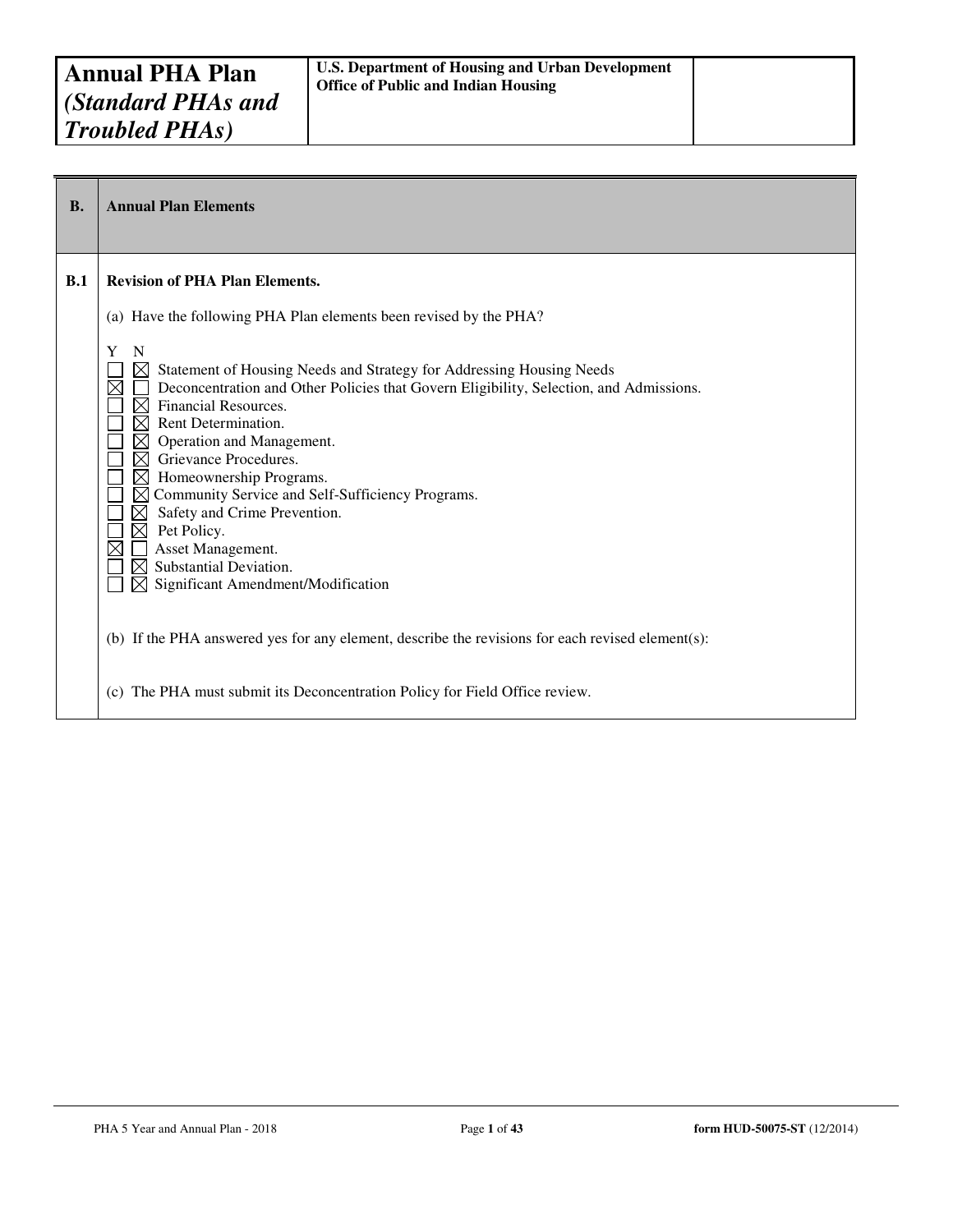| B.2 | <b>New Activities.</b>                                                                                                                                                                                                                                                                                                                                                                                                                                                                                                                                                                                                                                                                                                                                                                                              |
|-----|---------------------------------------------------------------------------------------------------------------------------------------------------------------------------------------------------------------------------------------------------------------------------------------------------------------------------------------------------------------------------------------------------------------------------------------------------------------------------------------------------------------------------------------------------------------------------------------------------------------------------------------------------------------------------------------------------------------------------------------------------------------------------------------------------------------------|
|     | (a) Does the PHA intend to undertake any new activities related to the following in the PHA's current Fiscal Year?                                                                                                                                                                                                                                                                                                                                                                                                                                                                                                                                                                                                                                                                                                  |
|     | Y<br>$\mathbf N$<br>$\boxtimes$<br>Hope VI or Choice Neighborhoods.<br>$\boxtimes$ Mixed Finance Modernization or Development.<br>$\boxtimes$<br>$\Box$ Demolition and/or Disposition.<br>$\boxtimes$ Designated Housing for Elderly and/or Disabled Families.<br>$\boxtimes$ Conversion of Public Housing to Tenant-Based Assistance.<br>$\boxtimes$ Conversion of Public Housing to Project-Based Assistance under RAD.<br>$\boxtimes$ Occupancy by Over-Income Families.<br>$\boxtimes$ Occupancy by Police Officers.<br>$\boxtimes$<br>Non-Smoking Policies.<br>$\boxtimes$ Project-Based Vouchers.<br>$\boxtimes$<br>Units with Approved Vacancies for Modernization.<br>$\boxtimes$ Other Capital Grant Programs (i.e., Capital Fund Community Facilities Grants or Emergency Safety and<br>Security Grants). |
|     | (b) If any of these activities are planned for the current Fiscal Year, describe the activities. For new demolition<br>activities, describe any public housing development or portion thereof, owned by the PHA for which the PHA has<br>applied or will apply for demolition and/or disposition approval under section 18 of the 1937 Act under the separate<br>demolition/disposition approval process. If using Project-Based Vouchers (PBVs), provide the projected number of<br>project based units and general locations, and describe how project basing would be consistent with the PHA Plan.                                                                                                                                                                                                              |
| B.3 | <b>Civil Rights Certification.</b>                                                                                                                                                                                                                                                                                                                                                                                                                                                                                                                                                                                                                                                                                                                                                                                  |
|     | Form HUD-50077, PHA Certifications of Compliance with the PHA Plans and Related Regulations, must be<br>submitted by the PHA as an electronic attachment to the PHA Plan.                                                                                                                                                                                                                                                                                                                                                                                                                                                                                                                                                                                                                                           |
| B.4 | <b>Most Recent Fiscal Year Audit.</b>                                                                                                                                                                                                                                                                                                                                                                                                                                                                                                                                                                                                                                                                                                                                                                               |
|     | (a) Were there any findings in the most recent FY Audit?                                                                                                                                                                                                                                                                                                                                                                                                                                                                                                                                                                                                                                                                                                                                                            |
|     | Y<br>N<br>$\boxtimes$                                                                                                                                                                                                                                                                                                                                                                                                                                                                                                                                                                                                                                                                                                                                                                                               |
|     | (b) If yes, please describe:                                                                                                                                                                                                                                                                                                                                                                                                                                                                                                                                                                                                                                                                                                                                                                                        |
|     |                                                                                                                                                                                                                                                                                                                                                                                                                                                                                                                                                                                                                                                                                                                                                                                                                     |
| B.5 | Progress Report.                                                                                                                                                                                                                                                                                                                                                                                                                                                                                                                                                                                                                                                                                                                                                                                                    |
|     | Provide a description of the PHA's progress in meeting its Mission and Goals described in the PHA 5-Year and<br>Annual Plan.                                                                                                                                                                                                                                                                                                                                                                                                                                                                                                                                                                                                                                                                                        |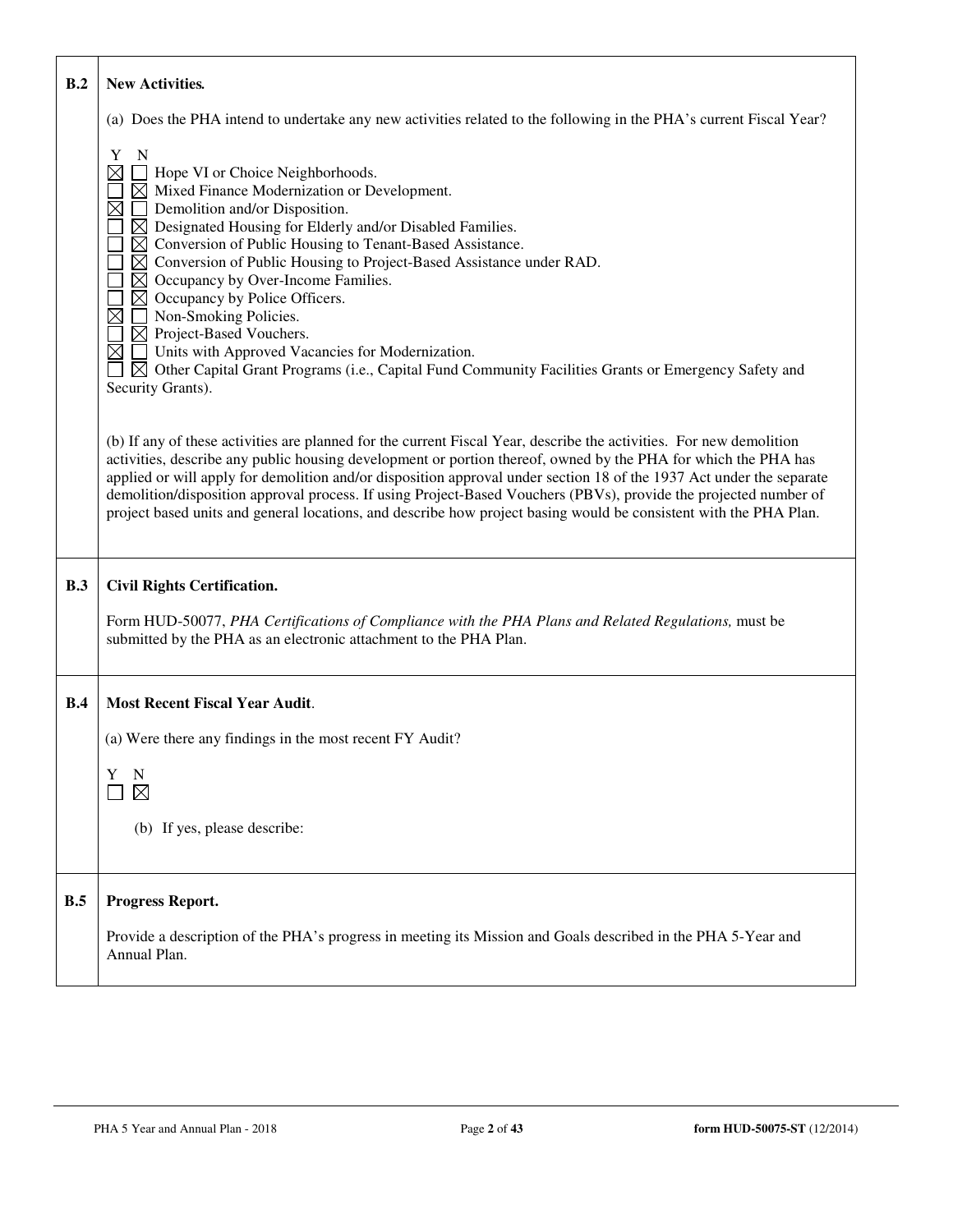| <b>B.6</b> | <b>Resident Advisory Board (RAB) Comments.</b>                                                                                                                                                                                                              |
|------------|-------------------------------------------------------------------------------------------------------------------------------------------------------------------------------------------------------------------------------------------------------------|
|            | (a) Did the RAB(s) provide comments to the PHA Plan?                                                                                                                                                                                                        |
|            | Y<br>N<br>$\boxtimes$<br>(c) If yes, comments must be submitted by the PHA as an attachment to the PHA Plan. PHAs must also include<br>a narrative describing their analysis of the RAB recommendations and the decisions made on these<br>recommendations. |
|            |                                                                                                                                                                                                                                                             |
| B.7        | <b>Certification by State or Local Officials.</b>                                                                                                                                                                                                           |
|            | Form HUD 50077-SL, Certification by State or Local Officials of PHA Plans Consistency with the Consolidated Plan,<br>must be submitted by the PHA as an electronic attachment to the PHA Plan.                                                              |
| B.8        | <b>Troubled PHA.</b><br>(a) Does the PHA have any current Memorandum of Agreement, Performance Improvement Plan, or Recovery Plan<br>in place?<br>N N/A<br>Y<br>$\boxtimes$ $\Box$                                                                          |
|            | (b) If yes, please describe:                                                                                                                                                                                                                                |
| C.         | Statement of Capital Improvements. Required for all PHAs completing this form that administer public housing<br>and receive funding from the Capital Fund Program (CFP).                                                                                    |
| C.1        | Capital Improvements. Include a reference here to the most recent HUD-approved 5-Year Action Plan (HUD-<br>50075.2) and the date that it was approved by HUD.                                                                                               |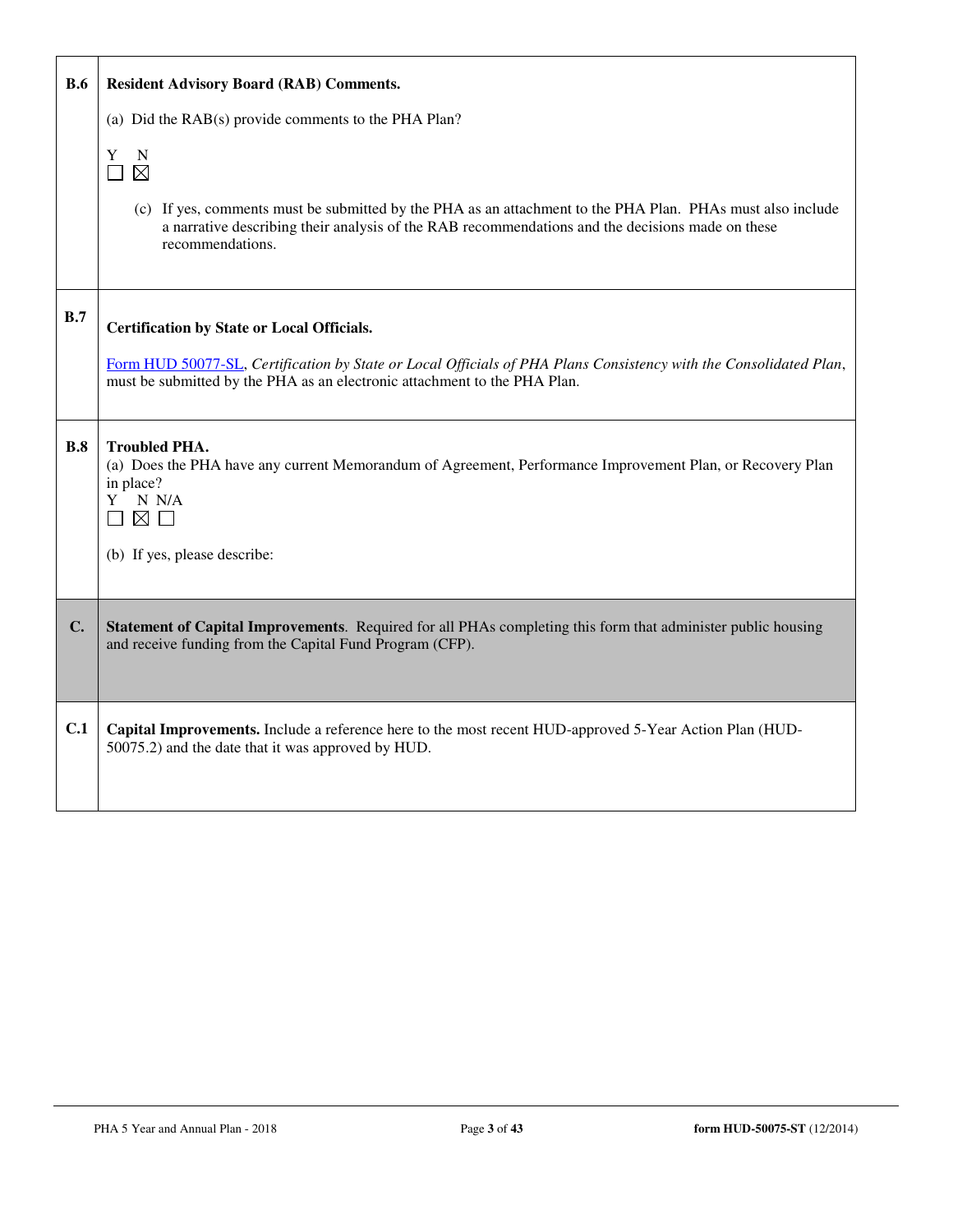# **Annual PHA Plan**  *(Standard PHAs and Troubled PHAs)*

| U.S. Department of Housing and Urban Development |
|--------------------------------------------------|
| <b>Office of Public and Indian Housing</b>       |

Purpose. The 5-Year and Annual PHA Plans provide a ready source for interested parties to locate basic PHA policies, rules, and requirements concerning the PHA's operations, programs, and services, and informs HUD, families served by the PHA, and members of the public of the PHA's mission, goals and objectives for serving the needs of low- income, very low- income, and extremely low- income families.

**Applicability.** Form HUD-50075-ST is to be completed annually by **STANDARD PHAs or TROUBLED PHAs**. PHAs that meet the definition of a High Performer PHA, Small PHA, HCV-Only PHA or Qualified PHA do not need to submit this form.

#### **Definitions.**

- (1) *High-Performer PHA* A PHA that owns or manages more than 550 combined public housing units and housing choice vouchers, and was designated as a high performer on both of the most recent Public Housing Assessment System (PHAS) and Section Eight Management Assessment Program (SEMAP) assessments if administering both programs, or PHAS if only administering public housing.
- (2) *Small PHA* A PHA that is not designated as PHAS or SEMAP troubled, or at risk of being designated as troubled, that owns or manages less than 250 public housing units and any number of vouchers where the total combined units exceeds 550.
- (3) *Housing Choice Voucher (HCV) Only PHA* A PHA that administers more than 550 HCVs, was not designated as troubled in its most recent SEMAP assessment and does not own or manage public housing.
- (4) *Standard PHA* A PHA that owns or manages 250 or more public housing units and any number of vouchers where the total combined units exceeds 550, and that was designated as a standard performer in the most recent PHAS or SEMAP assessments.
- (5) *Troubled PHA* **-** A PHA that achieves an overall PHAS or SEMAP score of less than 60 percent.
- (6) *Qualified PHA* A PHA with 550 or fewer public housing dwelling units and/or housing choice vouchers combined, and is not PHAS or SEMAP troubled.

#### **A. PHA Information**

| <b>A.1 PHA Name:</b> Cuyahoga Metropolitan Housing Authority |  |  |  | <b>PHA Code:</b> | <b>OH003</b> |
|--------------------------------------------------------------|--|--|--|------------------|--------------|
|                                                              |  |  |  |                  |              |

| <b>PHA Type:</b> $\boxtimes$ Standard PHA $\Box$ Troubled PHA |  |
|---------------------------------------------------------------|--|
|                                                               |  |

| <b>PHA Plan for Fiscal Year Beginning:</b> (MM/YYYY): 01/2018                                            |  |  |  |  |  |
|----------------------------------------------------------------------------------------------------------|--|--|--|--|--|
| <b>PHA Inventory</b> (Based on Annual Contributions Contract (ACC) units at time of FY beginning, above) |  |  |  |  |  |
| Number of Public Housing (PH) Units 9,284 Number of Housing Choice Vouchers (HCVs) 15,269                |  |  |  |  |  |
| <b>Total Combined Units/Vouchers</b><br>24.552                                                           |  |  |  |  |  |
| <b>PHA Plan Submission Type:</b> □ Annual Submission<br>$\boxtimes$ Revised Annual Submission            |  |  |  |  |  |

#### **Availability of Information.**

This PHA Plan Update contains the information that the Cuyahoga Metropolitan Housing Authority (CMHA) is submitting as the Public Housing Agency Plan (PHA Plan) for FY2018, and relates the Annual PHA Plan programs and activities to CMHA's mission and goals as described in the Five-year Plan. HUD has implemented an abbreviated template for the PHA Plan, which only requires the presentation of information that has changed from the previous year's (2017) PHA Plan. In addition to the changes and updates from 2017, this document will include a brief summary of CMHA policies and plans that are part of the PHA Plan. All elements of the last full PHA Plan from 2009 are available for reference at the CMHA website: www.cmha.net and the 2018 PHA Plan is available for review at the CMHA Headquarters and all AMP offices.

This PHA Plan was prepared in collaboration with a Resident Advisory Board and many of our community partners. The notice for a Public Hearing was published on August 9, 2017, and a draft of the PHA Plan and associated documents was made available for public comment, including being posted on the CMHA website. The Board Chairman conducted a Public Hearing on September 25, 2017 to obtain comments. The CMHA Board of Commissioners passed resolution # 75- 17 authorizing and adopting the FY2018 PHA Plan at a Board Meeting held on the October 4, 2017.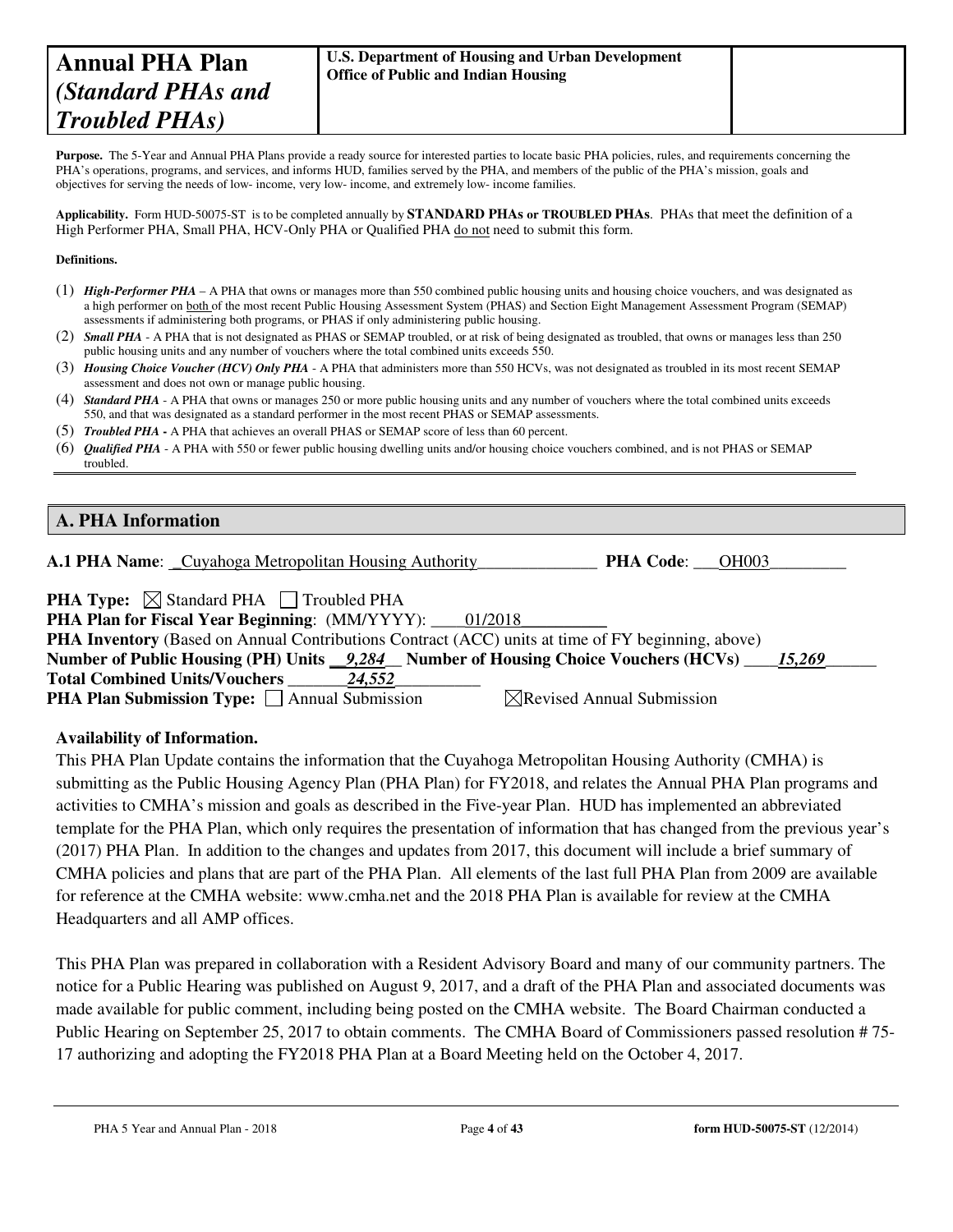#### **B. Annual Plan Elements**

#### **B.1 Revision of Plan Elements**

# **Statement of Housing needs and Strategy for Addressing Housing Needs**.

Based on information provided by the applicable Consolidated Plan, information provided by HUD, and other generally available data, make a reasonable effort to identify the housing needs of the low-income, very low-income, and extremely low-income families who reside in the jurisdiction served by the PHA, including elderly families, families with disabilities, and households of various races and ethnic groups, and other families who are on the public housing and Section 8 tenant-based assistance waiting lists. The identification of housing needs must address issues of affordability, supply, quality, accessibility, size of units, and location.

The Housing Needs analysis in conjunction with the provisions set forth in the Quality Housing and Work Responsibility Act (QHWRA) help establish the basis for the PHA Plan. The needs analysis is based upon information provided in the Consolidated Plans prepared by entitlement cities within our jurisdiction and 2010 census data.

Although Cuyahoga County consists of 38 cities, 19 villages, and 2 townships, planning in Cuyahoga County is unique in that a housing consortium (Cuyahoga Urban County) comprised of 46 of these communities have joined forces in analyzing their housing needs to be combined into one Consolidated Plan, which also includes information for the entitlement cities of Cleveland Heights, Euclid, Lakewood, and Parma. The City of Cleveland and the City of East Cleveland prepare individual plans and are not part of the consortium.

In the City of Cleveland there are 34,250 renter households earning less than or equal to 30% AMI. Of these households, 82% (28,175) use 30% or more of their income to cover the cost rent. In the Cuyahoga Urban County, which comprises most of the suburban population, there are 19,700 renter households earning less than or equal to 30% AMI. Of these households, 87% (17,187) use 30% or more of their income to cover the cost rent.

| Percentage of Renters Earning Less than or Equal to 30% AMI with a Cost Burden of >30% |                   |                       |  |  |  |
|----------------------------------------------------------------------------------------|-------------------|-----------------------|--|--|--|
| Low Income Renter Households                                                           | City of Cleveland | Cuyahoga Urban County |  |  |  |
| Elderly                                                                                | 4,715             | 4,280                 |  |  |  |
| <b>Small Related</b>                                                                   | 10,800            | 5,266                 |  |  |  |
| Large Related                                                                          | 2,040             | 863                   |  |  |  |
| All Other                                                                              | 10,620            | 6,778                 |  |  |  |
| <b>Total Renter Households with Cost</b>                                               | 28,175            | 17,187                |  |  |  |
| Burden $>30\%$                                                                         |                   |                       |  |  |  |
| Total Renter Households Earning <=                                                     | 34,250            | 19,700                |  |  |  |
| $30\%$ AMI                                                                             |                   |                       |  |  |  |
| Low Income Renter Households with                                                      | 82%               | 87%                   |  |  |  |
| Cost Burden $> 30\%$                                                                   |                   |                       |  |  |  |

The supply and quality of units available to lower-income renters is also a serious concern. Cuyahoga County's housing stock, particularly those units within the central city and the inner-ring suburbs, is aging and the quality of rental housing is often poor. The housing needs study also indicates that the supply and quality of affordable rental housing for families with disabilities is limited, and that there is a need for assisted and supportive services rental units for elderly families.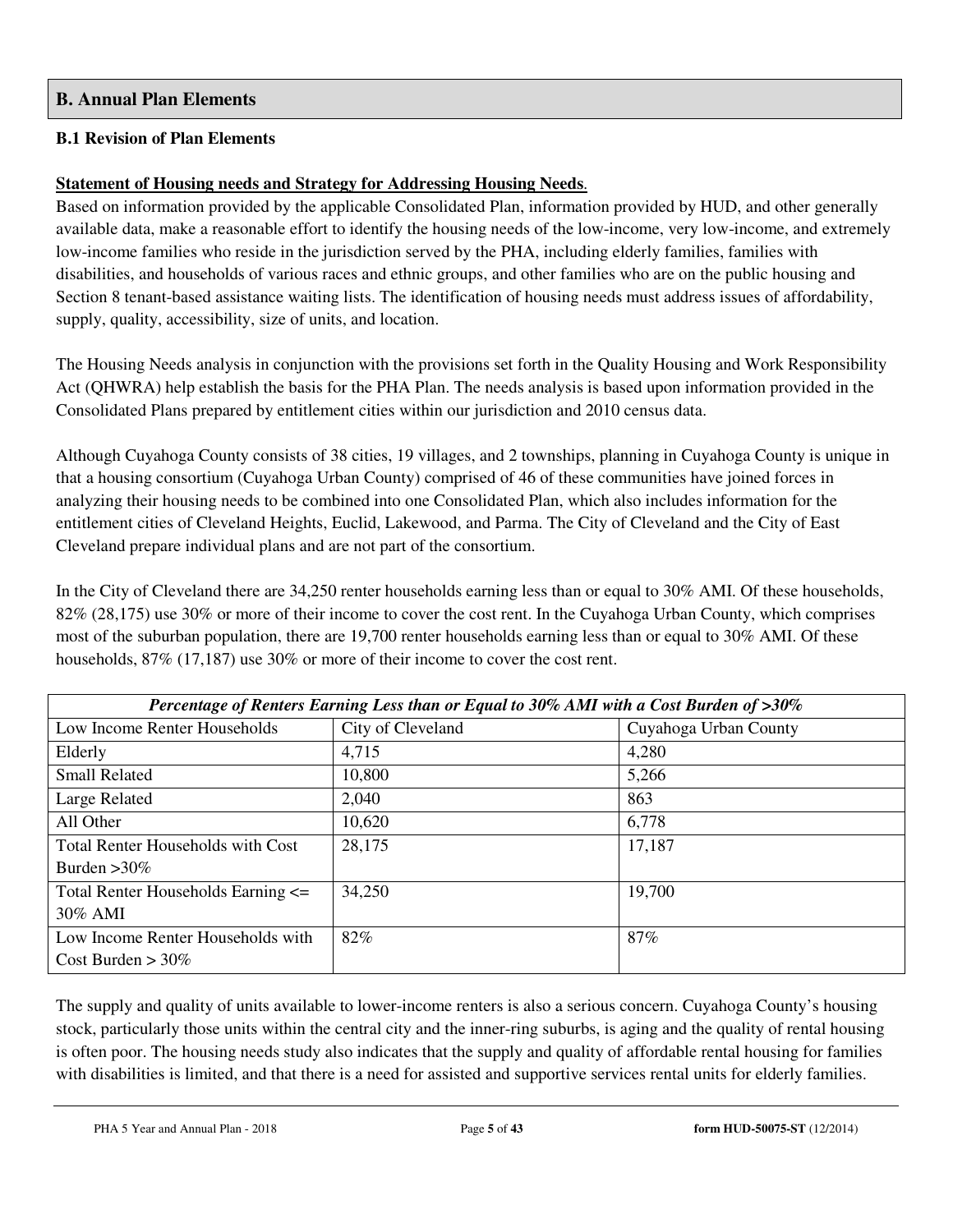CMHA has adopted the following strategies to help alleviate this huge need for safe decent affordable housing in Cleveland and Cuyahoga County:

- Maximize the number of available assisted housing units by maintaining a minimal vacancy rate in the Public Housing program and a high utilization rate in the Housing Choice Voucher program
- Increase the supply of assisted housing units by developing new public housing units and applying for new vouchers as made available
- Upgrade the Public Housing stock through the effective expenditure of Capital Funds
- Achieve the 5% goal of fully accessible ADA public housing units through implementation of the Voluntary Compliance Agreement with HUD
- Collaborate and continue support of initiatives that provide housing for homeless and special needs households through the Housing Choice Voucher program
- Continue to provide housing dedicated to the needs of elderly persons by maintaining the designation of certain public housing properties through the Designated Housing Plan for the Elderly with HUD
- Maintain a CMHA Police force to enhance the safety of public housing properties
- Provide economic opportunities for residents through provision of social service programs and Section 3 component of construction contracts

Updated Waiting List information for the Housing Choice Voucher and Public Housing programs are provided in the following tables:

| <b>Housing Needs of Families on the Waiting List</b>               |               |                     |                        |  |  |  |
|--------------------------------------------------------------------|---------------|---------------------|------------------------|--|--|--|
| Analysis based on Wait List as of July 2017                        |               |                     |                        |  |  |  |
| Section 8 tenant-based assistance (Housing Choice Voucher Program) |               |                     |                        |  |  |  |
|                                                                    | # of families | % of total families | <b>Annual Turnover</b> |  |  |  |
| Waiting list total                                                 | 5,632         |                     | 1,116                  |  |  |  |
| Extremely low income $\leq$ =30% AMI                               | 5,562         | 98.8%               |                        |  |  |  |
| Very low income                                                    | 54            | 1.0%                |                        |  |  |  |
| $(>30\%$ but $\leq 50\%$ AMI)                                      |               |                     |                        |  |  |  |
| Low income                                                         | 6             | 0.1%                |                        |  |  |  |
| $(>50\%$ but <80% AMI)                                             |               |                     |                        |  |  |  |
| Families with children                                             | 4,486         | 79.7%               |                        |  |  |  |
| Elderly families                                                   | 62            | $1.1\%$             |                        |  |  |  |
| <b>Families with Disabilities</b>                                  | 112           | 2.0%                |                        |  |  |  |
| <b>Black</b>                                                       | 5,005         | 88.9%               |                        |  |  |  |
| White                                                              | 494           | 8.8%                |                        |  |  |  |
| Other                                                              | 133           | 2.4%                |                        |  |  |  |

| <b>Housing Needs of Families on the Waiting List</b> |               |                     |                        |  |  |
|------------------------------------------------------|---------------|---------------------|------------------------|--|--|
| Analysis based on July 2017 Waiting List             |               |                     |                        |  |  |
| <b>Public Housing program</b>                        |               |                     |                        |  |  |
|                                                      | # of families | % of total families | <b>Annual Turnover</b> |  |  |
| Waiting list total                                   | 20,226        |                     | 1,035                  |  |  |
| Extremely low income $\leq$ =30% AMI                 | 18,550        | 91.7%               |                        |  |  |
| Very low income                                      | 1,276         | $6.3\%$             |                        |  |  |
| $(>30\%$ but $\leq 50\%$ AMI)                        |               |                     |                        |  |  |
| Low income                                           | 400           | $2\%$               |                        |  |  |
| $(>50\%$ but <80% AMI)                               |               |                     |                        |  |  |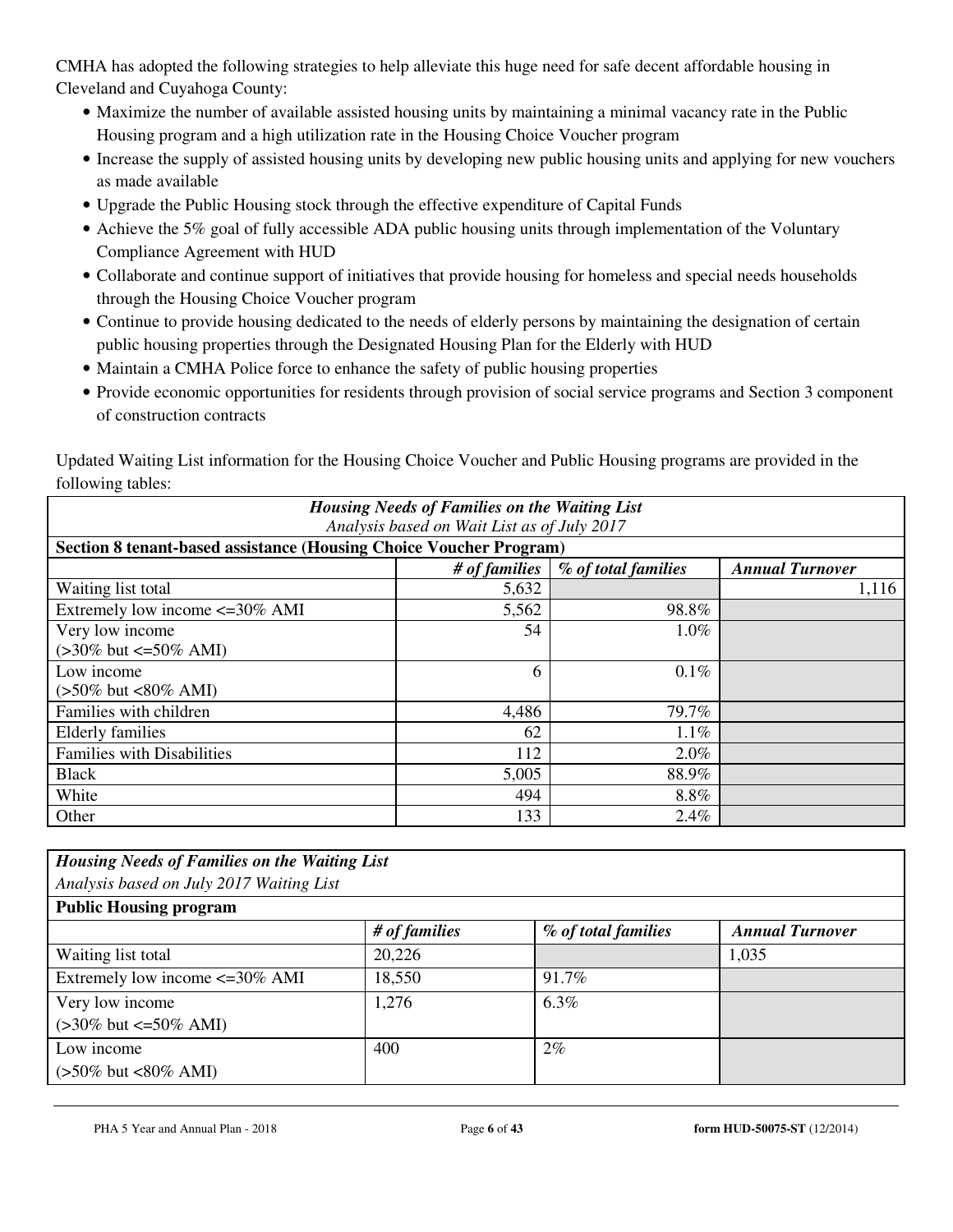| <b>Housing Needs of Families on the Waiting List</b>                                                 |                |         |     |  |  |
|------------------------------------------------------------------------------------------------------|----------------|---------|-----|--|--|
| Analysis based on July 2017 Waiting List                                                             |                |         |     |  |  |
| Families with children                                                                               | 5,902          | 29.2%   |     |  |  |
| Elderly families $(62+)$                                                                             | 109            | $0.5\%$ |     |  |  |
| <b>Families with Disabilities</b>                                                                    | 288            | 1.4%    |     |  |  |
| White                                                                                                | 3,025          | 15.0%   |     |  |  |
| <b>Black</b>                                                                                         | 16,405         | 81.1%   |     |  |  |
| Other                                                                                                | 796            | 3.9%    |     |  |  |
|                                                                                                      |                |         |     |  |  |
| Characteristics by Bedroom Size                                                                      |                |         |     |  |  |
| 1BR                                                                                                  | 14,545         | 71.98%  | 581 |  |  |
| 2 BR                                                                                                 | 4,524          | 22.4%   | 262 |  |  |
| 3 BR                                                                                                 | 854            | $4.2\%$ | 159 |  |  |
| 4 BR                                                                                                 | 271            | 1.3%    | 31  |  |  |
| 5 BR                                                                                                 | 28             | $0.1\%$ |     |  |  |
| $6+BR$                                                                                               | $\overline{4}$ | 0.02%   | 1   |  |  |
| Is the waiting list closed (select one)? $\boxtimes$ No $\Box$<br>Yes If yes:                        |                |         |     |  |  |
| How long has it been closed $(\# \text{ of months})$ ?                                               |                |         |     |  |  |
| Does the PHA expect to reopen the list in the PHA Plan year? $\Box$ No $\Box$ Yes                    |                |         |     |  |  |
| Does the PHA permit specific categories of families onto the waiting list, even if generally closed? |                |         |     |  |  |
| $No \ \Box \ Yes$                                                                                    |                |         |     |  |  |

### **Deconcentration and Other Policies that Govern Eligibility, Selection, and Admissions**

CMHA plans on continuing to meet the QHWRA income targeting requirements of ensuring that 40% of new public housing occupancy and 75% of HCVP new admissions will be given to extremely low income families, now defined as families whose income does not exceed the higher of the Federal poverty level or 30% of the area median income. CMHA has also changed the definition of family and the requirement to provide equal access regardless of sexual orientation, gender identity or marital status, as stated in PIH Notice 2014-20.

It is the intention of the CMHA to promote Deconcentration of Poverty and Fair Housing in Programs admissions in all public housing estates subject to Deconcentration and income-mixing requirements as published by HUD (24 CFR Part 903; rule to Deconcentration Poverty and Promote Integration in Public Housing: Final Rule, dated December 22, 2000).

Once it is determined that an estate is subject to the deconcentration of poverty and income mixing requirements, the CMHA will utilize any, all, or none of the following strategies to accomplish the identified goals for deconcentration and income mixing:

- 1. Provide estate specific rent incentives to attract higher income families to estates where the average income is below the established income range.
- 2. Establish a preference for admission of working families to estates where the average income is below the established income range.
- 3. Skip a family on the waiting list in order to reach another family in an effort to further the Authority goals of deconcentration and income mixing.
- 4. Work with community partners to provide training, employment and/or other economic opportunities to assist current residents and their family members in achieving economic self-sufficiency and increased incomes.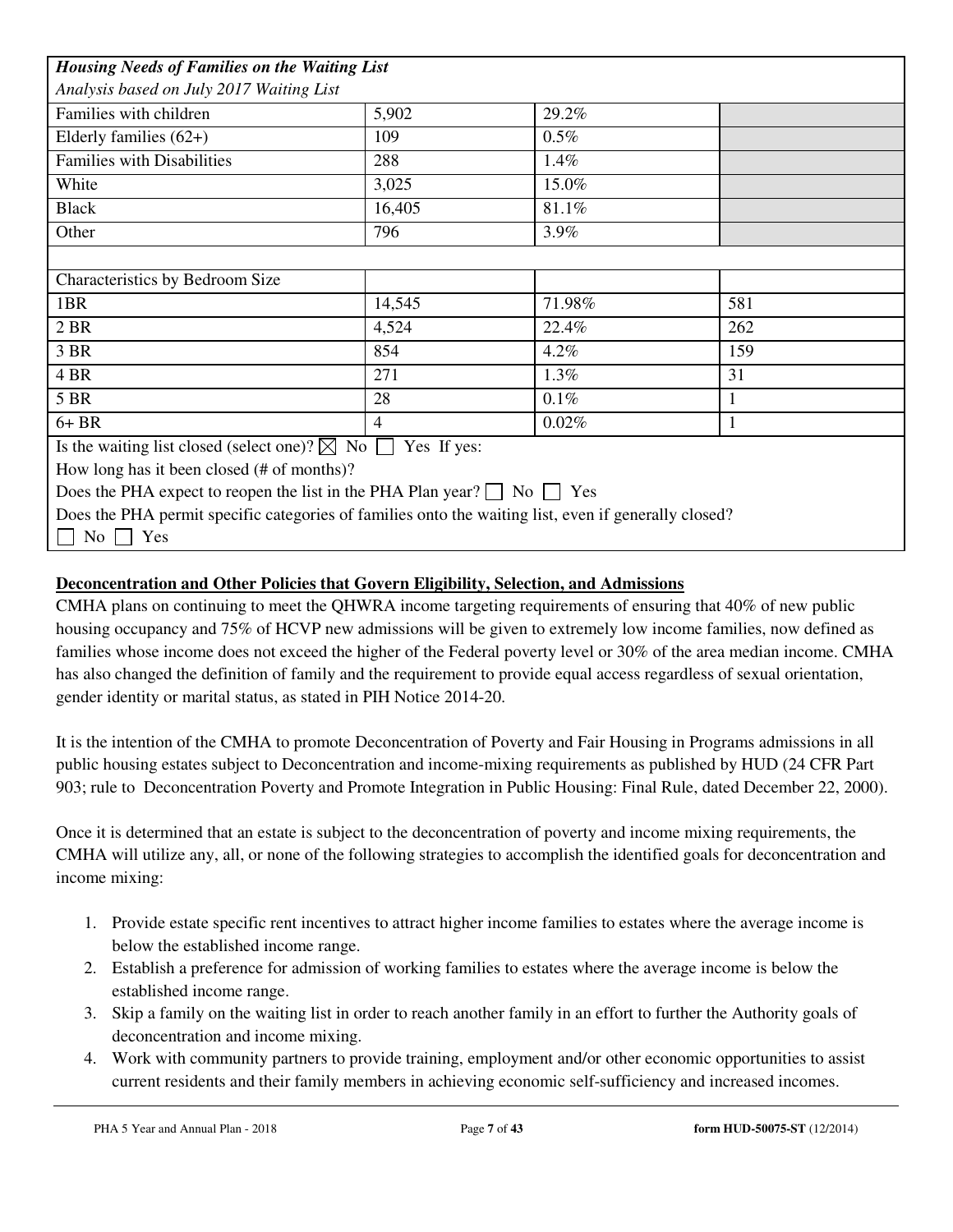5. Target investment and capital improvements to estates where the average income is below the established Income Range in order to attract higher income families.

CMHA will review annually the estates subject to the deconcentration of poverty and income mixing requirements and publish the affected estates and proposed strategies in the Public Housing Agency Annual Plan, as required by HUD.

Under deconcentration of poverty, CMHA has identified Olde Cedar and Woodhill Homes as properties where the average income falls below the HUD prescribed formula, and two properties (Heritage View and Riverside Park) where the average income is above the HUD prescribed formula. To address this issue, CMHA has chosen a strategy of working with the current residents to raise their incomes rather than adjusting it through changes to the admissions criteria.

Based upon the requirements of the Quality Housing and Work Responsibility Act (QHWRA) of 1998, CMHA adopted a new Admissions and Continued Occupancy Policy (ACOP) and revised Dwelling Lease for 2001. As part of the 2013 PHA Plan review process, the Dwelling Lease was revised, and the ACOP continues to be reviewed annually.

In 2018, Public Housing program preferences will consist of seven **high priority** preferences for:

- a) victims of natural disasters,
- b) involuntary displacement,
- c) successful completion of a substance abuse treatment or supportive housing program housed within or in partnership with CMHA,
- d) individuals aging out of foster care,
- e) enrollment in the County's Pay for Success Intervention Model for Family Unification,
- f) transfers from other CMHA managed housing programs, and
- g) homeless families with children:

And three **standard priority** preferences for:

- h) homelessness,
- i) working families and those unable to work because of age (elderly) or disability (disabled), and
- j) Veterans and veterans' families.

CMHA will administer its Public Housing waiting list as required by 24 CFR Part 960. CMHA, may restrict application intake, suspend application intake, and close waiting lists in whole or in part. The decision to close the waiting list will be based on the number of applications available for a particular size and type of unit, the number of applicants who qualify for Preference(s), the Authority's requirement to ensure at least  $40\%$  annual admission of extremely low income families, and the ability of the CMHA to house an applicant in an appropriate unit within a reasonable period of time.

When the CMHA opens the waiting list, the CMHA will advertise through public notice in the local newspapers, minority publications and through local organizations serving the disabled and under-served ethnic groups as defined by HUD.

CMHA will establish a waiting list of "preliminarily eligible" families for its public housing program. The public housing waiting list is automated and subdivided by bedroom size, preference, and date and time of application.

To ensure an adequate pool of families who appear to be eligible for admission the CMHA will periodically undertake marketing activities. Special marketing efforts may be undertaken to attract:

1.Applicants necessary to achieve a broad social and economic mix throughout each estate.

2.Individuals with disabilities to occupy specially retrofitted units;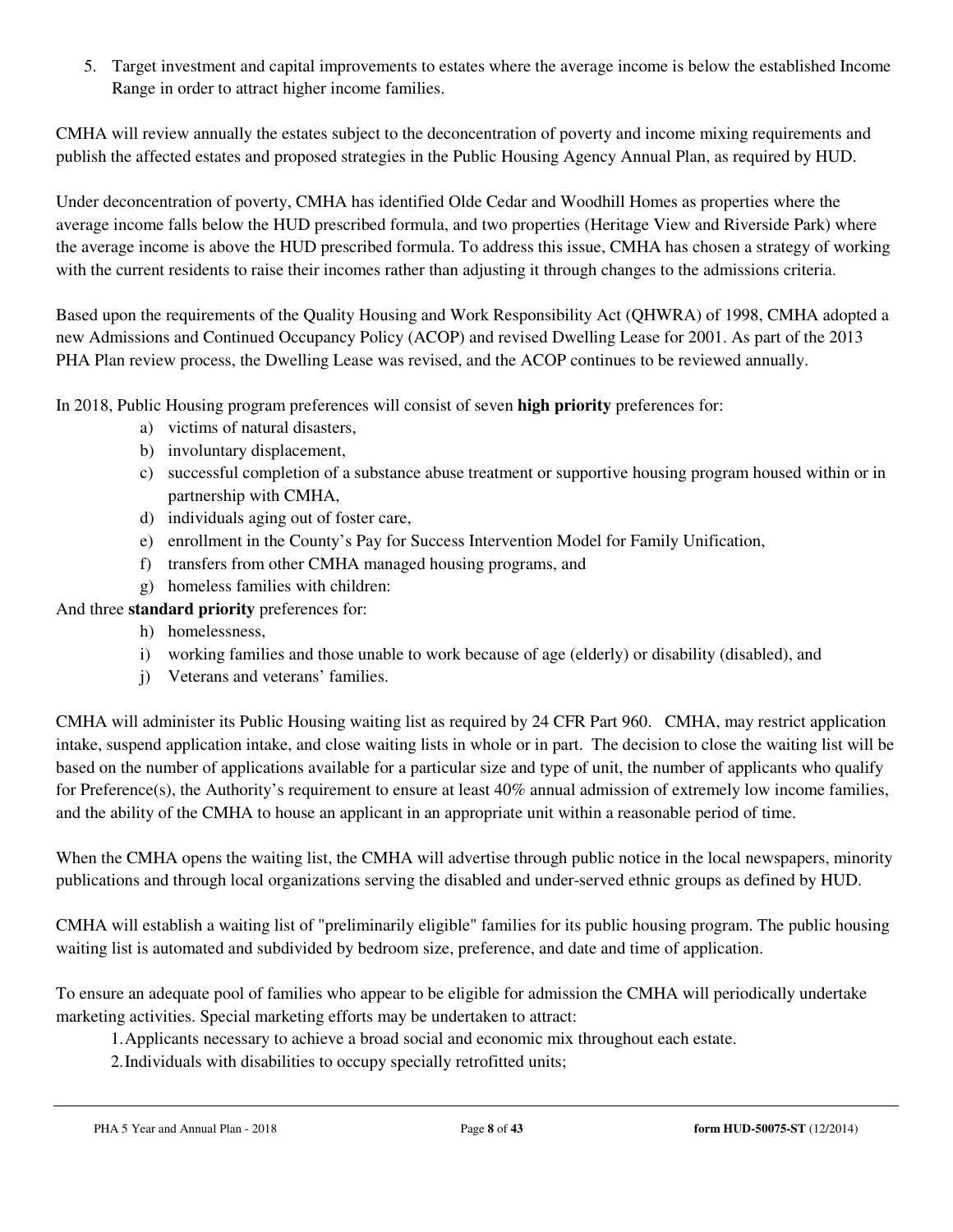3.Elderly and/or single persons to occupy zero and one bedroom units.

4.Applicants on the waiting list may be skipped in order to further goals of de-concentration and income mixing.

To maintain a pool of interested and apparently eligible families on the waiting list the CMHA will notify applicants periodically of the need to update their application as a condition of remaining on the waiting list. Applicants will be removed from the waiting list for the following reasons:

- 1.The applicant receives and accepts an offer of housing;
- 2.The applicant requests that their name be removed from the waiting list;
- 3.The applicant is rejected, either because he/she was ineligible for public housing at the time of certification, or because he/she fails to meet the applicant selection criteria; or
- 4.The application is withdrawn because CMHA was unable to contact the applicant to follow up on their application.

After qualifying for initial eligibility and admission public housing residents who experience an increase to their income that results in an annual household income exceeding the 80% low income level will remain eligible for continued occupancy.

CMHA will consider the adoption of site-based waiting lists at some or all public housing locations during 2018. Site based waiting lists will continue to be utilized at the Oakwood properties (Villas and Gardens); the properties managed by our partner organizations (Eastside Homes, Union Court, Westside Homes, Gordon Square, Tremont Pointe I and II); tax credit properties (Riverside Park Homes, Heritage View, Mildred Brewer (Belmore-Euclid), Lee-Miles Apartments, and Miles Pointe); PBRA properties (Carver I; Cedar I; Cedar II; Heritage View IV; Bohn Tower) and the properties being converted to the Rental Assistance Demonstration (RAD) program. Four other public housing properties (Carver Park, Riverside Park, Midwest Cluster and Springbrook/Wade) have been approved for RAD and will have site-based waiting lists after conversion.

Each family determined to be eligible for placement on the waiting list will be assigned an appropriate bedroom size consistent with the individual family's household composition and the established occupancy standards of the Authority. All eligible applications will be maintained by bedroom size in order of preference, and date and time of application receipt.

Eligible families will be offered units based on availability. CMHA will maintain a record of units offered, including location, date, and circumstances of each offer, and each acceptance and refusal, including the reason for refusal.

For 2018, the Housing Choice Voucher (HCVP) program will utilize sixteen preference categories. The following HCVP preferences are ranked according to the points associated with them:

- HUD-directed special admissions 40 points on the general Tenant-Based and general Project-Based Waiting Lists;
- Relocating Residents of Agency Owned Subsidized Properties 40 points on the general Tenant-Based and general Project-Based Waiting Lists;
- Relocating CMHA Public Housing residents displaced by domestic violence, dating violence, sexual assault or stalking- 40 points on the general Tenant-Based waiting list.
- Relocating CMHA Project-Based residents displaced by domestic violence, dating violence, sexual assault or stalking- 40 points on the general Tenant-Based waiting list.
- Victims of natural disasters 40 points on the general Tenant-Based and general Project-Based Waiting Lists;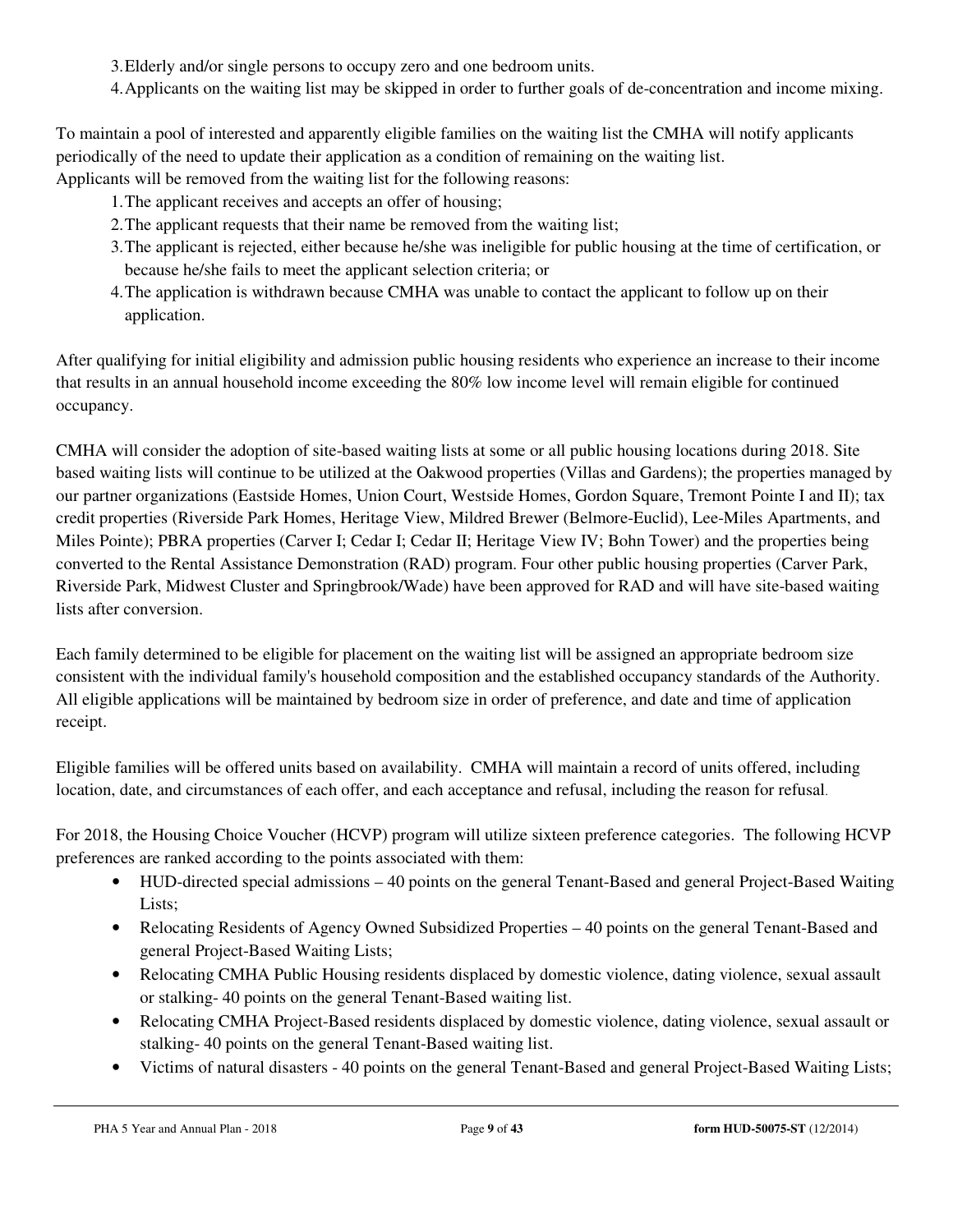- Project-based in-place families 40 points on the Project-Based Waiting Lists;
- Money Follows the Person/Ohio Home Choice 40 points on the general Tenant-Based Waiting List;
- Veteran's Affairs Supportive Housing (VASH) 40 points on the general Tenant-Based and Project-Based Waiting Lists;
- Displaced Moderate Rehabilitation program 30 points on the general Tenant-Based Waiting List;
- Family Unification Program (FUP)- 15 points on the General Tenant-Based waiting list;
- Cuyahoga County residency 10 points on the general Tenant-Based Waiting List;
- Chronically homeless and elderly/near-elderly 15 points on the Chronically Homeless Elderly/Near-elderly Permanent Supportive Housing Project-Based Site-Based Waiting List;
- Intergenerational families 10 points on the Intergenerational Housing (Griot Village) Project-Based Site-Based Waiting List;
- Chronically homeless 10 points on the Chronically Homeless Permanent Supportive Housing Project-Based Site-Based Waiting List;
- Homeless 10 points on the Homeless Permanent Supportive Housing Project-Based Site-Based Waiting List;
- Aging Out of Foster Care/Emancipated Youth Permanent Supportive Housing Project-Based Site-Based Waiting List Preference- 10 points on the on the Project-Based site-based waiting list.

CMHA opened the HCVP tenant-based waiting list during August 2015 to replenish the list of applicants needed for turnover and/or new vouchers, if they are awarded by HUD. CMHA will have to replenish the HCVP waiting list by opening it for a lottery in 2018.

In cases where the perpetrator is abuse is considered particularly dangerous and/or the victim has not identified any Public Housing estate where they feel safe, the Voucher Program will permit the family to apply to the general tenant based waiting list to move to another location which may be safer for the family, if there are vouchers available. These families will receive 40 preference points on the HCVP general tenant-based waiting list.

# **Financial Resources**

Financial Resources of approximately \$207 million will be available to CMHA in FY2018 to operate and/or administer a variety of low-income housing programs. Based upon FY2017 funding levels, CMHA anticipates receiving funding or funding commitments of about \$178 million from HUD during FY2018. Of that amount, \$95 million will be for direct housing assistance payments to HCVP landlords, and about \$60 million is estimated as subsidy to support the management and maintenance operations of the public housing program. About \$17 million is anticipated to be awarded for public housing capital improvements through the Capital Fund Program (CFP). Another \$11.4 million will be generated through HAP payments for the Section 8 New Construction and RAD programs, as well as \$1 million from the Jobs Plus program grant.

| <b>Financial Resources:</b><br><b>Planned Sources and Uses (Estimated)</b> |                   |                     |  |  |  |
|----------------------------------------------------------------------------|-------------------|---------------------|--|--|--|
| <b>Sources</b>                                                             | <b>Planned</b> \$ | <b>Planned Uses</b> |  |  |  |
| 1. Federal Grants (FY2017 grants)                                          |                   |                     |  |  |  |
| a) Public Housing Operating Fund                                           | 60,000,000        |                     |  |  |  |
| b) Public Housing Capital Fund                                             | 17,200,000        |                     |  |  |  |
| <b>HOPE VI Revitalization</b><br>$\mathcal{C}$ )                           |                   |                     |  |  |  |
| d) HOPE VI Demolition                                                      |                   |                     |  |  |  |

PHA 5 Year and Annual Plan - 2018 Page **10** of **43 form HUD-50075-ST** (12/2014)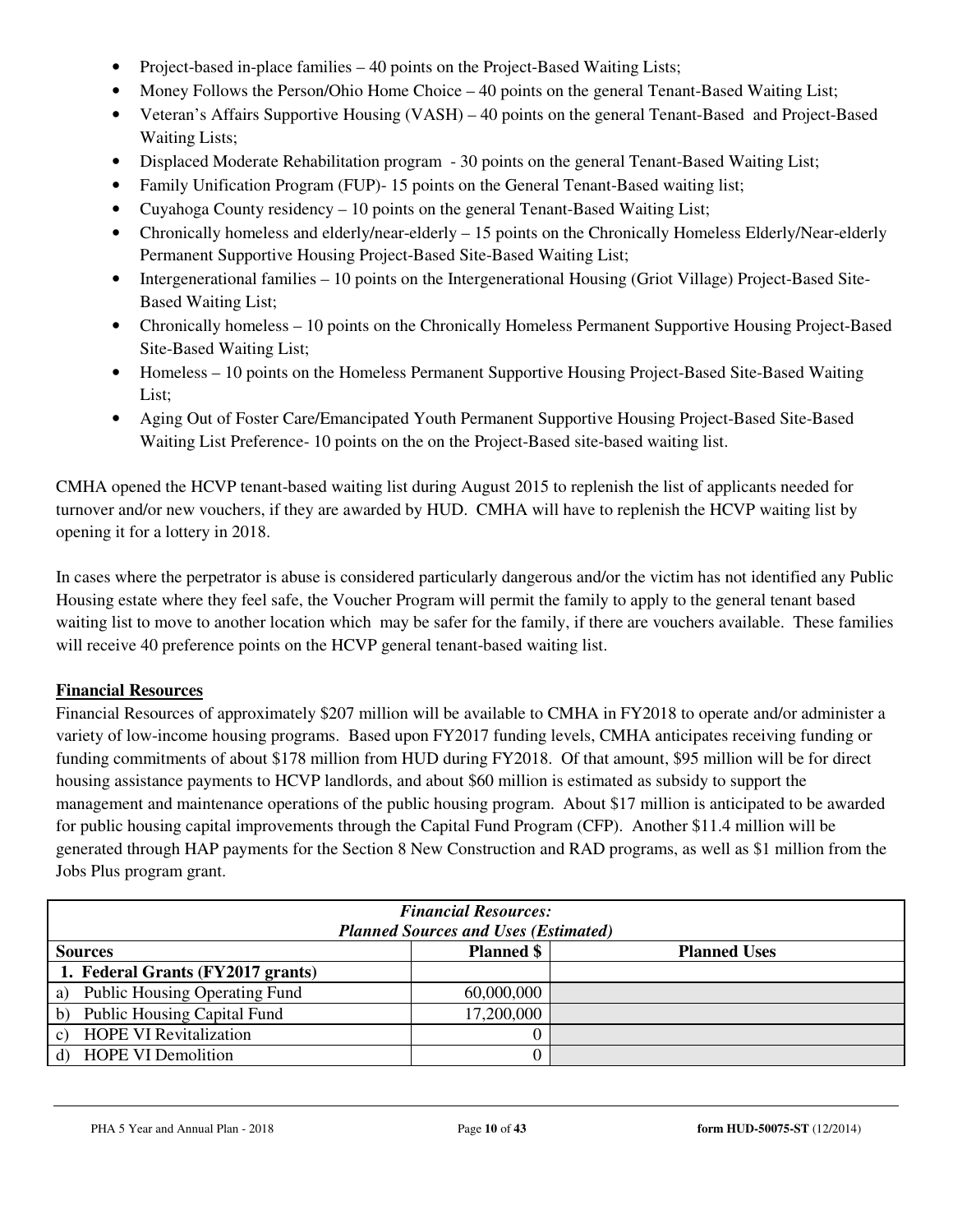| <b>Financial Resources:</b><br><b>Planned Sources and Uses (Estimated)</b>  |                   |                                     |  |  |  |
|-----------------------------------------------------------------------------|-------------------|-------------------------------------|--|--|--|
| <b>Sources</b>                                                              | <b>Planned</b> \$ | <b>Planned Uses</b>                 |  |  |  |
| Annual Contributions for Section 8 Tenant-<br>e)<br><b>Based Assistance</b> | 94,900,000        |                                     |  |  |  |
| Public Housing Drug Elimination Program<br>f)                               | $\theta$          |                                     |  |  |  |
| Resident Opportunity and Self-Sufficiency<br>g)<br>Grants                   | 200,000           |                                     |  |  |  |
| <b>Community Development Block Grant</b><br>h)                              | $\boldsymbol{0}$  |                                     |  |  |  |
| <b>HOME</b><br>$\mathbf{i}$                                                 | $\overline{0}$    |                                     |  |  |  |
| Other Federal Grants (list below)                                           |                   |                                     |  |  |  |
| <b>Replacement Housing Fund</b>                                             | $\theta$          |                                     |  |  |  |
| Demolition & Disposition Transitional Fund                                  | 1,200,000         |                                     |  |  |  |
| <b>Section 8 New Construction HAP</b>                                       | 3,440,000         |                                     |  |  |  |
| Rental Assistance Demonstration (RAD)                                       | $\theta$          |                                     |  |  |  |
| <b>Jobs Plus</b>                                                            | 1,000,000         |                                     |  |  |  |
| <b>COPS</b>                                                                 | 180,000           |                                     |  |  |  |
| Juvenile Reentry Assistance Program                                         | 20,000            |                                     |  |  |  |
| Total 2017 Grants (estimated)                                               | 178,140,000       |                                     |  |  |  |
|                                                                             |                   |                                     |  |  |  |
| 2. Prior Year Federal Grants (unobligated                                   | As of 6/30/17     |                                     |  |  |  |
| funds only)                                                                 |                   |                                     |  |  |  |
| Public Housing Capital Fund (CFP)                                           | $\overline{0}$    | Capital and Management Improvements |  |  |  |
| Replacement Housing Fund (RHF)                                              | 1,052,740         | Replacement housing                 |  |  |  |
| ROSS Service Coordinators grants                                            | $\Omega$          | Services for families               |  |  |  |
| ROSS Neighborhood Networks grant                                            | $\overline{0}$    | Supportive services                 |  |  |  |
| $21st$ Century grant                                                        | $\mathbf{0}$      | Education                           |  |  |  |
| Salvation Army/Y-Haven grants                                               | $\theta$          | <b>Transitional housing</b>         |  |  |  |
| Other misc. grants                                                          | 20,000            | Supportive services                 |  |  |  |
| Total Unobligated prior-year grants                                         | 1,072,740         |                                     |  |  |  |
|                                                                             |                   |                                     |  |  |  |
| 3. Public Housing Dwelling Rental Income                                    |                   |                                     |  |  |  |
| Public Housing Dwelling Income                                              | 14,400,000        | Public Housing operations           |  |  |  |
|                                                                             |                   |                                     |  |  |  |
| 4. Other income (list below)                                                |                   |                                     |  |  |  |
| Section 8 Administrative Fees                                               | 9,000,000         | HCVP program administration         |  |  |  |
| Section 8 New Construction revenue                                          | 1,670,000         | Housing operations                  |  |  |  |
| Rental Assistance Demonstration (RAD)                                       | 756,432           |                                     |  |  |  |
|                                                                             |                   |                                     |  |  |  |
| 5. Non-federal sources (list below)                                         |                   |                                     |  |  |  |
| Interest                                                                    | 40,000            | Housing operations                  |  |  |  |
| Miscellaneous                                                               | 1,760,000         | Housing operations                  |  |  |  |
| Woody Woods rents                                                           | 170,000           | Housing operations                  |  |  |  |
|                                                                             |                   |                                     |  |  |  |
| <b>Total Resources</b>                                                      | 207,009,172       |                                     |  |  |  |

Please Note:

(1) All Federal Grants for FY2018 are estimated based upon FY2017 levels.

(2) Grant amounts indicate unobligated balances and will not all be spent in FY2018 since HUD allows multi-year periods for obligation and expenditure.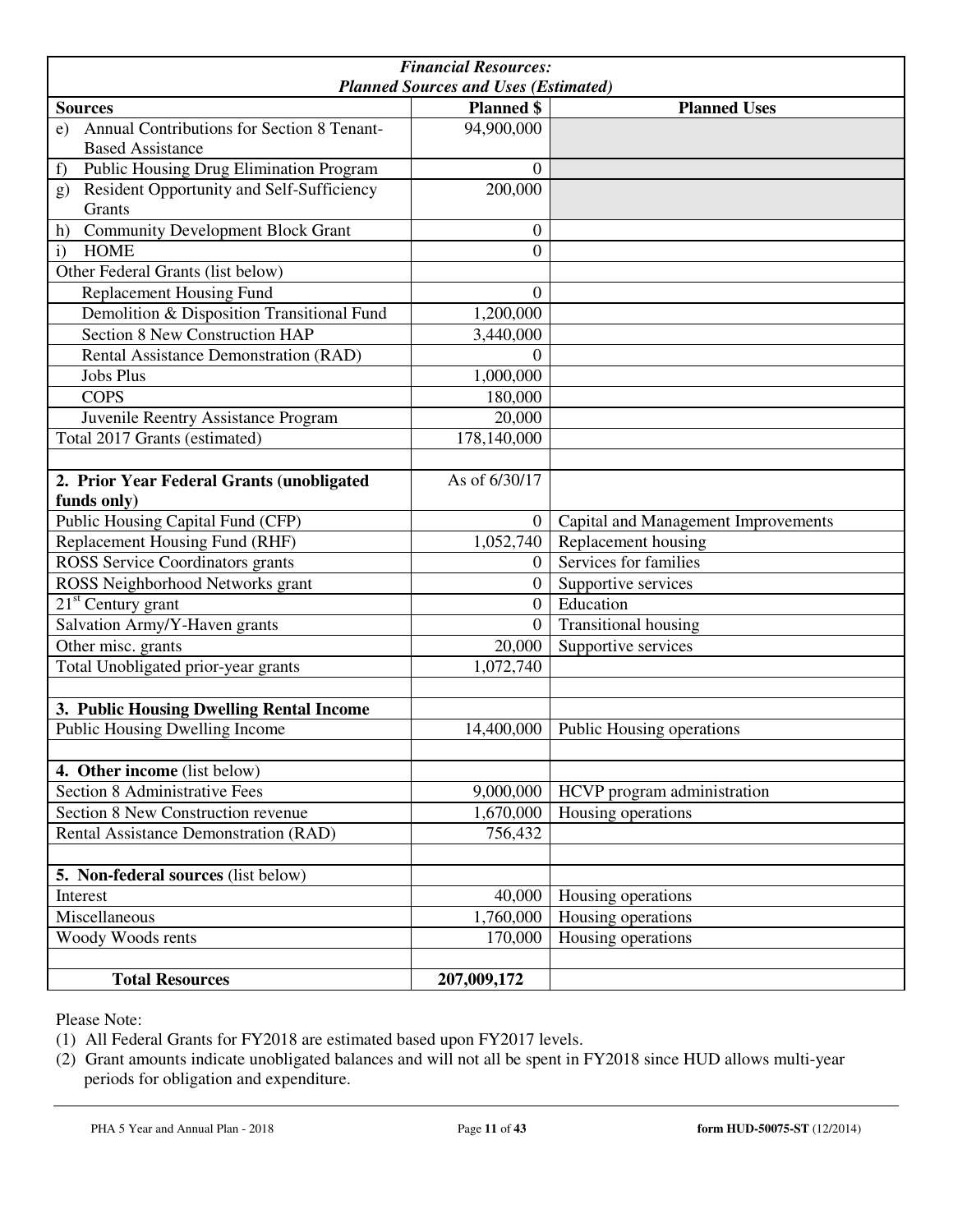Unobligated balances from prior year grants amount to \$1 million, mostly from HUD grant awards for capital improvement programs such as CFP and RHF, which have multi-year obligation and expenditure periods, so only a portion of this amount will be used during 2018. Another \$28 million of funding from other sources is also expected, of which over \$14 million is anticipated as rental income from public housing residents. The Section 8 program will generate \$9 million in administrative fees, which will be used for the administration of the Housing Choice Voucher Program. CMHA manages three Section 8 New Construction properties that will generate \$1.7 million and the property under the Rental Assistance Demonstration Program (RAD) will generate \$750,000 in revenues other than subsidy. CMHA also anticipates interest income of about \$40,000 in 2018.

# **Rent Determination**

Rent Determination policies for the Public Housing and Housing Choice Voucher Programs were revised to meet the requirements of QHWRA in 2001 as part of the initial ACOP and revised HCVP Administrative Plan. There are no rent determination policy changes to these documents planned for 2018, which means that CMHA will maintain minimum rent amounts for the Housing Choice Voucher program at \$50 per month and the Public Housing program at \$25 per month, with the "hardship" conditions prescribed by QHWRA. In 2018, the HCVP will operate with payment standards that fall within a range of 90% to 110% of FMR levels, although exceptions are permitted if authorized by HUD.

During 2014, CMHA changed its Public Housing flat rent policies to comply with the statutory changes contained within Public Law 113-76, which required that flat rent amounts be set at no less than 80% of the applicable Fair Market Rent (FMR) adjusted, if necessary, to account for reasonable utilities costs. In 2016, CMHA changed the basis for determining flat rents to the applicable Small Area Fair Market Rent (SAFMR). Public Law 113-76, also required that the utility allowance for a Voucher Program rental be calculated so that the amount allowed for tenant-paid utilities shall not exceed the appropriate utility allowance for the family unit size as determined by the public housing agency regardless of the size of the dwelling unit leased by the family, whichever is lower.

The annual income of the family is used to determine income eligibility, income targeting, and rent. CMHA has implemented the mandatory requirements for determining annual and adjusted income of families who apply for or receive assistance in the housing choice voucher and public housing programs as described at 24 CFR §5.609 through 5.634, and 24 CFR §960, as periodically revised by HUD.

In 2016, Rent determination policies for Housing Choice Voucher Programs were revised to meet the changes to the definition of tuition found in the *Eligibility of Students for Assisted Housing Under Section 8 of the U.S. Housing Act of 1937; Supplementary Guidance*.

CMHA revised its rent determination policies for the HCV and LIPH in accordance with Streamlining Administrative Regulations for Public Housing, Housing Choice Voucher, Multifamily Housing, and Community Planning and Development Programs," also known as the "streamlining rule." Published on March 8, 2016, the rule contains 16 provisions. The new regulatory provisions limit to 24 straight months the time period during which a family member is eligible to receive the benefit of the earned income disregard (EID), which streamline the administration of the EID by eliminating the requirement for PHAs to track family member changes in employment over a 4-year period. There are no changes to EID eligibility criteria, the benefit amount of the EID, the single lifetime eligibility requirement, or the ability of the applicable family member to stop and restart employment during the eligibility period. The streamlining rule requires PHAs to use the established flat rent applicable to the unit to calculate rents for mixed families in Public Housing. The final rule also requires that a mixed family's payment be equivalent to their total tenant payment (TTP) when their TTP exceeds the flat rent.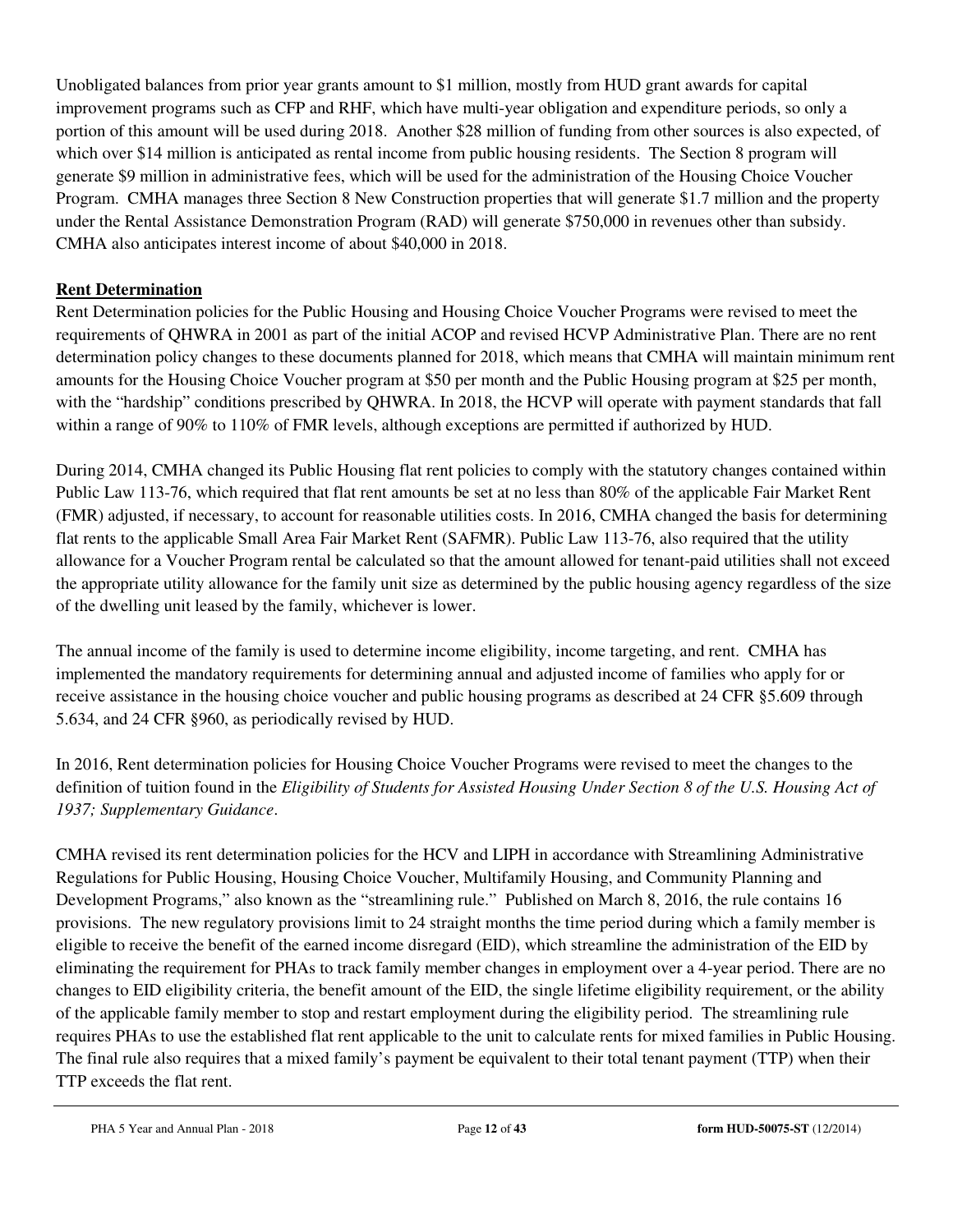#### **Operation and Management**

Policies for the Public Housing program, including the Admissions and Continued Occupancy Policy (ACOP); Tenant Accounts Receivable Procedure; Work Order Procedure; and Maintenance Policy are reviewed and revised as necessary. The HCVP Administrative Plan is revised and updated annually to reflect continuing programmatic changes from HUD, and adjustments for proposed federal budget limitations. With over 9,000 families in the Public Housing program, about 15,000 families in the Housing Choice Voucher program, and another 1,000 families in the Section 8 New Construction/Rental Assistance Demonstration (RAD) program, considerable focus will continue to be placed on improved customer satisfaction, and filling the expected 2,000 units that will become available as a result of program turnover from these housing programs. The following table contains updated program information.

| <b>Operations and Management Table</b>    |                                                     |                 |  |  |  |
|-------------------------------------------|-----------------------------------------------------|-----------------|--|--|--|
| <b>Program Name</b>                       | <b>Units or Families Served at Year Beginning</b>   | <b>Expected</b> |  |  |  |
|                                           |                                                     | <b>Turnover</b> |  |  |  |
| Public Housing                            | 8,700 families                                      | 1,400           |  |  |  |
| Rental Assistance Demonstration (RAD)     | 1000 families                                       | 170             |  |  |  |
| <b>Section 8 New Construction</b>         | 570 units                                           | 90              |  |  |  |
| Section 8 Vouchers                        | 15,269 baseline units                               | 1500            |  |  |  |
| Section 8 Mod Rehab                       | 122 units                                           | 25              |  |  |  |
| Special Purpose Section 8 Vouchers (list) | $145$ – Mainstream (elderly & non-elderly disabled) | 12              |  |  |  |
| individually)                             | 566 – VASH                                          | 24              |  |  |  |
|                                           | 400 – Non-elderly Disabled                          | 19              |  |  |  |
|                                           | 64 - Family Unification Program                     | 5               |  |  |  |
| Other Federal Programs:                   |                                                     |                 |  |  |  |
| <b>Family Self Sufficiency</b>            | 280 families                                        | 14              |  |  |  |
| ROSS Neighborhood Network                 | 3000 contacts                                       | N/A             |  |  |  |
| Continuum of Care Transitional Housing    | $130$ men                                           | 50              |  |  |  |
| <b>Jobs Plus</b>                          | 300 families                                        | 100             |  |  |  |

The Section 8 New Construction properties along with the Public Housing properties being converted to Project Based Rental Assistance (PBRA) under the Rental Demonstration (RAD) program will follow the HUD Multi-family Housing program rules and guidance provided in HUD Handbook 4350.

To maintain the pest-free conditions of properties owned and managed by CMHA, uniform standards for housekeeping were developed for all residents. Residents may be subject to monthly housekeeping inspections, but CMHA must inspect each unit at least annually to determine compliance with housekeeping standards. By inspecting units monthly and/or annually, housing management is taking the necessary preventative measures needed to ensure residents units are not attractive to pests. The Housing Authority complies with the Code of Federal Regulations for the following programs; 24 CFR 982.401 Housing Quality Standards for the Housing Choice Voucher Programs; and 24 CFR 5.703 Physical condition standards for Public Housing and the Section 8 New Construction Programs.

#### **Grievance Procedures**

Grievance Procedures for the Public Housing program and HCVP are available as supporting documents to the PHA Plan. The Public Housing Grievance Procedure is part of the ACOP. CMHA has implemented a grievance procedure that meet the regulatory requirements set forth in 24 CFR§ 966.40 and 24 CFR§ 966.52 through 966.57. Chapter 12 of the ACOP sets forth the requirements, standards, and criteria to assure that residents and applicants receive an opportunity for a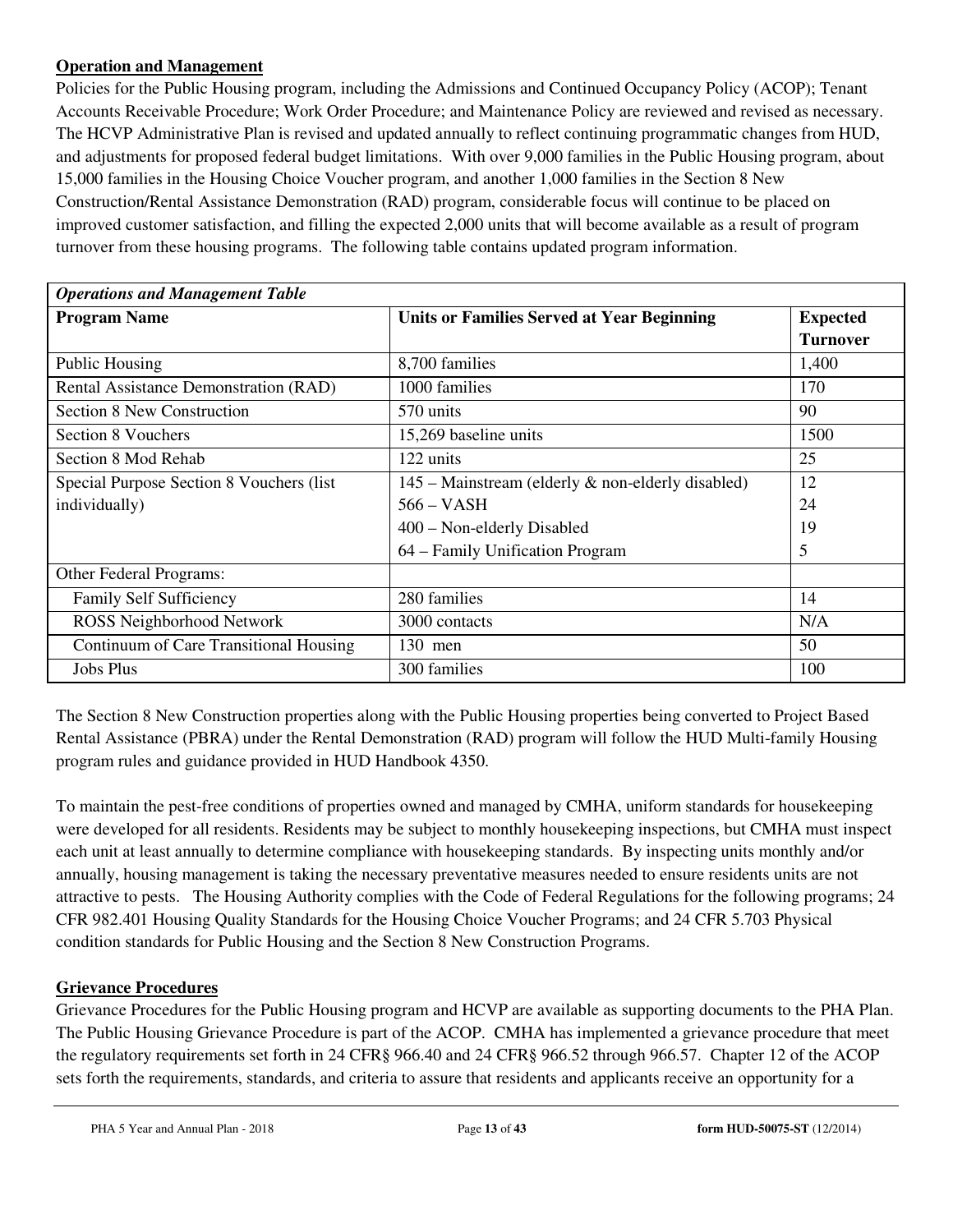hearing or informal review as prescribed by HUD regulations. In 2016, CMHA updated the Public Housing Grievance Procedure as required in accordance with the Streamlining Rule.

The HCVP informal hearing and review procedure is part of its Administrative Plan. The informal review and hearing requirements for HCVP are defined in HUD regulations under 24 CFR 982.54(d)(12), 982.554, and 24 CFR 982.555(a-f), 982.54(d)(13) are applicable to participating families who disagree with an action, decision, or inaction of CMHA. Chapter 19 of the Administrative Plan describes the policies, procedures and standards to be used when families disagree with a CMHA decision. The procedures and requirements are explained for informal reviews and hearings. It is the policy of CMHA to ensure that all families have the benefit of all protections due to them under the law.

#### **Homeownership Programs**

Since 1971, CMHA operated a Turnkey III Homeownership (lease-purchase) program, which has now been closed out. Of the 385 original units, the last 27 unsold homes were converted to the public housing program in 2011, and have been added to the Scattered Site AMP. To help address a housing need identified in our housing needs analysis, CMHA implemented a HCVP homeownership program in 2003. As of July 2017, 85 families have purchased homes through the HCVP program.

# **Community Service and Self-Sufficiency**

Community Service and Self Sufficiency programs are an integral part of CMHA's efforts to empower its residents to attain and sustain self-sufficiency while living in healthy communities. CMHA has restructured its Resident Services Department to deliver a more focused approach in providing self-sufficiency programming and activities. Programs are designed to provide residents with access to supportive services and resources needed to develop and maintain lifestyles that are economically secure. Programs range from tutoring for children to supportive services for seniors. Diverse community resources, case management services, educational enrichment, are among the many services coordinated for residents. Domestic violence support groups and resident forums have been added to the array of provided services to address other issues that may hinder self-sufficiency. CMHA also provides direct and indirect access to literacy services, vocational training, and employment opportunities for both Public Housing residents and Housing Choice Voucher participants. The primary goal is to support families making the transition from welfare to work and assist others in maintaining healthy lifestyles.

CMHA has complied with the QHWRA requirement concerning income changes for welfare recipients through modification of its income definition in the Admissions and Continued Occupancy Plan (ACOP) and the HCVP Administrative Plan. The relevant sections have been modified to exclude the decreasing of tenant payments as a result of welfare fraud, and failure to comply with participation requirement of a self-sufficiency program. Another QHWRA provision that has been implemented is the community service requirement, which requires most non-working adult residents of public housing to perform at least 8 hours/month of community service, and is applicable for residents at all public housing properties. In 2014 CMHA, implemented a community service and self-sufficiency marketing campaign to raise awareness, and encourage compliance with the mandatory requirements.

Family Self-Sufficiency (FSS) is a U.S. Department of Housing and Urban Development (HUD) program established in 1990 to help HCVP residents to obtain employment that will lead to economic independence and self-sufficiency. HUD expanded the FSS program in 2012, extending the opportunity to LIPH residents.

The FSS program is available to all families receiving CMHA rental assistance. It is voluntary and designed to assist families in becoming self-sufficient so they will no longer need to rely on public assistance. Participants in the program

PHA 5 Year and Annual Plan - 2018 Page **14** of **43 form HUD-50075-ST** (12/2014)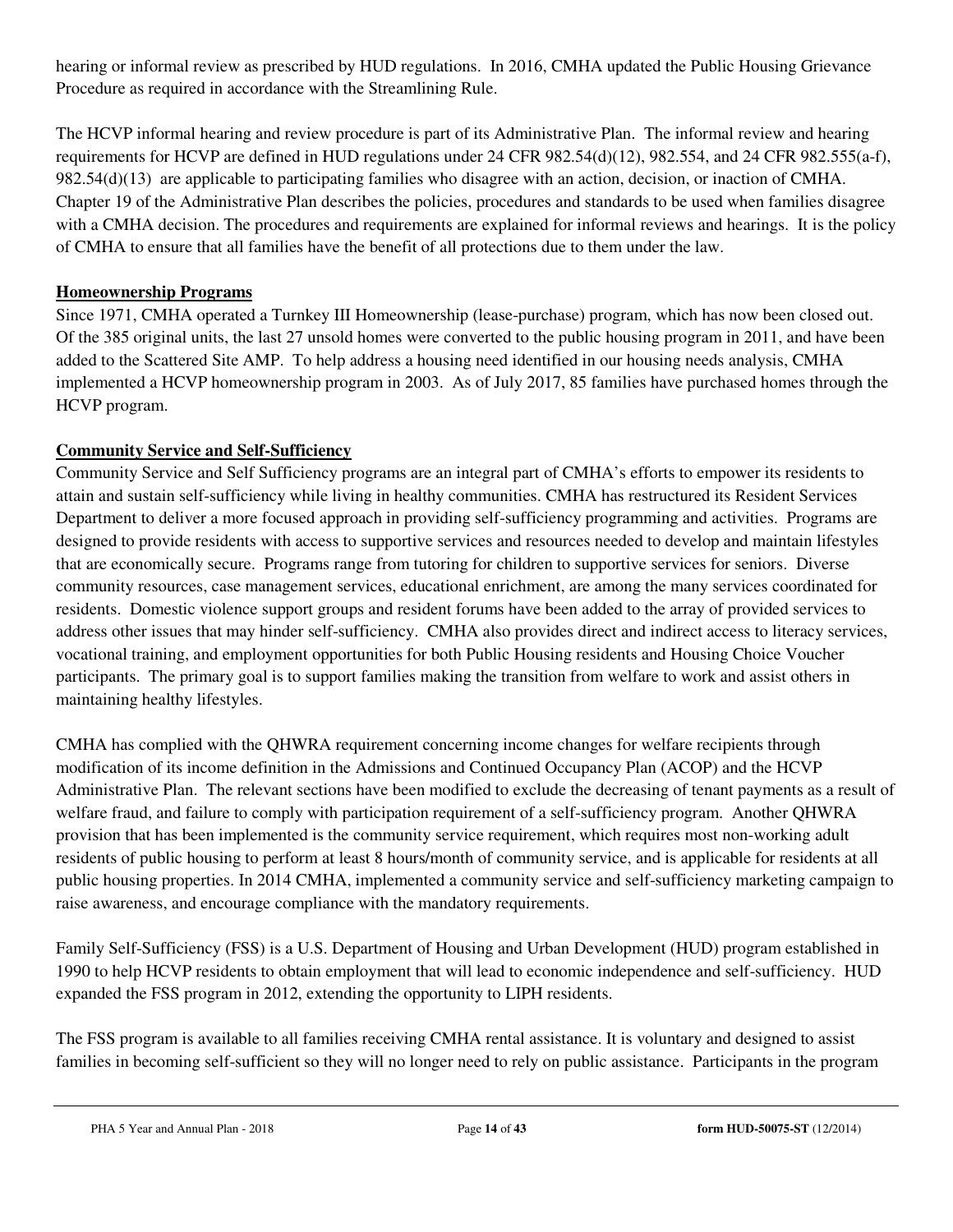will be linked to supportive programs such as job training, educational opportunities, financial literacy, and English as a Second Language. As of July 2017, there are 280 current participants of the FSS Program.

# **Safety and Crime Prevention**

Safety and Crime Prevention is a key component of CMHA's housing strategy. CMHA is one of a few housing authorities in the country maintaining a dedicated state-certified police force. The CMHA Police Department (CMHAPD) was nationally accredited in March 1998 with re-accreditations in 2001, 2004, 2007, 2010, 2013 and 2016. Additionally, in 2016 the CMHAPD became accredited through the State of Ohio Collaborative for Law Enforcement Agencies. The CMHAPD engages in active law enforcement, crime prevention efforts, internal and external agency collaborations to protect CMHA residents, employees and property and to decrease the fear of crime.

The CMHAPD is organized into two (2) divisions: Field Operations and Administrative Operations. In addition to basic patrol services it operates a Crime Suppressions unit, a K-9 Unit, a Detective Bureau to investigate Part I and II crimes, and maintains a part-time SWAT Team. Officers are deployed onto family estates to engage in community policing strategies and utilize the SARA model for identifying and resolving problems.

The CMHAPD is nationally recognized for innovative policing strategies and positive engagement with residents. The department provides effective, above baseline, services to residents to address quality of life concerns. The department is extremely proactive in collaborating with social service agencies to provide immediate interventions and counseling to victims of crime /violence and their families. The CMHAPD is also active with various initiatives aimed at engaging youth to develop positive relationships as a means to prevent crime and disorder. The Police Department, in partnership with the CMHA Department of Resident Service; the Partnership for a Safer Cleveland; FrontLine Services Inc.; Children Who Witness Violence Program; Beech Brook Family Services; the Case Western Reserve University's (CWRU) Begun Center for Violence Prevention Research; and CWRU's Mandel School of Applied Social Science University have implemented a Police Assisted Referral (PAR) program. The PAR program provides for early identification and intervention of families and children who are exposed to violence. The Resident Services, the Police Department and partnering social service providers work collectively to assess the needs of individuals who are victimized by domestic violence, dating violence, and sexual assault or stalking. Residents are referred and connected to community agencies to assist with their needs. In addition to referrals the Resident Services Department offers Domestic Violence workshops and support groups for victims as well as case management services to victims and their family members.

CMHA has incorporated the appropriate provisions, including notification, from the Violence Against Women Act (VAWA) into the ACOP, including the Public Housing Dwelling Lease, and HVCP Administrative Plan. In 2017, CMHA is developed a VAWA Policy and revised its Transfer Policies to ensure that victims claiming VAWA protections receive an expedited transfer. Both the Public Housing and Housing Choice Voucher programs have notified residents/participants that the provisions of VAWA have been adopted in these policy documents and whom they should contact in the event they are a victim of or are facing lease violations for an actual or threatened domestic abuse incident. In the last year, CMHA has not knowingly or intentionally denied any person for housing due to being a victim of domestic violence.

CMHA has a Domestic Violence Liaison within the Resident Services Department. The liaison, in partnership with the CMHA Police Department, assists both Public Housing and Voucher participants in prevention, education and awareness of domestic violence. The goal for this liaison is to provide services to as many residents/participants as possible and to reduce the number of domestic violence incidents for CMHA residents/participants. This liaison ensures the accessibility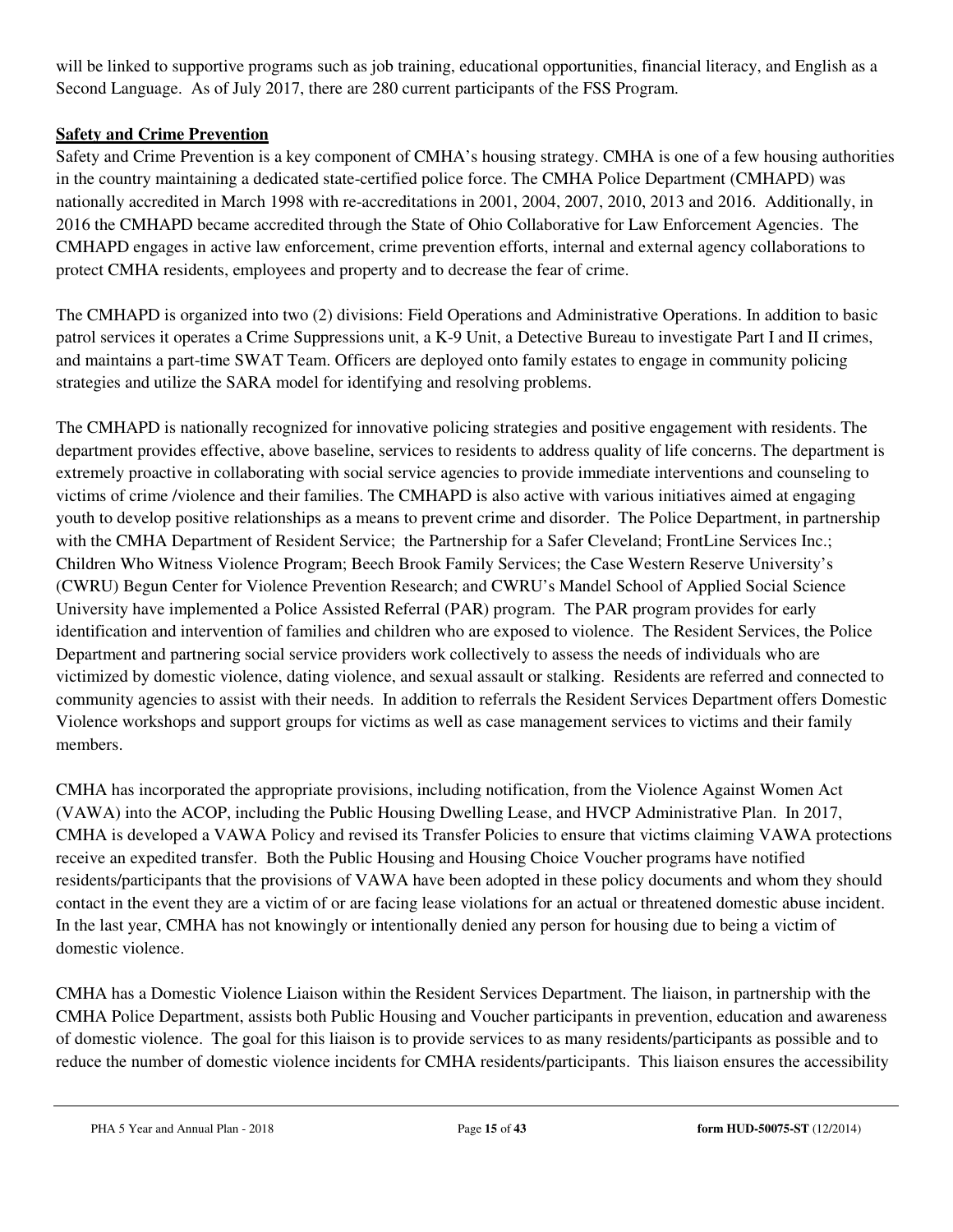of services, resources and support to our participants/residents through the following programs and activities: Monthly support groups and one on one sessions with current and past domestic violence victims; Quarterly domestic violence awareness and prevention workshops at rotating public housing family properties; A designated case manager assigned to assist with providing resources for counseling, furniture, food, clothing etc.; education and outreach utilizing partnerships with community organizations such as the Domestic Violence Child Advocacy Center, Rape Crisis Center and Frontline Services (Children who witness violence program); and an Annual Sister Share Event for Domestic Violence month where residents/participants from all over come to receive information and resources, attend educational breakout sessions and hear a key-note motivational speaker.

The CMHA Police Department maintains a 24/7 Radio Communications Center (RCC) to answer emergency calls for service from residents and stakeholders. RCC accepts maintenance related calls and routes it to the appropriate property manager for resolution. Additionally, RCC monitors fire alarms and medical alerts from a CMHA owned and controlled property. It also operates an Internal Affairs Unit to investigate integrity concerns and collaborates regularly with the CMHA Department of Risk and Safety Management to conduct agency-wide risk analysis. CMHA Police partners with various community resources to provide prevention and intervention programs for residents. The CMHA Police Department also participates in various multi-jurisdictional task forces with local, state and federal law enforcement agencies. The department maintains a mutual aid agreement with the City of Cleveland Division of Police to coordinate joint investigations, and the City provides baseline services to CMHA communities.

A key element to improving safety and crime prevention at CMHA properties is the installation and monitoring of security cameras, which are becoming an important tool for investigating drug-related crime that may occurs at the family estates and high rises. Security cameras will function as a situational measure that will allow areas to be kept under surveillance remotely and assist in abating emergencies. This makes it possible for CMHA Police Department members to respond to incidents when alerted and to have information about what to look for when they arrive. Digital images allow for post-incident analysis and are helpful for successful investigations and prosecution. The CMHA RCC is a modern, state-of-the-art dispatch center that also serves as the "hub" for monitoring the cameras. CMHA has installed security camera systems at several of the larger family estates, and has been awarded emergency funding from HUD to install advanced security camera systems at the following family estates: Lakeview Terrace, King Kennedy, Outhwaite, Woodhill and Bellaire Gardens.

It should be noted that HUD terminated the Public Housing Drug Elimination Program (PHDEP), which provided a funding source for combating drug and gang-related issues that continue to plague CMHA communities. Nonetheless, CMHA has found alternative methods to continue funding police efforts and focus on security measures, which include camera surveillance, resident safety committees, and referrals to social services.

# **Pet Policy**

CMHA's Pet Policy is included in the ACOP, which was amended in 2001 to include family properties in accordance with a QHWRA requirement and HUD's Final Rule. In 2002, CMHA added a provision that allows dogs and cats within the specified size limitations at single-family scattered site housing units. In 2009, in accordance with the Voluntary Compliance Agreement, CMHA amended the Pet Policy to clarify the definition of an "assistance animal" and the conditions that apply to them.

# **Asset Management**

Asset Management is a key component to CMHA's planning efforts. To comply with the Operating Fund Final Rule and meet the "stop-loss" criteria that minimizes the subsidy loss under this rule, CMHA started operating under a new Project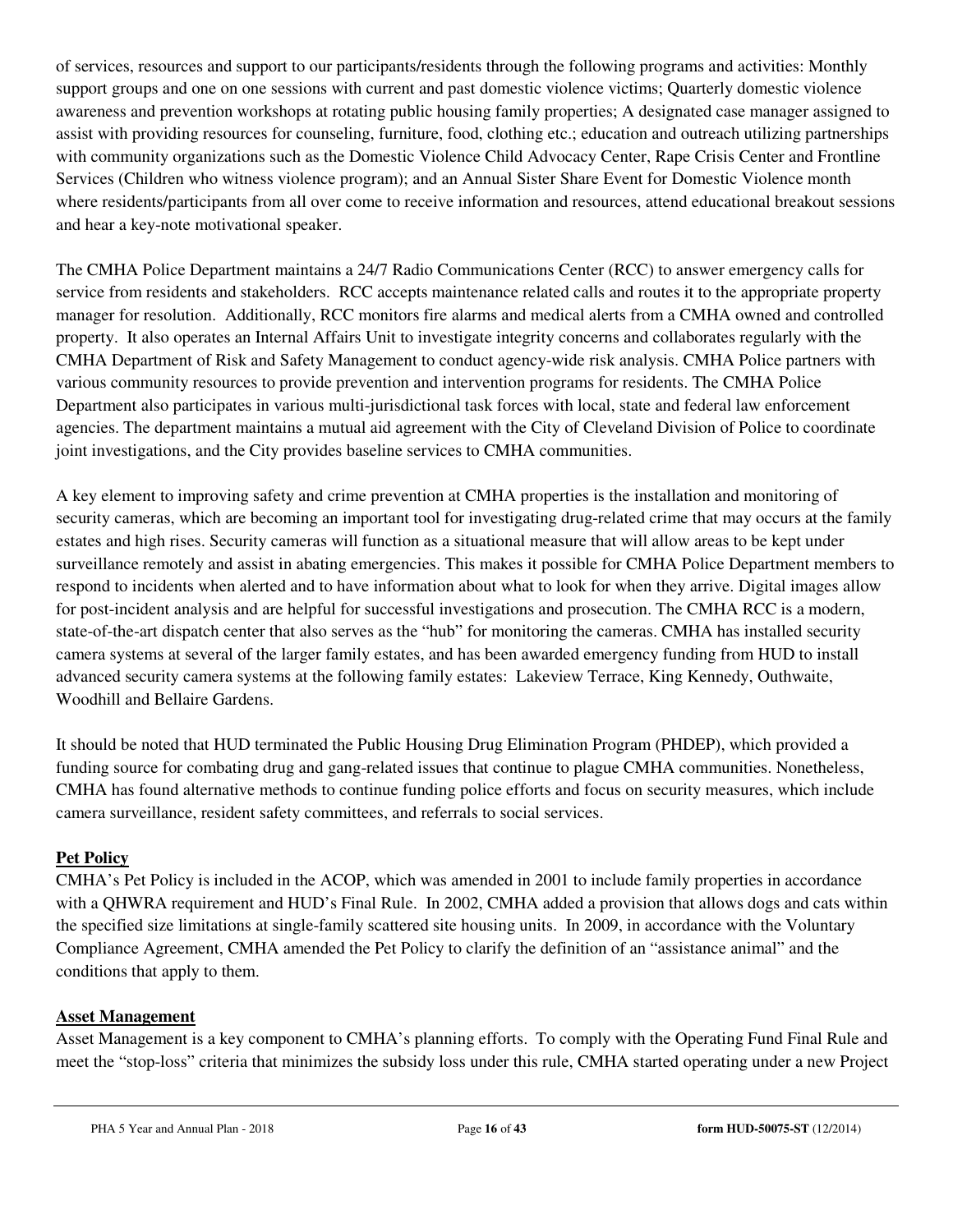Based Accounting and Management (PBAM) system as of October 1, 2006, and submitted a "stop-loss" package to HUD in October 2007, which was eventually approved. This asset management approach involves the continuous and on-going review of the physical, fiscal, and management performance of each property. The criteria for this successful conversion to project-based management included the implementation of: project-based accounting, project-based management, a central office cost center, centralized services, review of project performance, capital planning, and risk management responsibilities related to regulatory compliance. As another step of implementing PBAM, CMHA created Asset Management Project (AMP) groupings of estates based on geographical and size criteria.

As a part of CMHA's ongoing efforts to actively serve our Residents and Applicants, CMHA has undertaken both mixed and publicly financed development solutions to rehabilitate, renovate, construct and safeguard its housing assets. In 2017, CMHA undertook a deliberate examination of the current AMP grouping to ensure that the portfolio of assets is arranged in a manner that is fiscally prudent and transparent, facilitates future redevelopment, allows staff to capitalize on opportunities for efficiency, and maximizes delivery of management services without compromising the quality of our product. To this end CMHA submitted a proposed AMP regrouping request to HUD on June 30, 2017. The regrouping proposal included the following elements:

- The regrouping of Addison Townhomes into the Hough AMP;
- The regrouping of Laronde, Harvard Townhouses, 35 Scattered Rehab units, 10 NOAH East units, 10 Scattered Homes units, 26 Scattered Townhouse units, and 1 Scattered Turnkey unit into the Southeast AMP;
- The regrouping of Woodhill Shale, Woodhill Scattered, Woodland E. 115<sup>th</sup>, and Scattered Turnkey into the Eastside AMP;
- The regrouping of West Boulevard into the Downtown AMP;
- The regrouping of Jefferson-West 5<sup>th</sup>, Midwest Cluster, and Walton Place into the Near West AMP;
- The regrouping of several properties within the Small or Scattered AMP into the Far West AMP;
- The regrouping of Riverview Tower, Riverview Daycare, 35 Scattered Homes and the Scattered Rehab units into the Riverview Replacement Scattered AMP.

All of the proposed developments are located within proximity of other developments within the existing AMP CMHA proposed to regroup them into. This regrouping will allow CMHA to more effectively and efficiently manage the projects within the geographical area. CMHA's AMP regrouping request was approved by HUD on August 17, 2017. The revised AMP listing is included on the table below.

| <b>Asset Management Project (AMP) groupings for 2018:</b> |                                |      |                            |  |
|-----------------------------------------------------------|--------------------------------|------|----------------------------|--|
| <b>AMP</b>                                                | <b>ESTATE NAME</b>             | OH#  | <b>ACC</b><br><b>UNITS</b> |  |
| 901                                                       | <b>CEDAR EXTENSION HI-RISE</b> | 3011 | 156                        |  |
| 901                                                       | <b>OLDE CEDAR</b>              | 3014 | 312                        |  |
| 901                                                       | <b>OLDE CEDAR MROP</b>         | 3088 | 238                        |  |
| 901 Cedar Totals                                          |                                |      | 706                        |  |
| 902                                                       | <b>LEGACY PARK APTS.</b>       | 3127 | 36                         |  |
| 902                                                       | <b>OUTHWAITE</b> (Ext.1)       | 3003 | 244                        |  |
| 902                                                       | <b>OUTHWAITE</b> (original)    | 3015 | 100                        |  |
| 902                                                       | <b>OUTHWAITE (MROP)</b>        | 3096 | 224                        |  |
| 902                                                       | <b>OUTHWAITE (HOPE VI)</b>     | 3108 | 111                        |  |
| 902 Outhwaite Totals                                      |                                |      | 715                        |  |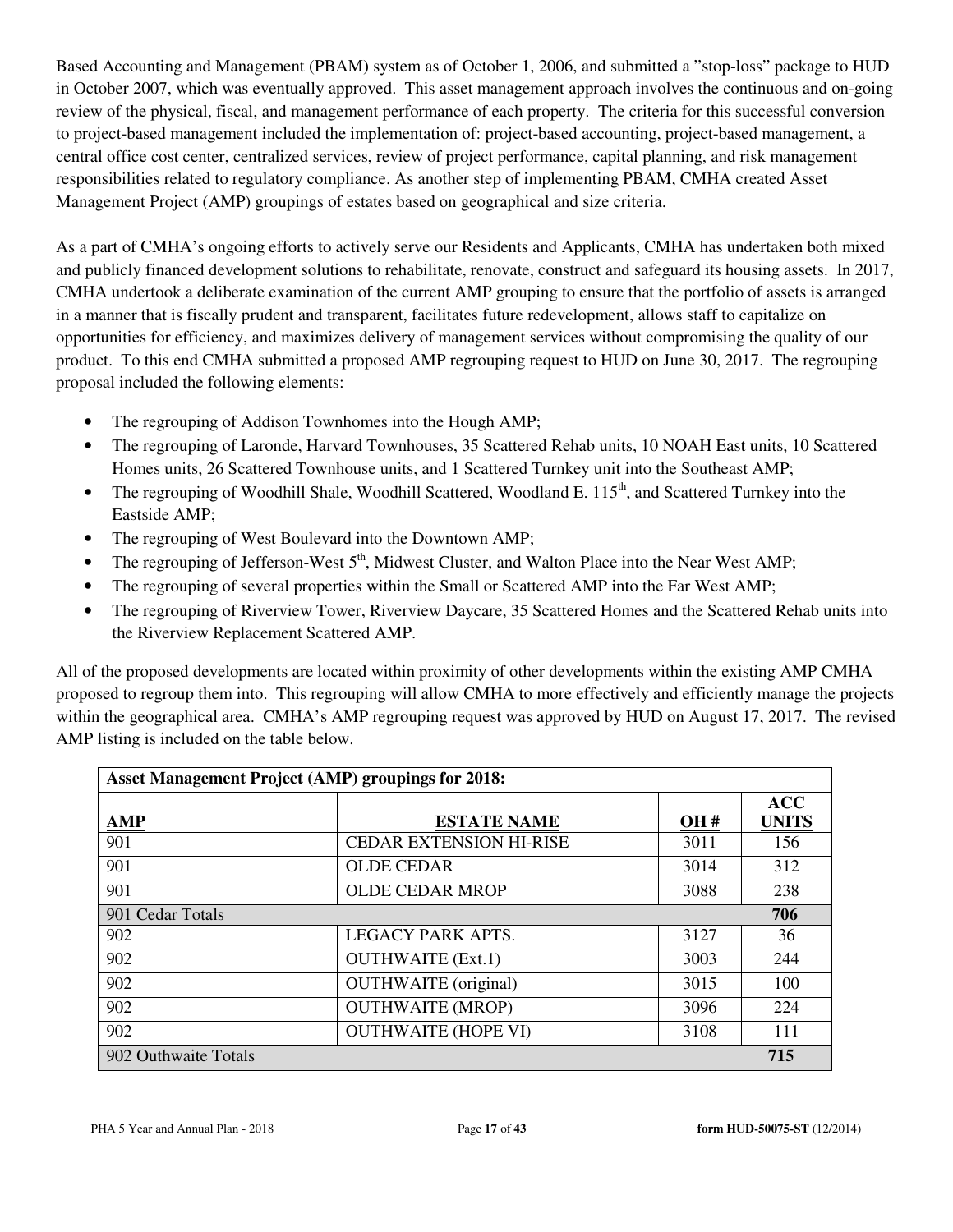| 903                     | <b>CARVER PARK</b>              | 3007 | 251          |
|-------------------------|---------------------------------|------|--------------|
| 903                     | <b>CARVER PARK (MROP)</b>       | 3092 | 217          |
| 903 Carver Totals       |                                 |      | 468          |
| 904                     | <b>KING KENNEDY NORTH</b>       | 3026 | 186          |
| 904                     | <b>KING KENNEDY SOUTH</b>       | 3018 | 309          |
| 904                     | RENAISSANCE (KKS MROP)          | 3086 | 66           |
| 904                     | DELANEY (KKS HOPE VI)           | 3107 | 126          |
| 904                     | PHOENIX VILLAGE Ph. 1           | 3109 | 45           |
| 904                     | PHOENIX VILLAGE Ph. 2           | 3114 | 53           |
| 904 King Kennedy Totals |                                 |      | 785          |
| 905                     | <b>ADDISON SQUARE</b>           | 3034 | 226          |
| 920                     | <b>ADDISON TOWNHOUSES</b>       | 3032 | 36           |
| 905                     | WILLSON APTS.                   | 3024 | 276          |
| 905                     | <b>SPRINGBROOK</b>              | 3022 | 227          |
| 905                     | <b>WADE APTS.</b>               | 3021 | 230          |
| 905 Hough Totals        |                                 |      | 995          |
| 906                     | MILES-ELMARGE                   | 3041 | 140          |
| 906                     | MT. AUBURN MANOR                | 3039 | 109          |
| 906                     | <b>OAKWOOD GARDENS</b>          | 3074 | 25           |
| 906                     | <b>OAKWOOD VILLA</b>            | 3054 | 92           |
| 907                     | <b>LARONDE APTS.</b>            | 3030 | 60           |
| 906                     | <b>UNION SQUARE</b>             | 3044 | 174          |
| 911                     | HARVARD TOWNHOUSES              | 3044 | 6            |
| 911                     | <b>MILES SCATTERED</b>          | 3041 | $\mathbf{1}$ |
| 911                     | <b>NOAH EAST</b>                | 3072 | 10           |
| 911                     | <b>SCATTERED REHAB.</b>         | 3073 | 35           |
| 911                     | <b>SCATTERED TOWNHOUSES</b>     | 3075 | 26           |
| 911                     | <b>SCATTERED HOMES</b>          | 3106 | 10           |
| 911                     | TURNKEY SCATTERED               | 3126 | 3            |
| 906 Southeast Totals    |                                 |      | 691          |
| 907                     | <b>APTHORP TOWER</b>            | 3037 | 167          |
| 907                     | <b>BEACHCREST TOWER</b>         | 3035 | 243          |
| 907                     | <b>WOODHILL HOMES</b>           | 3004 | 487          |
| 907                     | <b>EUCLID BEACH GARDENS</b>     | 3052 | 150          |
| 911                     | <b>WOODHILL SHALE (Sunrise)</b> | 342A | 14           |
| 911                     | WOODHILL SCATTERED              | 344A | 17           |
| 911                     | TURNKEY SCATTERED               | 3126 | 17           |
| 911                     | WOODLAND-E115th                 | 3128 | 6            |
| 907 Eastside Totals     |                                 |      | 1101         |
| 908                     | <b>LAKEVIEW TERRACE</b>         | 3016 | 506          |
| 908                     | <b>LAKEVIEW TOWER</b>           | 3031 | 213          |
| 909                     | <b>WEST BOULEVARD</b>           | 353B | 120          |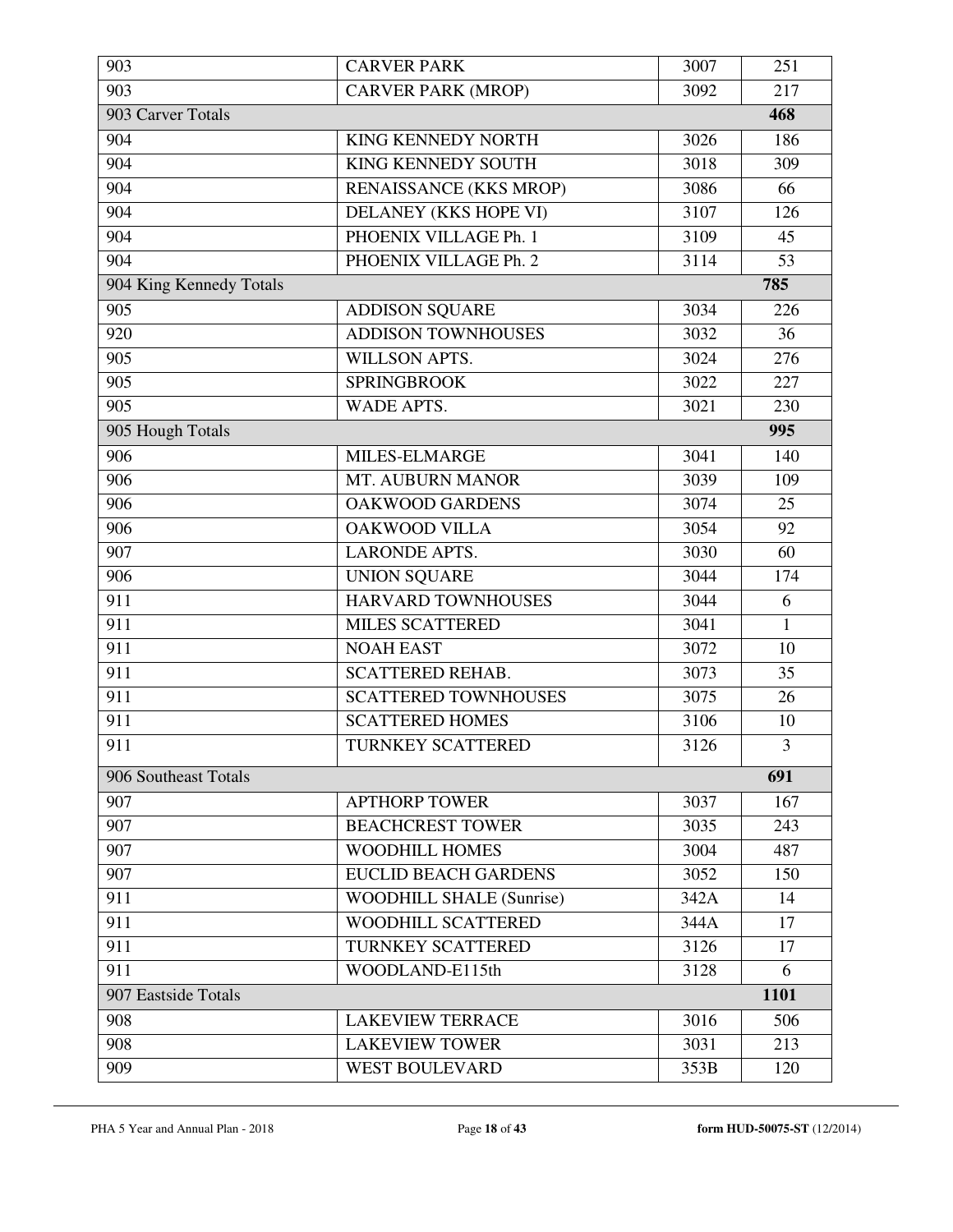| 908 Downtown Totals       |                                 |      | 839            |
|---------------------------|---------------------------------|------|----------------|
| 909                       | <b>RIVERVIEW FAMILY</b>         | 3078 | 8              |
| 909                       | <b>CRESTVIEW APTS.</b>          | 3017 | 222            |
| 909                       | <b>MANHATTAN TOWER</b>          | 330B | 29             |
| 909                       | <b>PARK DENISON</b>             | 330A | 39             |
| 909                       | <b>SCRANTON CASTLE</b>          | 3036 | 63             |
| 909                       | <b>SCRANTON EXTENSION</b>       | 353A | 102            |
| 911                       | JEFFERSON-WEST 5TH              | 3050 | 18             |
| 911                       | <b>WALTON PLACE</b>             | 3038 | 12             |
| 911                       | <b>WALTON EXT</b>               | 3129 | $\overline{3}$ |
| 909 Nearwest Totals       |                                 |      | 496            |
| 910                       | <b>BELLAIRE GARDENS</b>         | 3033 | 285            |
| 910                       | <b>BELLAIRE TOWNHOUSES</b>      | 3071 | 60             |
| 910                       | <b>FAIRWAY MANOR</b>            | 3077 | 55             |
| 910                       | <b>LORAIN SQUARE</b>            | 3040 | 111            |
| 910                       | <b>RIVERSIDE PARK</b>           | 3008 | 408            |
| 911                       | <b>BELLAIRE RD APTS</b>         | 3116 | 8              |
| 911                       | <b>BELLAIRE RD APTS 2</b>       | 3131 | 16             |
| 911                       | <b>BELLAIRE RD APTS 3</b>       | 3132 | 16             |
| 911                       | <b>PURITAS GARDENS</b>          | 3056 | 24             |
| 911                       | PURITAS GARDENS EXT.            | 3117 | 6              |
| 911                       | <b>SCATTERED TOWNHOUSES</b>     | 3075 | 10             |
| 911                       | TURNKEY SCATTERED               | 3126 | $\overline{7}$ |
| 910 Farwest Totals        |                                 |      | 1006           |
| 911                       | <b>LANDON</b>                   | 3038 | 10             |
| 911                       | <b>SCATTERED TOWNHOUSES</b>     | 3075 | 18             |
| 911 Small Scattered Total |                                 |      | 28             |
| 926                       | Riverview Replacement/Scattered | 3118 | 55             |
| 926                       | Riverview Replacement/W.101st   | 3118 | 34             |
| 909                       | <b>RIVERVIEW TOWER</b>          | 3025 | 506            |
| 911                       | <b>SCATTERED HOMES</b>          | 3106 | 35             |
| 911                       | <b>SCATTERED REHAB.</b>         | 3073 | 118            |
| 926 RR Scattered Totals   |                                 |      | 748            |
| 924                       | <b>RIVERSIDE PARK HOMES</b>     | 3120 | 90             |
| 924 RPKH AMP Totals       |                                 |      | 90             |
| 928                       | <b>HERITAGE VIEW I</b>          | 3123 | 81             |
| 928 HVI AMP Totals        |                                 |      | 81             |
| 929                       | HERITAGE VIEW II                | 3124 | 57             |
| 929 HVII AMP Totals       |                                 |      | 57             |
| 930                       | <b>HERITAGE VIEW III</b>        | 3125 | 69             |
| 930 HVIII AMP Totals      |                                 |      | 69             |
| 931                       | <b>BELMORE EUCLID</b>           | 3133 | 39             |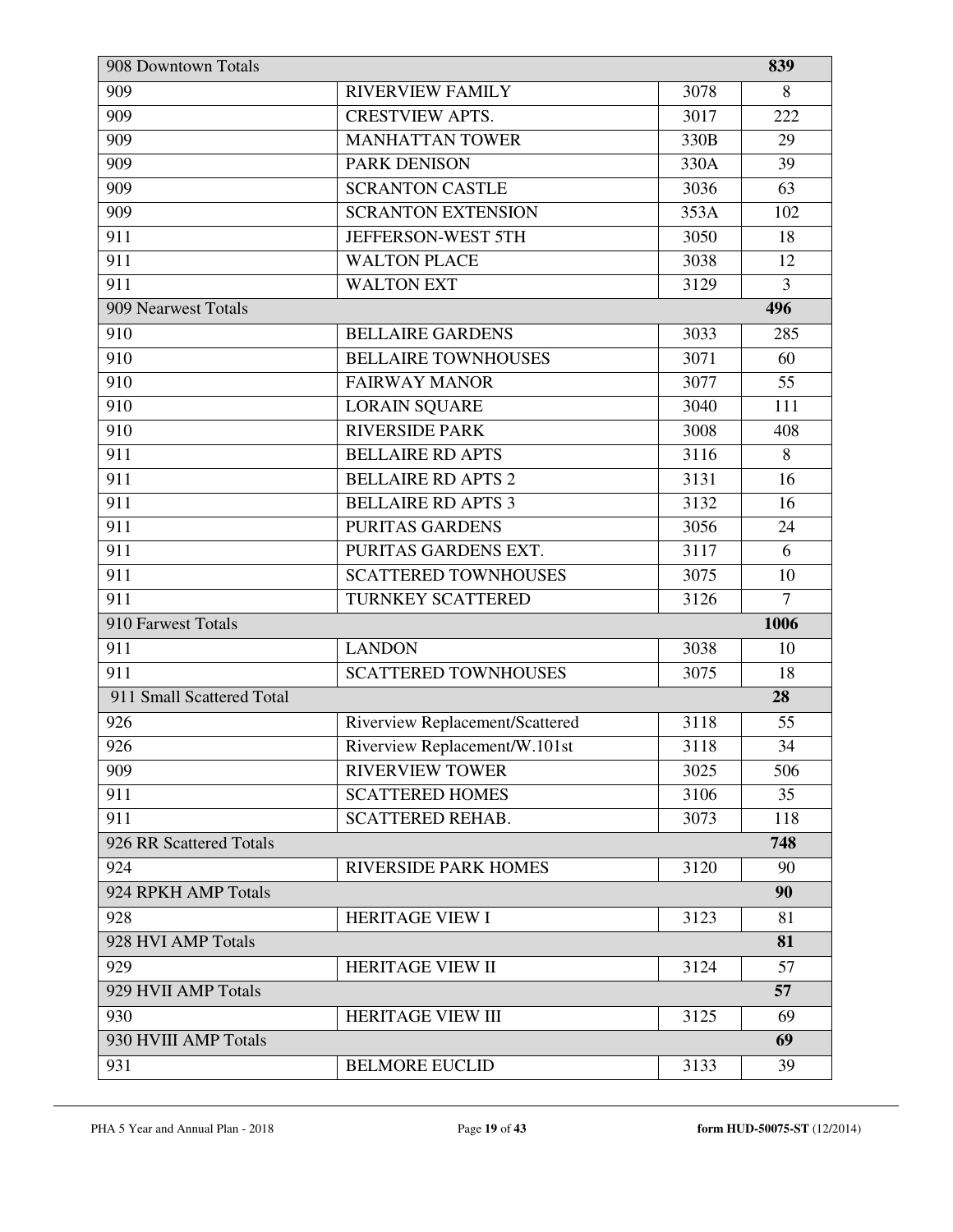|                                                | <b>LEE ROAD</b>                            |         |     |  |
|------------------------------------------------|--------------------------------------------|---------|-----|--|
| 931                                            | 3134                                       | 40      |     |  |
| 931 Euclid Lee AMP Totals                      |                                            |         | 79  |  |
| 932                                            | <b>MILES POINTE</b>                        | 3135    | 43  |  |
| 932 Miles AMP Totals                           |                                            |         | 43  |  |
| 921                                            | <b>EASTSIDE HOMES</b>                      | 3112    | 48  |  |
| 921                                            | <b>UNION COURT</b>                         | 3119    | 48  |  |
| 921 Eastside Homes Totals                      |                                            |         | 96  |  |
| 922                                            | <b>WESTSIDE HOMES</b>                      | 3111    | 38  |  |
| 922 WSH Totals                                 |                                            |         | 38  |  |
| 923                                            | <b>GORDON SQUARE</b>                       | 3113    | 58  |  |
| 923 GSH Totals                                 |                                            |         | 58  |  |
| 925                                            | <b>TREMONT POINTE I</b>                    | 3121    | 51  |  |
| 925 TRP I Totals                               |                                            |         | 51  |  |
| 927                                            | <b>TREMONT POINTE II</b>                   | 3122    | 44  |  |
| 927 TRP II TOTALS                              |                                            |         |     |  |
| <b>PUBLIC HOUSING TOTAL</b>                    |                                            |         |     |  |
|                                                |                                            |         |     |  |
|                                                | PROJECT-BASED RENTAL ASSISTANCE            |         |     |  |
| <b>RAD</b>                                     | <b>BOHN TOWER</b>                          | RD00001 | 267 |  |
| <b>RAD</b>                                     | <b>CARVER PHASE I</b>                      | RD00006 | 279 |  |
| <b>RAD</b>                                     | <b>HERITAGE VIEW IV</b>                    | RD00004 | 60  |  |
| <b>RAD</b>                                     | <b>CEDAR REDEVELOPMENT I</b>               | 901B    | 49  |  |
|                                                | (SANKOFA)                                  |         |     |  |
| <b>RAD</b>                                     | <b>CEDAR REDEVELOPMENT II</b><br>(SANKOFA) | 901A    | 30  |  |
| S8NC                                           | <b>AMBLESIDE TOWER</b>                     | #380    | 202 |  |
| S8NC                                           | <b>QUARRYTOWN</b>                          | #382    | 181 |  |
| S8NC                                           | <b>SEVERANCE TOWER</b>                     | #381    | 190 |  |
| <b>PBV</b>                                     | FAIRFAX INTERGENERATIONAL                  |         | 40  |  |
|                                                |                                            |         |     |  |
| PROJECT-BASED RENTAL ASSISTANCE TOTALS<br>1298 |                                            |         |     |  |

The anticipated 2018 ACC unit count of 9,284 units for the Public Housing program in this table reflects the unit inventory as of June 30, 2017, and includes 253 ACC units that have been demolished at Cedar Extension family. Bohn Tower (from the Downtown AMP) and Carver Park HOPE VI - I has been converted to the Rental Assistance Demonstration (RAD) program as well as 139 new units at three additional RAD projects - Heritage View Phase IV (60 units), Cedar Extension Phase I (49 units), and Cedar Extension Phase II (30 units). During 2018, Carver Park, Riverside Park Homes, Midwest Cluster (composed of 70 small property units), and Springbrook/Wade (from the Hough AMP) will be converted from Public Housing to PBRA under RAD.

CMHA conducted a physical needs assessment and energy audit during 2015 in accordance with HUD guidance to update the deferred maintenance and modernization issues at all properties. This assessment will allow for better planning and management of operating and capital funds, and provide the basis for future CFP Plans starting in 2017.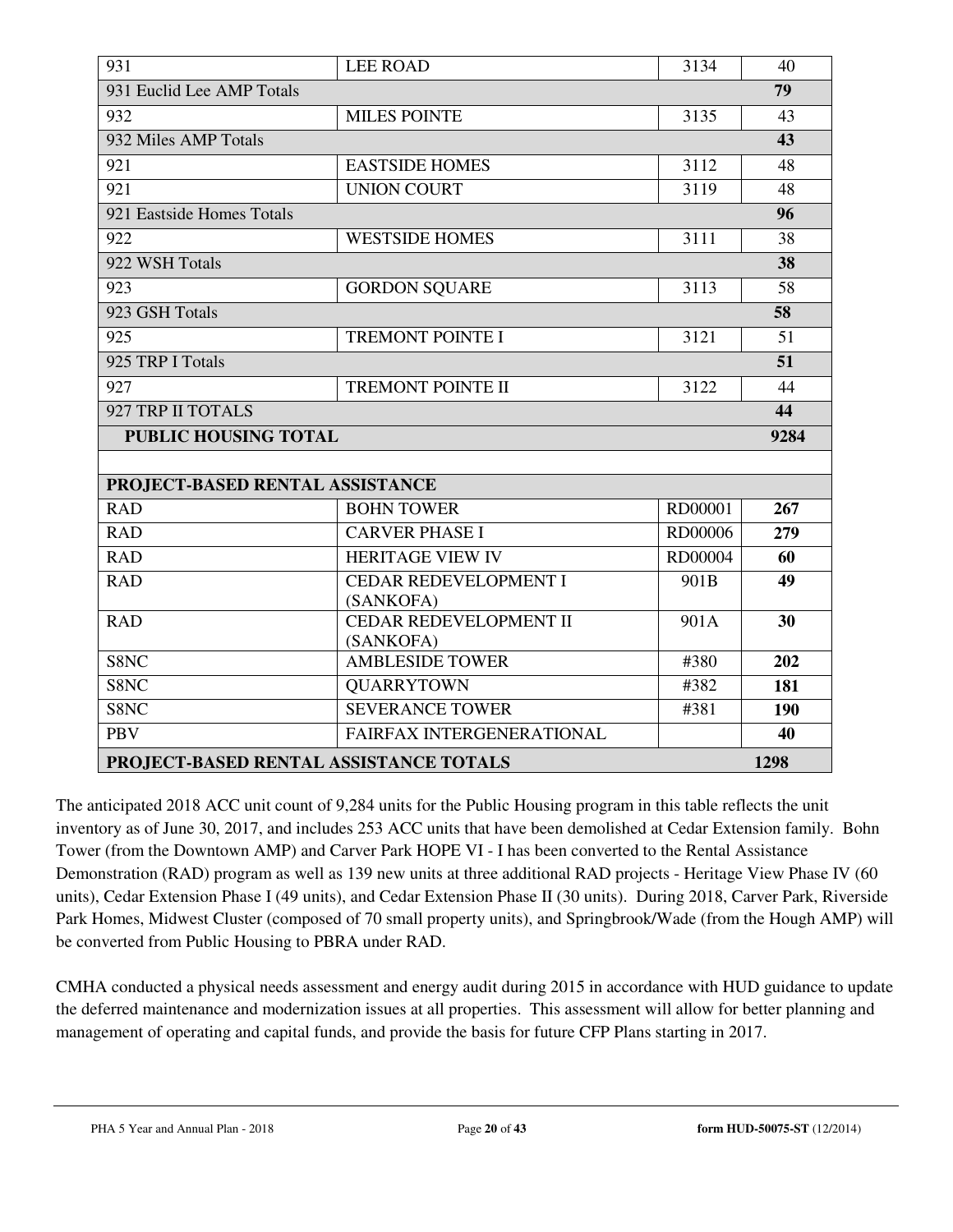In the Final Rule for the Public Housing Capital Fund Program, issued October 24, 2013, HUD decoupled the review and submission of Capital Fund documents from the PHA Plan. Although the 2018 Capital Fund Annual Statement and Five-Year Plan will be submitted separately during 2018, CMHA has developed a draft 2018 CFP Annual Plan and a CFP Five-Year Plan through 2022 for review and comment during the 2018 PHA Plan process. These statements summarize CMHA strategies for maintaining and improving the public housing stock. Due to fiscal year timing differences, CMHA will be funding most of its capital improvement activities during 2018 with FY2017 and prior year CFP funds. CMHA has based the CFP annual and five-year plans for FY2018 on the FY2017 funding amount of \$18.4 million. The needs and priorities for these plans were developed through input from residents and management, as well as recent capital needs studies and maintenance inspections.

# **HOPE VI**

The following summary provides a brief summary of CMHA's four HOPE VI revitalization grants, all of which have been completed and closed:

# **1. King-Kennedy/Outhwaite (1993)**

- o OH003-018 & OH003-003/015
- o Summary:
	- Conversion of King Kennedy South high-rise into the Carl B. Stokes Social Services Mall {1996} that houses social service programs (originally 20 partners) and transitional housing programs (currently Y-Haven and Salvation Army)
	- Modernization of 126 units at King Kennedy South */Delaney Village* {1997}
	- Modernization of 149 units at Outhwaite (with 58 unit reductions) {1998}
	- Modernization of 111 units at Outhwaite (with 27 units reductions) {2002}
	- Rehabilitation of Louis Stokes Community Center {2004}

# **2. Carver Park (1995)**

- o OH003-007 (OH003-110 & 115)
- o Summary:
	- Demolition of  $610 \text{ units } \{2002 2004\}$
	- Transfer of land to the Friendly Inn for construction of new Community Center {2003}
	- Construction of 279 new townhouse units on-site {2005}
	- Construction of 96 new units (48 scattered & 48 unit senior building) as Eastside off-site  $\{2005\}$
	- Rehabilitation of 38 units (3 buildings) as Westside off-site {2005}
	- Rehabilitation of 58 units (Gordon Square) as Westside of f-site {2006}
	- Provided 102 families with second mortgage assistance in Homeownership Zone

# **3. Riverview/Lakeview (1996)**

- o OH003-025 & OH003-016
	- o Summary:
		- Acquired 54 scattered site replacement units to relocate Riverview families {1998}
		- Demolished 135 family units at Riverview {2000}
		- Modernization of phase one (56 units) at Lakeview Terrace {2003}
		- Modernization of phase two (64 units) at Lakeview Terrace {2006}
		- Rehabilitation of Lakeview Terrace Community Center {2007}
		- Acquired 89 scattered site replacement units for Riverview {2009}
		- Modernization of phase three (66 units) at Lakeview Terrace {2009}

# **4. Valleyview /Tremont Pointe (2003)**

o OH003-001 (OH003-121 & OH003-122)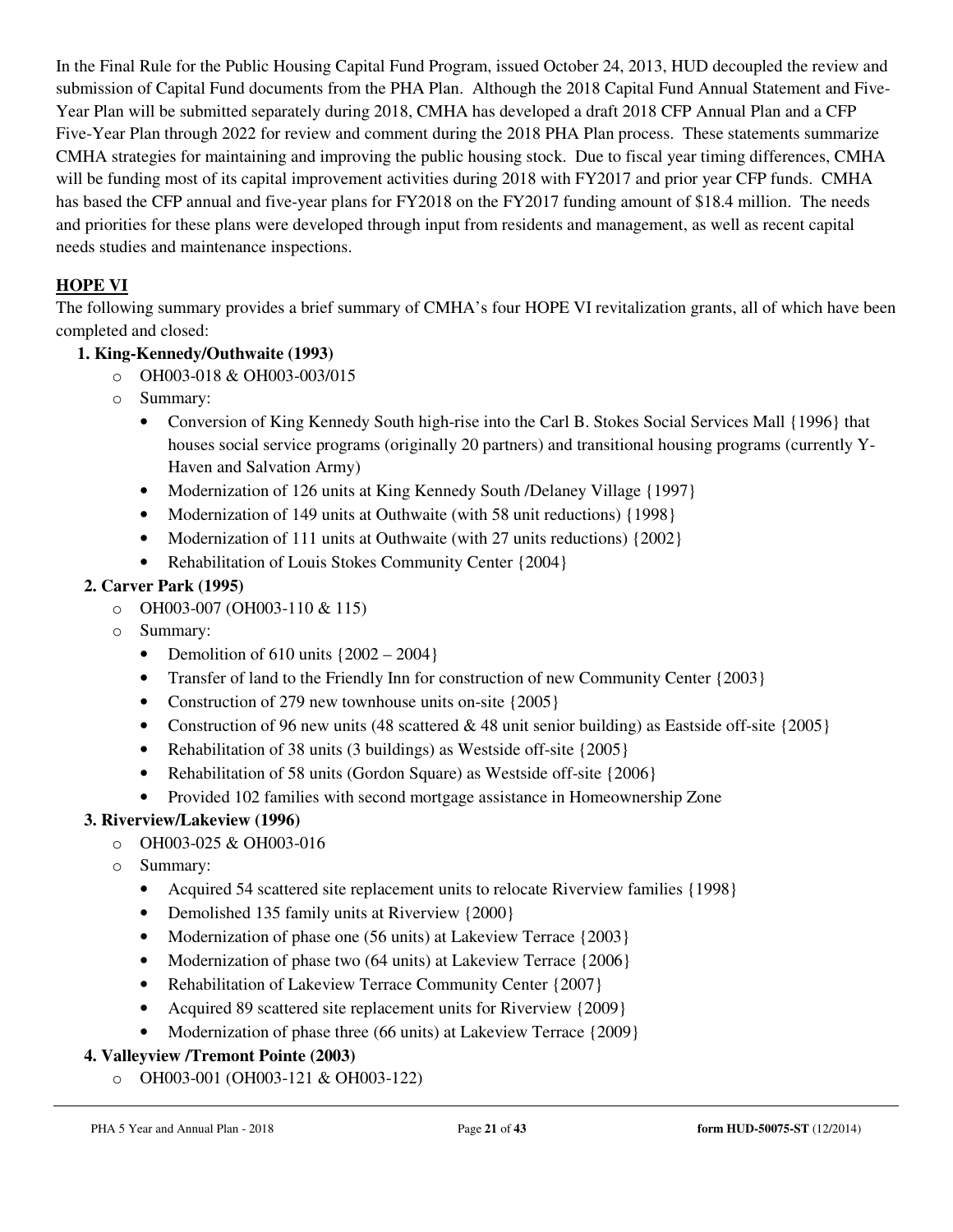- o Summary:
	- Demolished 243 units {2005}
	- Received 9% Low Income Housing Tax Credits for Phase I {2005}
	- Phase I construction of 102 rental units (51 public housing) {2007}
	- Received 9% Low Income Housing Tax Credits for Phase II {2007}
	- Phase II construction of 87 rental units  $(44 \text{ public housing}) \{2009\}$
	- Committed remaining vacant land for Ohio-Erie Canal Corridor trails {2009}

CMHA will continue to seek other development opportunities for creating replacement housing, such as the Housing Trust Fund if and when available. In recent years, a source of new funding for some replacement housing came from the **Neighborhood Stabilization Program (NSP) 2**, where CMHA as part of a consortium with the City of Cleveland, Cuyahoga County and the Cuyahoga County Land Reutilization Corp. won an award from HUD in 2009. CMHA played a key role in developing new low-income rental units in Cleveland target areas and East Cleveland as part of the rental project development aspect of the NSP2 plan. The development of 79 units (40 at Lee-Miles and 39 at Belmore Euclid) were completed in March 2013, and exceeded CMHA's commitment of 50 units.

Another source of public housing development or replacement activities available to CMHA is **Replacement Housing Factor (RHF)** funds, which are provided on a formula basis by HUD for demolished public housing units. CMHA has and will continue to employ a strategy of accumulating RHF funds until there is sufficient funding for larger development projects. CMHA has initiated plans to use RHF funds to develop new public housing units consisting of the acquisition and rehabilitation of four buildings (32 units) on Bellaire Road, the construction of Lee-Miles Apartments (40 units), Mildred Brewer/Belmore-Euclid (39 units), and Miles Pointe (43 units), and 3 new UFAS units on excess land at Walton Place and 6 new units at Woodland-East 115<sup>th</sup> St. (including 2 UFAS). CMHA will also use RHF funds to assist with construction of the new RAD projects at Cedar Extension, Heritage View, Bohn Tower and Carver Park. Other potential plans utilizing RHF funds include the RAD conversions at Carver Park, Riverside Park and Hough, the acquisition and rehabilitation of foreclosed Turnkey III Homeownership units, and scattered site units, in addition to the development of new public housing units in potential projects under discussion in the Central, Ohio City, Glenville, Hough, Mt. Pleasant, and Union-Miles neighborhoods of Cleveland, and East Cleveland. CMHA also will consider using RHF funds to assist in the proposed conversion of public housing properties at Springbrook, Wade, Oakwood, Lakeview Terrace/Tower and Scattered Sites to RAD.

CMHA will utilize its development entity, the **Western Reserve Revitalization and Management Company (WRRMC)**, for financing and ownership of mixed-finance development projects. Since 2004, WRRMC has been involved in providing low income housing tax credit financing for several development projects that have resulted in 663 new affordable housing units, plus an additional 83 units that are currently under development**.** 

#### **American Recovery and Reinvestment Act (ARRA) grants**

In 2009, CMHA was awarded \$35 million of additional CFP funds under the American Recovery and Reinvestment Act (ARRA) that were utilized to fund six major projects: 1) Phases I and II of the Garden Valley redevelopment project; 2) ADA upgrades to modify 194 units including site improvements and common areas in accordance with VCA for years 1 (2009) and 2 (2010); 3) vacancy reduction of 133 units that have been in modernization status, including units in need of an electrical service upgrade at Outhwaite and structural repairs at Willson family; 4) roof replacements for 31 buildings at six properties; 5) demolition of one building at Outhwaite and replacing it with a new 36-unit building (Legacy Park), additional parking and green space; and 6) renovation and expansion of the long vacant Community Center building at

PHA 5 Year and Annual Plan - 2018 Page **22** of **43 form HUD-50075-ST** (12/2014)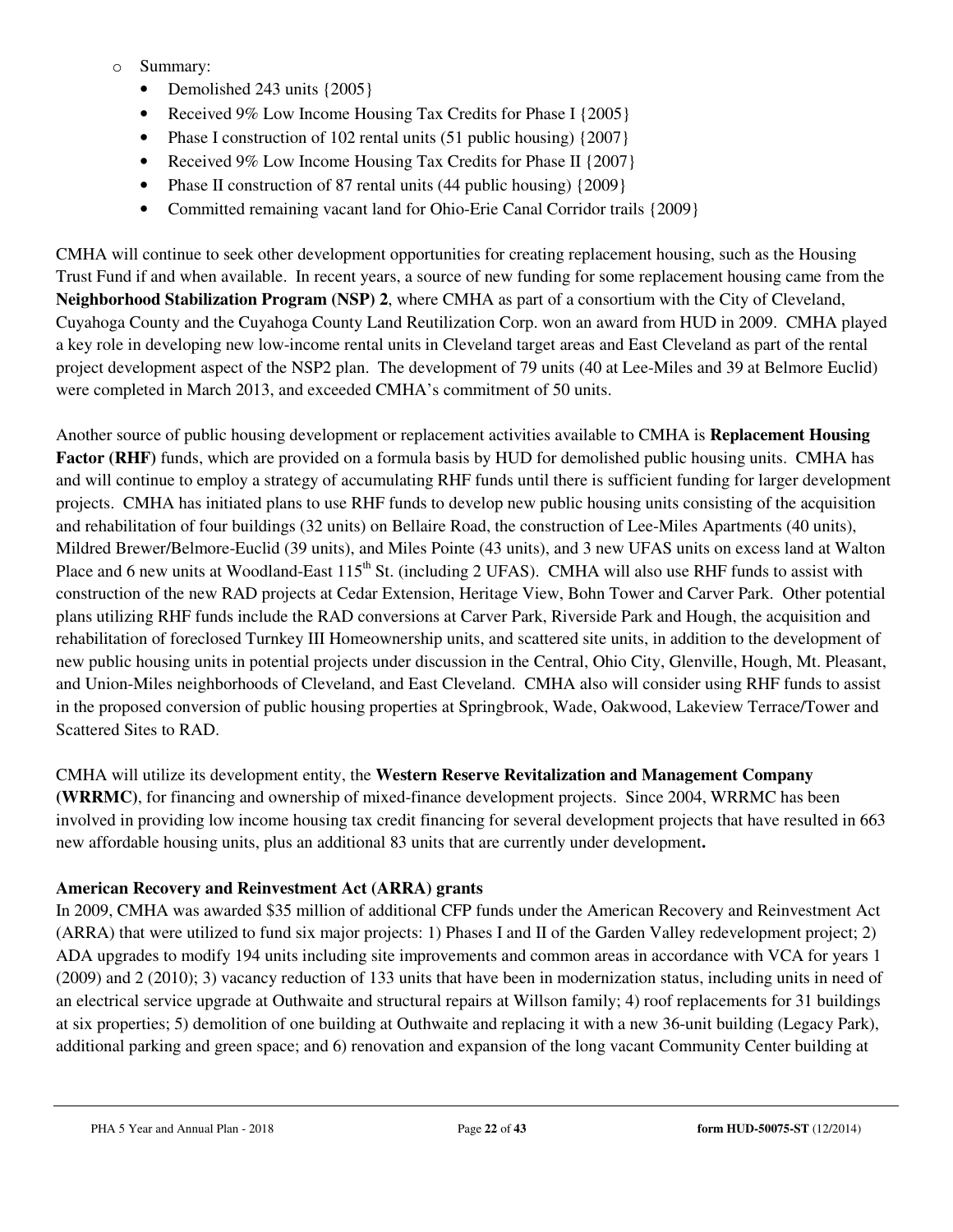Woodhill Homes. CMHA obligated all of these funds by the deadline of March 2010, completed all of the projects, and expended all of the funds by the expenditure deadline of March 2012.

In 2009, CMHA was also awarded an additional \$34.5 million in ARRA Capital Fund Recovery Competitive (CFRC) grants. CMHA received six competitive ARRA grants to make energy improvements at King Kennedy North High Rise, Willson High Rise, Addison Square, Woodhill Homes, Beachcrest, Bohn Tower, West Boulevard, Riverview Tower, and Bellaire Gardens. CMHA utilized this stimulus funding for several different work items, including replacing boilers and hot water heaters with high-efficiency condensing-type boilers, replacing clear tint metal frame windows with efficient insulated vinyl frame and low-E glass tint windows, replacing incandescent lighting with efficient compact fluorescent lamps, and adding water saving devices such as low flush toilets, low flow shower heads, and flow reducing aerators. These improvements will enable CMHA to improve indoor air quality, measure and verify energy consumption, and decrease energy costs at these properties. CMHA also received a seventh competitive grant for the development of Garden Valley Phase III, which involved the construction of 69 green ACC/LIHTC units, consisting primarily of twostory townhouse structures ranging from four to seven units each, along with single family detached homes. All of the funds were obligated and expended in the timeframes required to meet the HUD deadlines.

CMHA maintains community center buildings at several of the larger family properties, including Lakeview Terrace, Riverside Park, Outhwaite, King Kennedy, and Woodhill Homes. CMHA will seek funding to build a new community center at Heritage View (Garden Valley) and/or the Cedar Central AMP as part of any future redevelopment projects.

When necessary, CMHA will acquire properties for future development or expansion, including land bank lots on the west side for the RAD Midwest Cluster project and around Miles Elmarge for parking, the property located at  $1408$  East  $89<sup>th</sup>$ Street, and sites in the Central area or other areas of Cleveland in order to meet the one-for-one replacement requirement under Choice Implementation and future RAD conversions. CMHA will also consider the acquisition of vacant and/or foreclosed homes previously sold from the Turnkey III Homeownership program that were part of clustered developments at Addison Townhouses, Mt. Auburn, Carson Wanda, and Fairville.

# **Substantial Deviation and Significant Amendment / Modification**

This section was added to the PHA Plan in 2001 and defines what significant amendments or deviations to the Plan would require resubmission of the Plan. While housing authorities may change or modify their plans and policies described in them, any "significant amendments or modification" to the plan will require the submission of a revised Agency Plan that has met the full public process requirement. CMHA will consider the following actions to be significant amendments or modifications:

- Changes to rent or admissions policies or organization of the waiting list;
- Additions of non-emergency work items (items not included in the current Annual Statement or 5-Year Action Plan) or change in use of replacement reserve funds under the Capital Fund;
- Additions of new activities not included in the current PHDEP Plan; and
- Any change to the Capital Fund (CFP) 5-Year Action Plan for a proposed demolition, disposition, homeownership, Capital Fund Financing, development, or mixed-finance proposal.

The following items will be excluded from these significant amendment actions:

- Actions due to changes in HUD regulatory requirements;
- Changes to the Capital Fund budget produced as a result of each approved RAD Conversion, regardless of whether the proposed conversion will include use of additional Capital Funds;
- Changes to the construction and rehabilitation plan for each approved RAD conversion; and
- Changes to the financing structure for each approved RAD conversion.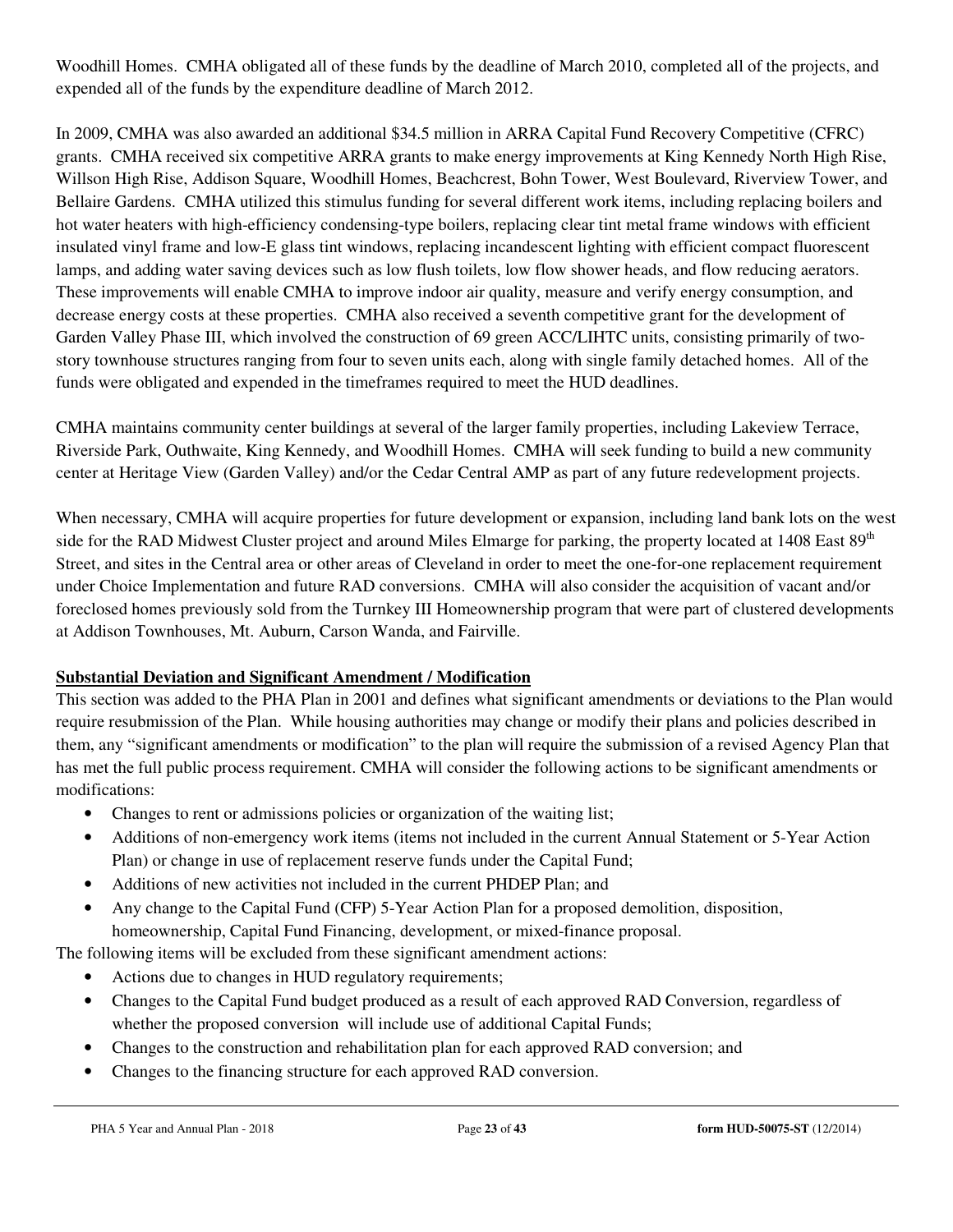HUD also requires that housing authorities explain "substantial deviations" from the 5-Year Annual Plan in their Annual Plan. "Substantial deviations" to CMHA's 5-Year Plan shall consist of the elimination of a goal or objective without being completed or a significant change to a goal or objective, represented by more than a one year change to the completion date or more than a 30% reduction of an objective activity amount.

# **B.2 New Activities**

# **Choice Neighborhoods**

Under HUD's new Choice Neighborhoods Initiative (CNI), CMHA applied for a Planning grant in 2011 for the "Central Choice" neighborhood, which is closely aligned with the educationally oriented Promise Community effort in an area that runs between Euclid and Woodland Avenues on the north and south and between East 22<sup>nd</sup> and East 55<sup>th</sup> Streets on the west and east.

In 2012, CMHA was awarded a CNI Planning grant for \$300,000 that resulted in the development of a comprehensive Transformation Plan for this area, which includes the Cedar Extension, Olde Cedar, Outhwaite, and Carver Park public housing properties. The Transformation Plan focuses on three areas: Housing, People, and Neighborhood. The primary focus of the Housing component of the Transformation Plan is will be on the redevelopment of the Cedar Extension family and Olde Cedar properties as the target housing project. The Plan provided the basis for CNI Implementation grant applications in 2013 (not funded) and 2015 (not funded).

In June 2016, CMHA submitted an additional grant application for Cleveland's Central Neighborhood. This area is adjacent to two the downtown employment center and the Midtown Business District. Authentic resident engagement resulted from the twenty-six resident/community meetings held during the planning process. Residents worked with a diverse team of civic leaders, consultants, organizations, anchor institutions, and businesses to guide objectives and strategies. A critical outcome from this work was wealth building through a multi-generational approach. The Housing, People, and Neighborhood strategies outlined in the Transformation Plan were derived from a two-year planning process. The planning process findings and recommendations shape nine inter-related Transformation Directives that drive Housing, People, and Neighborhood strategies to shape and ultimately, implement Central's Transformation. Each of the Transformation Directives addresses a different characteristic of the neighborhood that has been demonstrated and identified as an area of importance for residents and stakeholders. Each relates to the components of Neighborhood, Housing, and People as the guiding forces behind the Transformation.

The Transformation Directives are used as a basis for assessing and activating the proposed initiatives that include the redevelopment of the dilapidated Cedars housing estates into a vibrant, mixed income community, a coordinated effort of community partners to provide supportive services to residents, and neighborhood strategies designed to unite the community, prepare residents for work, and establish a neighborhood identity. The Housing Plan will result in an additional 170 new units consisting of a 60 unit senior building and 110 townhouse units to complement the first two phases.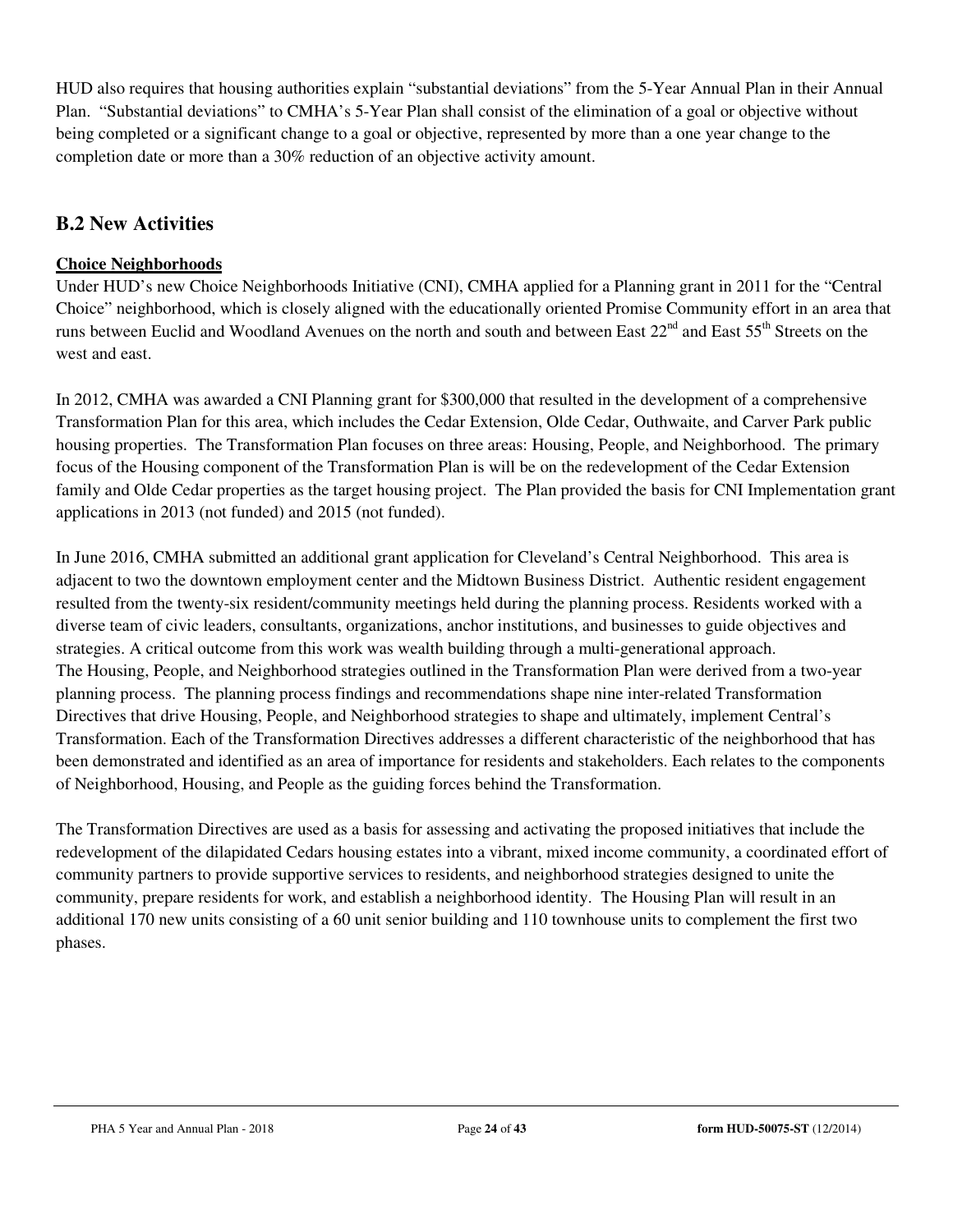The Neighborhood Plan consists of a number of projects have been identified that will be led by the Neighborhood Implementation Entity, the City of Cleveland, with assistance from two community development organizations working in the Central community today. Key initiatives of the People Plan include providing free internet access for all Cedar residents through Connect Home, and a Jobs Plus program that would mirror the program already implemented at a nearby site. The Principal Education Partner, Sisters of Charity Foundation (SOCF) has partnered with the Cleveland Metropolitan School District (CMSD) to provide student education grants to improve school performance. With or without the Implementation grant, CMHA will proceed with implementing as many aspects of the People and Neighborhood components as possible.

Initial steps have been taken in the redevelopment process at Cedar Extension with the submission and approval of demolition plans (3 phases), completion of the demolition for all three phases, and an agreement that will allowed Care Alliance to build a new health facility at this site with grant funds that were awarded to them in 2012, which was completed in 2015. CMHA and their developer partner, Falbo-Pennrose, have completed the first two phases of development with the planning, financing, and development of Phase I as a 4-story, 60-unit apartment building with commercial space on the ground floor, and Phase II that consists of 50 townhouse units, which has received a 2014 award of 9% tax credits. Both phases are mixed income with the subsidized units being part of the RAD program. CMHA plans to apply for the next round of the Choice Implementation funding to complete the additional phases of this project. With or without the Implementation grant, CMHA will proceed with implementing as many aspects of the People and Neighborhood components as possible.

Woodhill Homes is a family property owned and managed by CMHA located on a large wooded site (25 acres) in the Buckeye-Woodland neighborhood of Cleveland, Ohio. Woodhill Homes is comprised of over 60 buildings with 478 units available for housing (2-story row houses and 3-story walkups) that were built in 1939. Woodhill Homes was found eligible for inclusion in the National Register of Historic Places in 1990, and is a unique and extraordinary site for housing, as it is located on a hillside slope rising about 50 feet up to the east, with steep terrain and heavy vegetation. The site is bounded by Woodland Road to the south, Woodhill Road to the west, Mount Carmel road to the north and East 100th Street to the east. In 2011, the Woodhill Community Center underwent an extensive renovation totaling \$6 million, with another \$4.7 million dollars spent in energy efficiency upgrades. While some of the residential units at the site have undergone some renovations, much of it remains original to the 1939 construction.

Alongside its partners, CMHA applied for Choice Neighborhoods Planning Grant that will seek to create a strategic vision for the revitalization of this historic public housing site and the surrounding community. The neighborhood where Woodhill resides has experienced both challenges and successes, and Woodhill will be key element in shaping the positive future of this community.

# **Mixed-finance Development Projects**

CMHA has now used the mixed-finance method to provide funding for thirteen development projects over the past few years and will continue to use this method for new development projects, including the conversion of public housing properties to the Rental Assistance Demonstration (RAD) program. The mixed-finance approach has primarily utilized Low Income Housing Tax Credits (LIHTC) through the State of Ohio, which have helped CMHA finance the following projects:

- Carver Park Phase I (279 units RAD) will be financed with 4% LIHTC and a FHA loan modernization of these units is scheduled to start in 2016
- Midwest Cluster (70 units RAD) will be financed with 4% LIHTC and an FHA loan new construction of 20 units and modernization of 50 units is scheduled to start in 2016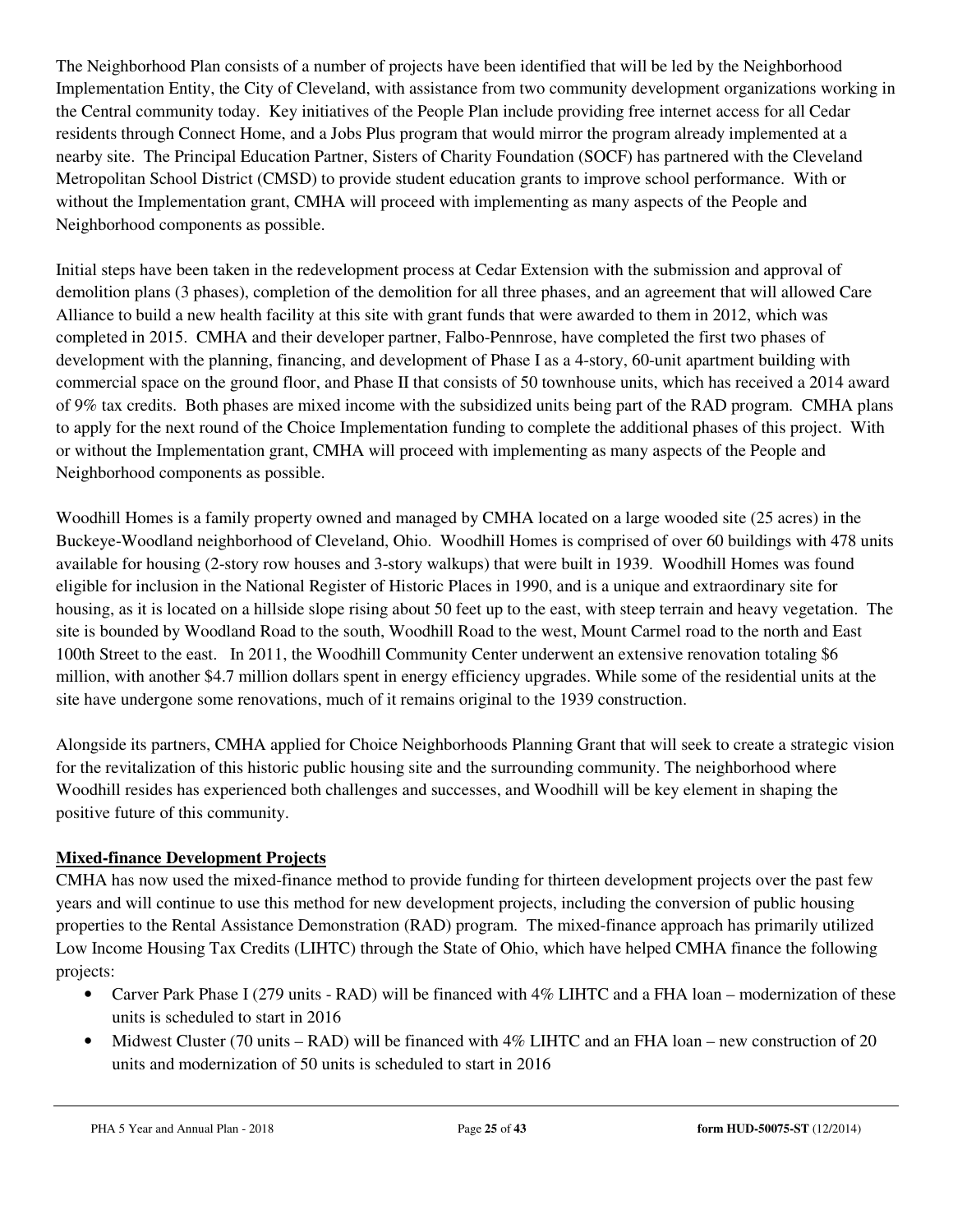- Cedar Extension Phase II (50 units/30 RAD units) will be financed with 9% LIHTC, a FHA loan, and CFP funds – construction of these new units was scheduled to start in 2015
- Cedar Extension Phase I (60 units/49 RAD units) will be financed with 4% LIHTC, HOME loan, RHF and CFP funds – construction of these new units was scheduled to start in 2015
- Heritage View Phase IV (60 units RAD) will be financed with 4% LIHTC, a FHA Loan, and RHF funds construction of these new units was scheduled to start in 2015
- Bohn Tower (266 units RAD) was financed with 4% LIHTC, a FHA Loan, and RHF funds and closed in February 2015 – renovation of these existing units was started in 2015
- Fairfax Intergenerational (40 units, which will be operated with project-based vouchers) was financed with 4% LIHTC and City funding – this new project was completed in 2014
- Miles Pointe (43 units) was financed with 9% LIHTC and Replacement Housing Factor (RHF) funds this new building was completed in December 2013
- Lee-Miles Apartments (40 units) and Belmore-Euclid in East Cleveland (39 units) were financed through 4% LIHTC, NSP2, and RHF funds – these new buildings were completed in March 2013
- Heritage View Phase I (81 units) was financed with 4% LIHTC, CFFP, ARRA, and City funds these new units were completed in January 2011
- Heritage View Phase II (57 units) was financed with  $4\%$  LIHTC, and ARRA funds these new units were completed in July 2011
- Heritage View Phase III (69 units) was financed with 4% LIHTC, and ARRA funds these new units were completed in March 2012
- Tremont Pointe Phase I (51 public housing units) was financed with 9% LIHTC and HOPE VI, and City funds these new units were completed in November 2007
- Tremont Pointe Phase II (44 public housing units) was financed with 9% LIHTC and HOPE VI, and City funds these new units were completed in October 2009
- Riverside Park Homes (90 units) was funded with 4% LIHTC and RHF funds these new units were completed in November 2007 – RAD renovations in 2018 will be funded from a FHA loan

CMHA will consider other mixed-finance projects in 2017, including Choice Neighborhoods (additional phases at Cedar Extension and Olde Cedar), Heritage View (Garden Valley) Phase V, Woodhill, and additional RAD projects at Springbrook/Wade and Scattered site properties at several locations, Cedar Extension Hi-Rise and/or other potential projects in the Downtown, Central, Glenville, Hough, Mt. Pleasant, Ohio City and/ or other neighborhoods of Cleveland where there is an opportunity to do so.

# **Demolition and/or Disposition**

During 2017, CMHA will consider developing demolition plans for its scattered site houses, old Boiler Plant buildings at Woodhill Homes and Lakeview Terrace (or possible disposition), a maintenance building at Outhwaite, one of the Homeownership Turnkey III units that was converted to Public Housing,). CMHA is also considering redevelopment projects that could result in demolition plans at Olde Cedar for up to 15 buildings (493 units), Lakeview Terrace for up to 7 buildings (116 units) located east of West 25<sup>th</sup> Street, and at Woodhill Homes for up to 13 buildings (94 units) identified as Village D in the Master Plan and 8 units on West  $25<sup>th</sup>$  street.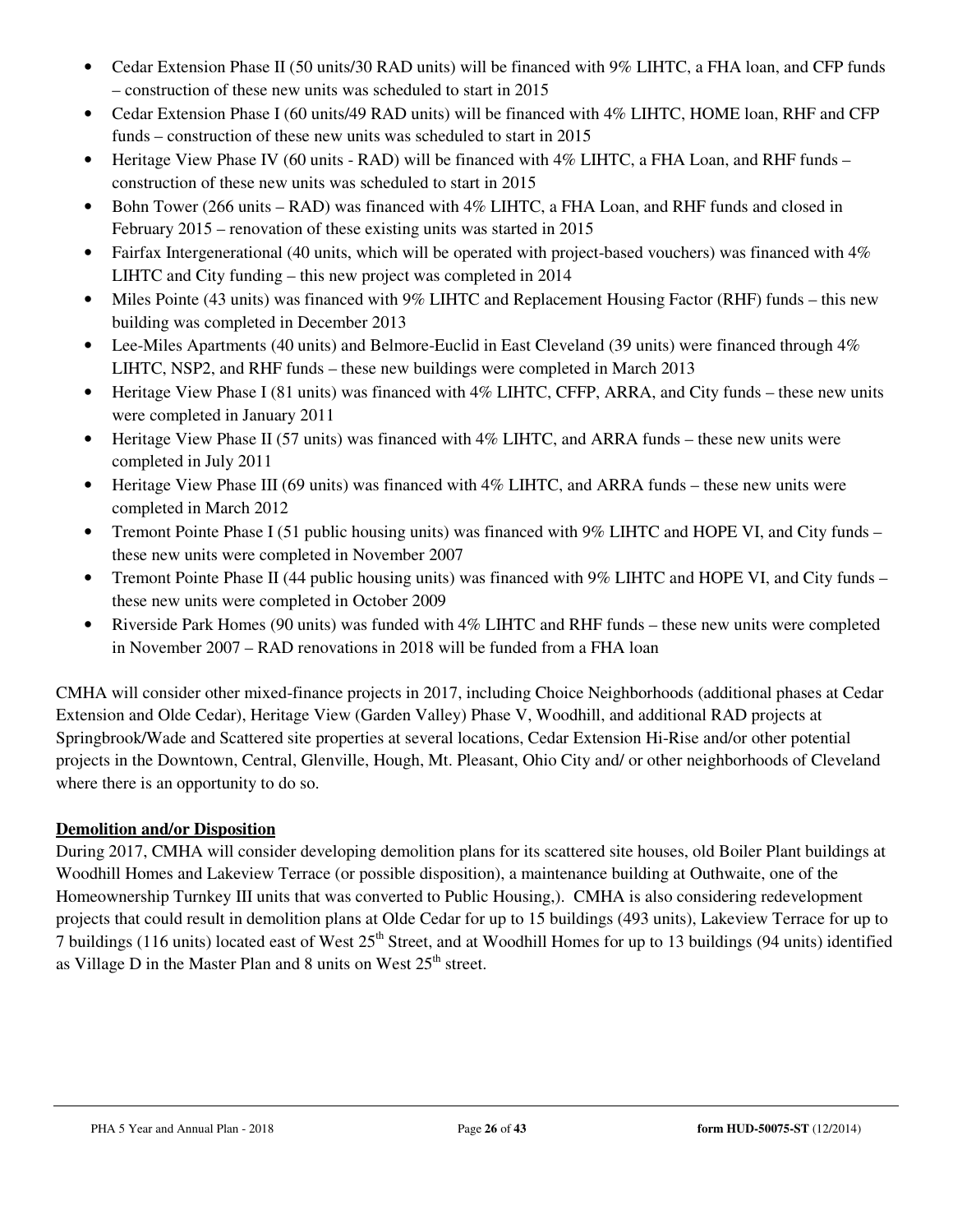CMHA has approved disposition plans for the CMHA Headquarters building and vacant land on West  $25<sup>th</sup>$  Street, and is in the process of transferring the remaining vacant land at Valleyview to the Westcreek Conservancy and/or its affiliated entities for the Towpath Trail. CMHA is also planning to submit proposals for transferring land at Cedar Extension for developing tax credit housing, at Garden Valley for the mixed-finance development of Phases 4 and 5, and vacant lots from the demolition of houses in Scattered Sites to the City of Cleveland in exchange for other vacant lots. Other potential disposition actions include a small vacant section of Carver Park (in exchange for a vacant old school lot within Outhwaite), some excess vacant land at Outhwaite, several vacant scattered site parcels, a small piece of vacant land at the Broadway/Worley Scattered Townhouses, some portion of the Riverview vacant land, single family homes within the Scattered Sites AMP, and other parcels of vacant land along Superior Avenue.

|                  | <b>Demolition/Disposition Activity Description table</b> |                        |                |                      |                  |                       |      |                 |
|------------------|----------------------------------------------------------|------------------------|----------------|----------------------|------------------|-----------------------|------|-----------------|
|                  | 1a.                                                      | 1b.                    |                | $\mathfrak{Z}$ .     | $\overline{4}$ . | 5.                    | 6.   | 7.              |
| <b>AMP</b>       | <b>Development</b>                                       | Dev#                   | <b>Type</b>    | <b>Status</b>        | <b>Date</b>      | <b>Effected Area</b>  |      | <b>Timeline</b> |
| 901              | Cedar Extension<br>(Family)                              | OH003-011/023          | Dispo          | Planned              | 1/13             | Vacant land           | Part | $1 - 12/18$     |
| 901              | Olde Cedar                                               | OH003-014/088          | Demo           | Planned              | 1/15             | 105 units<br>5 bldgs  | Part | $1 - 12/18$     |
| 902              | Outhwaite                                                | OH003-003              | Demo           | Planned              | 1/15             | Maint. Bldg.          | Part | $1 - 12/18$     |
| 902              | Outhwaite                                                | OH003-003              | Dispo          | Planned              | 1/15             | Vacant land           | Part | $1 - 12/18$     |
| 903              | <b>Carver Park</b>                                       | OH003-007              | Dispo          | Planned              | 1/15             | Vacant land           | Part | $1 - 12/18$     |
| 903              | <b>Carver Park</b><br>(A&B)                              | OH003-007              | Demo           | Planned              | 1/14             | 251 units<br>16 bldg  | Part | $1 - 12/18$     |
| 905              | <b>Superior Terrace</b>                                  | OH003-076              | Dispo          | Planned              | 1/15             | Vacant land           | Part | $1 - 12/18$     |
| $\overline{906}$ | <b>Garden Valley</b><br>(Heritage View)                  | OH003-13/19/27         | Dispo          | Planned              | 8/14             | Vacant land           | Part | $1 - 12/18$     |
| 907              | <b>Woodhill Homes</b>                                    | OH003-004              | Demo/<br>Dispo | Planned              | 1/15             | 94 units<br>13 bldgs. | Part | $1 - 12/18$     |
| 907              | <b>Woodhill Homes</b>                                    | OH003-004              | Demo           | Planned              | 1/15             | Maint. Bldg.          | Part | $1 - 12/18$     |
| 908              | Lakeview Terrace                                         | OH003-016              | Demo/<br>Dispo | Planned              | 1/15             | 116 units<br>7 bldgs. | Part | $1 - 12/18$     |
| 908              | Lakeview Terrace                                         | OH003-016              | Demo/<br>Dispo | Planned              | 1/15             | <b>Boiler Plant</b>   | Part | $1 - 12/18$     |
| 908              | Administrative<br>Headquarters                           | OH003-031              | Dispo          | Approved             | 6/12             | 1 Bldg &<br>land      | Part | $8/13 - 12/18$  |
| 909              | Riverview                                                | OH003-025              | Demo/<br>Dispo | Planned              | 1/14             | 8 units<br>1 bldg.    | Part | $1/14 - 12/18$  |
| 909              | Riverview                                                | OH003-025              | Dispo          | Planned              | 1/15             | Vacant land           | Part | $1 - 12/18$     |
| $\overline{911}$ | Scat. T'houses -<br>Broadway/Worley                      | OH003-075              | Dispo          | Planned              | 1/15             | Vacant land           | Part | $1 - 12/18$     |
| 911              | Scat. T'houses -<br>West 58th                            | OH003-075              | Demo           | Planned              | 1/14             | 12 units<br>6 bldgs.  | Part | $1/14 - 12/18$  |
| 911              | <b>Scattered Sites</b>                                   | OH003-073,106,<br>126, | Demo           | Planned<br>deminimus | 9/14             | 6 units               | Part | $9/14 - 12/18$  |
| 911              | <b>Scattered Sites</b>                                   | OH003-073,106          | Dispo          | Planned              | 1/15             | 5 vacant<br>parcels   | Part | $1 - 12/18$     |
| 911              | <b>Scattered Turnkey</b>                                 | OH003-126              | Demo/<br>Dispo | Planned              | 11/13            | 1 unit                | Part | $11/13 - 6/18$  |
| 941              | Valleyview                                               | OH003-001              | Dispo          | Approved             | 9/11             | Vacant land           | Part | $9/11 - 3/18$   |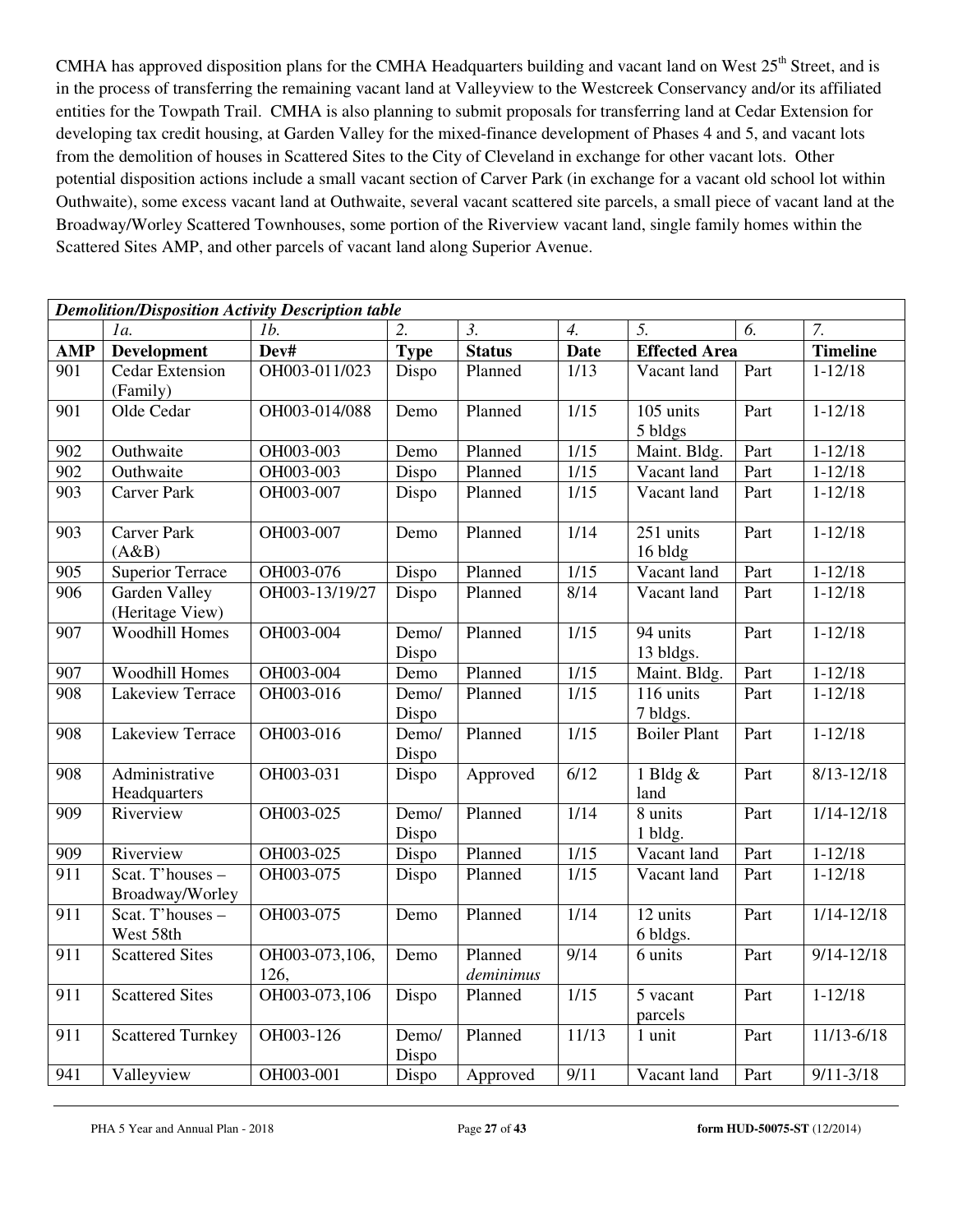| 911 | <b>Scattered Sites</b> | OH003-044,050,   | Demo/ | Planned | 1/18 | 421 units | Part | $1 - 12/18$ |
|-----|------------------------|------------------|-------|---------|------|-----------|------|-------------|
|     |                        | 038,129,041,44A  | Dispo |         |      |           |      |             |
|     |                        | 072,056,117,42A  |       |         |      |           |      |             |
|     |                        | 106,073,075,126, |       |         |      |           |      |             |
|     |                        | 132,116,131      |       |         |      |           |      |             |

# **Designated Housing for Elderly and Disabled Families**

CMHA has 2,336 units at seventeen properties that are designated for the elderly as listed in the table below. The initial designated housing plan was approved by HUD in 2001, was revised in 2003, and was amended in 2006 to add Union Court, in 2008 to add Riverside Park Homes senior building, and in 2011 to add Lee-Miles Apartments and Miles Pointe. In 2015, Bohn Tower was converted to RAD, and the Riverside Park Homes senior building is scheduled for conversion in 2017. CMHA has requested and received two-year extensions of the designated housing plan in 2008, 2010, 2012 and 2014, 2016, and will request another extension in December 2017 for 2018-2020. Through this designation, new admissions or transfers to these estates have been prioritized for the Elderly (age 62+) and Near-Elderly (age 50-61).

|                | Development name              | AMP | Development# | $0-BR$ | 1-BR  | $2-BR$ | <b>Total</b> | Desig.% |
|----------------|-------------------------------|-----|--------------|--------|-------|--------|--------------|---------|
|                | <b>Addison Square</b>         | 905 | OH12P003034  |        | 220   |        | 220          | 100%    |
| $\overline{2}$ | <b>Apthorp Tower</b>          | 907 | OH12P003037  |        | 162   |        | 162          | 100%    |
| 3              | Beachcrest Apts.              | 907 | OH12P003035  | 18     | 178   | 39     | 235          | 100%    |
| 4              | Cedar Apartments Ext.         | 901 | OH12P003011  |        | 103   | 52     | 155          | 40%     |
| 5              | <b>Euclid Beach Gardens</b>   | 907 | OH12P003052  |        | 149   |        | 149          | 100%    |
| 6              | Fairway Manor                 | 910 | OH12P003077  |        | 54    |        | 54           | 100%    |
| 7              | King Kennedy North            | 904 | OH12P003026  |        | 177   | 2      | 179          | 100%    |
| 8              | LaRonde                       | 907 | OH12P003030  | 9      | 48    |        | 57           | 100%    |
| 9              | Lorain Square                 | 910 | OH12P003040  |        | 110   |        | 110          | 100%    |
| 10             | Mt. Auburn Manor              | 906 | OH12P003039  |        | 106   |        | 106          | 100%    |
| 11             | Oakwood Villas                | 906 | OH12P003054  |        | 91    |        | 91           | 100%    |
| 12             | Riverside Park Senior Bldg. * | 924 | OH12P003120  |        | 24    | 4      | 28           | 31%     |
| 13             | <b>Riverview Towers</b>       | 909 | OH12P003025  |        | 498   |        | 498          | 100%    |
| 14             | Scranton Castle & Extension   | 909 | OH12P003036  |        | 161   |        | 161          | 100%    |
| 15             | Union Court (Eastside)        | 921 | OH12P003112  |        | 48    |        | 48           | 50%     |
| 16             | Lee Road                      | 931 | OH12P003134  |        | 30    | 10     | 40           | $100\%$ |
| 17             | Miles Pointe                  | 933 | OH12P003135  |        | 33    | 10     | 43           | $100\%$ |
|                | <b>Total</b>                  |     |              | 27     | 2,192 | 117    | 2,336        |         |

\* Property being converted to RAD

#### **Conversion of Public Housing**

The requirement for mandatory conversions does not apply to any CMHA property. The Required Initial Assessments for voluntary conversions were completed by October 1, 2001 for the applicable estates, and CMHA determined that none of the covered estates are appropriate for conversion.

Under HUD's **Rental Assistance Demonstration** (RAD) program, CMHA has received approval to convert several properties from the Public Housing program to Project-Based Rental Assistance (PBRA). As a result, CMHA will be converting the properties listed below according to the original Commitment to enter into a Housing Assistance Payment (CHAP) and any subsequent amendments, to Project Based Rental Assistance under the guidelines of PIH Notice 2012- 32, REV-1 and any successor notices. Upon conversion to Project Based Rental Assistance, the Authority will adopt the

PHA 5 Year and Annual Plan - 2018 Page **28** of **43 form HUD-50075-ST** (12/2014)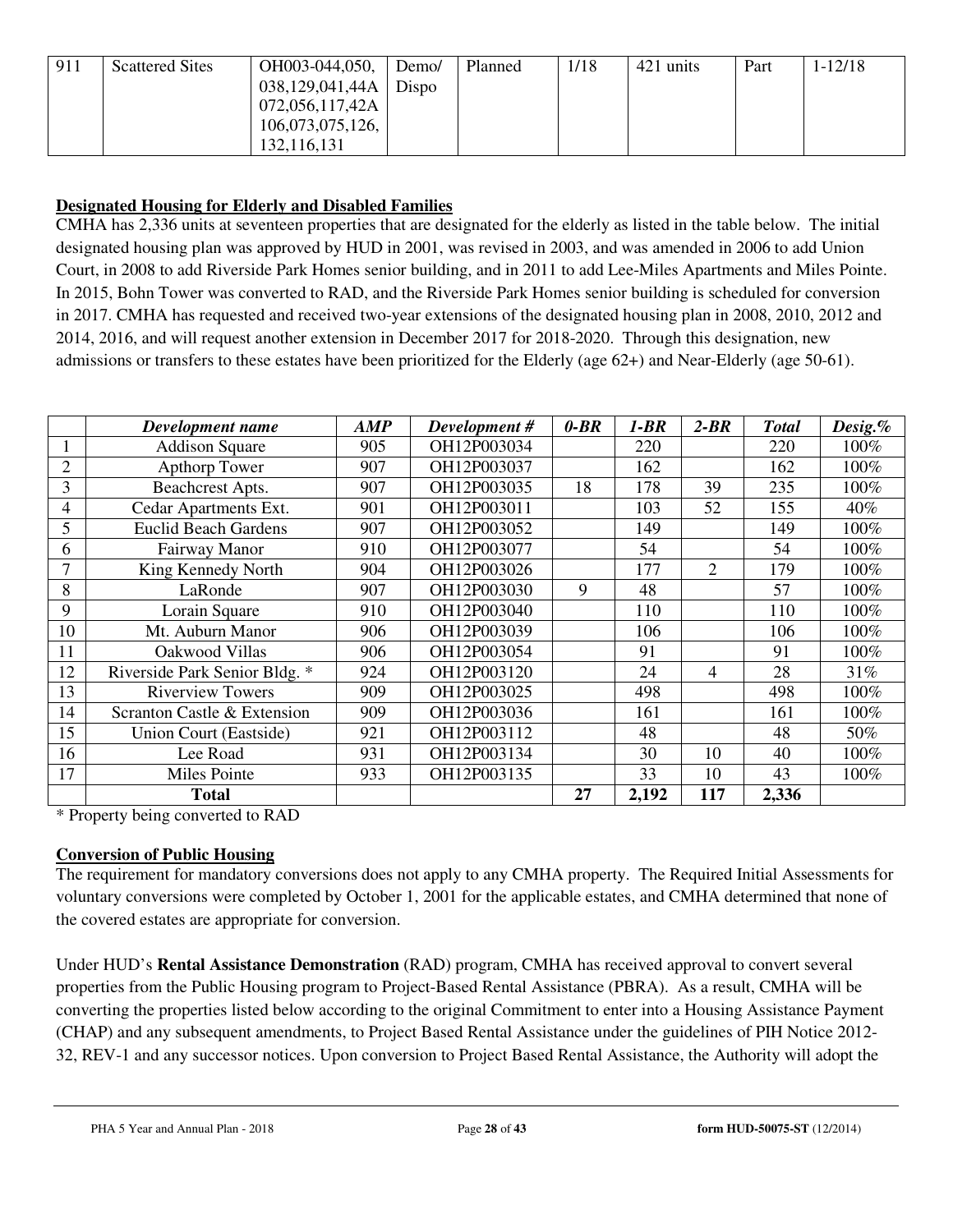resident rights, participation, waiting list and grievance procedures listed in Section 1.7 of PIH Notice 2012-32, REV-2; and Joint Housing PIH Notice H-2014-09/PIH-2014-17).

RAD was designed by HUD to assist in addressing the capital needs of public housing by providing CMHA with access to private sources of capital to repair and preserve its affordable housing assets. Upon conversion, the Authority's Capital Fund Budget will be reduced by the pro rata share of Public Housing properties converted as part of the Demonstration, and CMHA may also borrow funds to address the capital needs of these properties. Depending on the extent of the capital expenditure required, CMHA may also be contributing Operating Reserves, Capital Funds, and/or Replacement Housing Factor (RHF) Funds towards the conversion. For applicable projects that currently have debt under the Capital Fund Financing Program and/or Energy Performance Contract, CMHA will work with the appropriate funding entity to address any outstanding debt issues, which may result in additional reductions of capital funds. Through the annual PHA Plan update process or as an amendment to the PHA Plan, CMHA has provided the following required information:

**Approved RAD projects** – HUD has issued a CHAP for the following;

| Name of PH Project:         | PIC Development#:     | Conversion Type:       | Transfer of Assistance:  |
|-----------------------------|-----------------------|------------------------|--------------------------|
| <b>Bohn Tower</b>           | OH003000908           | <b>PBRA</b>            | N <sub>0</sub>           |
| <b>Total Units:</b>         | Pre-RAD Unit Type:    | Post-RAD Unit Type:    | Capital Fund allocation: |
| 266                         | Elderly (High-rise)   | Elderly (High-rise)    | \$497,790                |
| Bedroom Type:               | Pre-Conversion Units: | Post-Conversion Units: | Change -Bedroom Type:    |
| Studio/Efficiency           |                       |                        |                          |
| One Bedroom                 | 266                   | 266                    | No change                |
| Two Bedroom                 |                       |                        |                          |
| Three bedroom               |                       |                        |                          |
| Four Bedroom                |                       |                        |                          |
| Five Bedroom                |                       |                        |                          |
| Six Bedroom                 |                       |                        |                          |
| If performing a transfer of | None                  |                        |                          |
| assistance:                 |                       |                        |                          |

• Bohn Tower – rehabilitation of existing public housing 22-story elderly high-rise building

• Cedar Extension Phase I – a new apartment building consisting of 60 (49 RAD) one bedroom units will replace seven row house buildings

| Name of PH Project:         | PIC Development#:     | Conversion Type:              | Transfer of Assistance:  |
|-----------------------------|-----------------------|-------------------------------|--------------------------|
| <b>Cedar Ext. Phase I</b>   | OH003000901           | <b>PBRA</b>                   | N <sub>0</sub>           |
| <b>Total Units:</b>         | Pre-RAD Unit Type:    | Post-RAD Unit Type:           | Capital Fund allocation: |
| 49                          | Family (Rowhouse)     | Family (Mid-rise)             | \$91,700                 |
| Bedroom Type:               | Pre-Conversion Units: | <b>Post-Conversion Units:</b> | Change - Bedroom Type:   |
| Studio/Efficiency           |                       |                               |                          |
| One Bedroom                 |                       | 49                            | $+49$                    |
| Two Bedroom                 | 8                     |                               | -8                       |
| Three bedroom               | 19                    |                               | $-19$                    |
| Four Bedroom                | 22                    |                               | $-22$                    |
| Five Bedroom                |                       |                               |                          |
| Six Bedroom                 |                       |                               |                          |
| If performing a transfer of | None                  |                               |                          |
| assistance:                 |                       |                               |                          |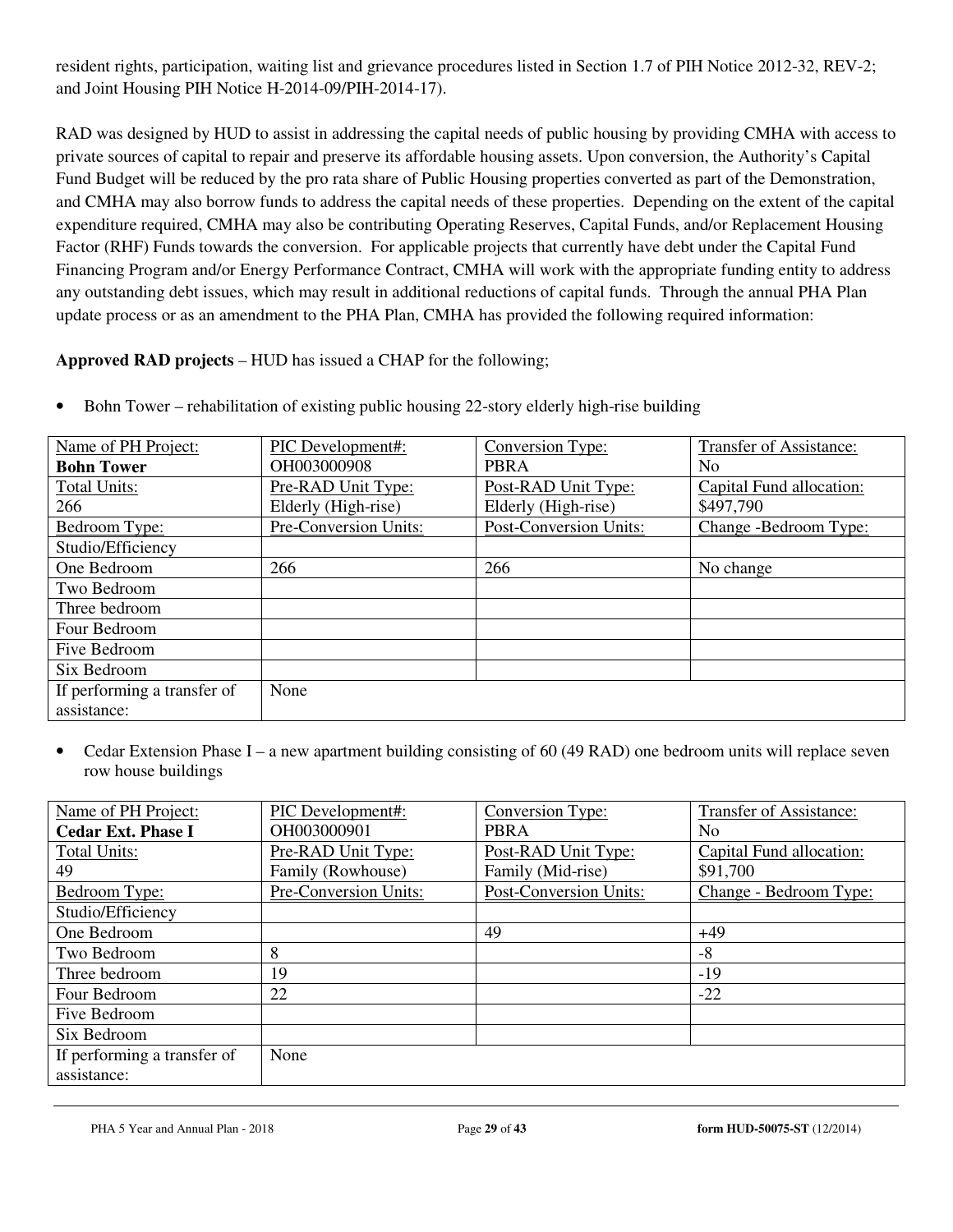• Cedar Extension Phase II – 50 (30 RAD) townhouse units will replace four rowhouse buildings

| Name of PH Project:         | PIC Development#:     | Conversion Type:              | Transfer of Assistance:  |
|-----------------------------|-----------------------|-------------------------------|--------------------------|
| <b>Cedar Ext. Phase II</b>  | OH003000901           | <b>PBRA</b>                   | No.                      |
| <b>Total Units:</b>         | Pre-RAD Unit Type:    | Post-RAD Unit Type:           | Capital Fund allocation: |
| 30                          | Family (Rowhouse)     | Family (Townhouse)            | \$56,142                 |
| Bedroom Type:               | Pre-Conversion Units: | <b>Post-Conversion Units:</b> | Change - Bedroom Type:   |
| Studio/Efficiency           |                       |                               |                          |
| One Bedroom                 |                       | $\overline{2}$                | $+2$                     |
| Two Bedroom                 | 6                     | 18                            | $+12$                    |
| Three bedroom               | 14                    | 7                             | $-7$                     |
| Four Bedroom                | 10                    | 3                             | $-7$                     |
| Five Bedroom                |                       |                               |                          |
| Six Bedroom                 |                       |                               |                          |
| If performing a transfer of | None                  |                               |                          |
| assistance:                 |                       |                               |                          |

• Garden Valley Phase IV – a new 60-unit apartment building will replace six walkup/rowhouse buildings

| Name of PH Project:           | <b>PIC</b> Development#: | Conversion Type:       | <b>Transfer of Assistance:</b> |
|-------------------------------|--------------------------|------------------------|--------------------------------|
| <b>Heritage View Phase IV</b> | OH003000906              | <b>PBRA</b>            | N <sub>0</sub>                 |
| <b>Total Units:</b>           | Pre-RAD Unit Type:       | Post-RAD Unit Type:    | Capital Fund allocation:       |
| 60                            | Family (Walkup/Row)      | Family (Mid-rise)      | \$112,283                      |
| Bedroom Type:                 | Pre-Conversion Units:    | Post-Conversion Units: | Change - Bedroom Type:         |
| Studio/Efficiency             |                          |                        |                                |
| One Bedroom                   | 15                       | 60                     | $+45$                          |
| Two Bedroom                   | 27                       |                        | $-27$                          |
| Three bedroom                 | 18                       |                        | $-18$                          |
| Four Bedroom                  |                          |                        |                                |
| Five Bedroom                  |                          |                        |                                |
| Six Bedroom                   |                          |                        |                                |
| If performing a transfer of   | None                     |                        |                                |
| assistance:                   |                          |                        |                                |

• Riverside Park Phase I – modernization of Riverside Park Homes, a public housing tax credit property built in 2007, consisting of a 28 unit elderly apartment building and 62 in-fill townhouse units

| Name of PH Project:           | PIC Development#:      | Conversion Type:       | Transfer of Assistance:  |  |
|-------------------------------|------------------------|------------------------|--------------------------|--|
| <b>Riverside Park Phase I</b> | OH003000924            | <b>PBRA</b>            | No.                      |  |
| <b>Total Units:</b>           | Pre-RAD Unit Type:     | Post-RAD Unit Type:    | Capital Fund allocation: |  |
| 90                            | Elderly (Mid-rise) and | Elderly (Mid-rise) and | \$168,425                |  |
|                               | Family (Townhouses)    | Family (Townhouses)    |                          |  |
| Bedroom Type:                 | Pre-Conversion Units:  | Post-Conversion Units: | Change - Bedroom Type:   |  |
| Studio/Efficiency             |                        |                        |                          |  |
| One Bedroom                   | 24                     | 24                     | No change                |  |
| Two Bedroom                   | 10                     | 10                     | No change                |  |
| Three bedroom                 | 38                     | 38                     | No change                |  |
| Four Bedroom                  | 18                     | 18                     | No change                |  |
| Five Bedroom                  |                        |                        |                          |  |
| Six Bedroom                   |                        |                        |                          |  |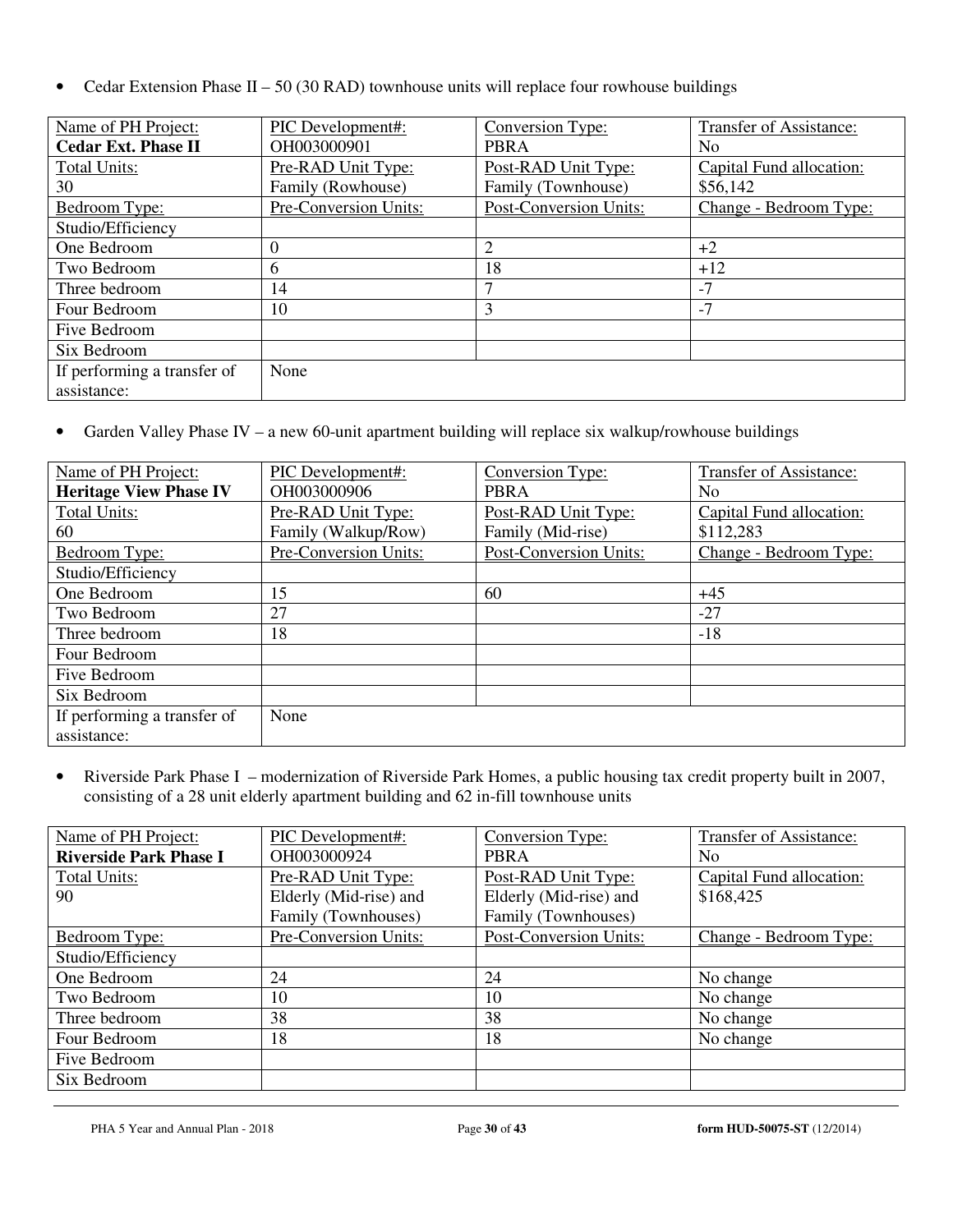| If<br>ranster of<br>ner<br>.10rming<br>$\epsilon$<br><br>. . | - -<br>None |
|--------------------------------------------------------------|-------------|
| ass<br>''ICC.                                                |             |

• Riverside Park Phase II – rehabilitation of 407 existing Riverside Park public housing units

| Name of PH Project:            | PIC Development#:     | Conversion Type:              | Transfer of Assistance:  |  |
|--------------------------------|-----------------------|-------------------------------|--------------------------|--|
| <b>Riverside Park Phase II</b> | OH003000910           | <b>PBRA</b>                   | No.                      |  |
| <b>Total Units:</b>            | Pre-RAD Unit Type:    | Post-RAD Unit Type:           | Capital Fund allocation: |  |
| 407                            | Family (Townhouses)   | Family (Townhouses)           | \$761,655                |  |
| Bedroom Type:                  | Pre-Conversion Units: | <b>Post-Conversion Units:</b> | Change - Bedroom Type:   |  |
| Studio/Efficiency              |                       |                               |                          |  |
| One Bedroom                    | 35                    | 35                            | No change                |  |
| Two Bedroom                    | 244                   | 244                           | No change                |  |
| Three bedroom                  | 103                   | 103                           | No change                |  |
| Four Bedroom                   | 25                    | 25                            | No change                |  |
| Five Bedroom                   |                       |                               |                          |  |
| Six Bedroom                    |                       |                               |                          |  |
| If performing a transfer of    | None                  |                               |                          |  |
| assistance:                    |                       |                               |                          |  |

• Midwest Cluster – includes three properties from the Scattered or Small AMP consisting of 12 units on West 58<sup>th</sup> that will be demolished and replaced, 6 units on West  $57<sup>th</sup>$  and 10 units on Landon that will be rehabilitated, 34 units on West 101<sup>st</sup> from the Riverview Replacement AMP that will be modernized, and 8 units at Riverview family from the Near West AMP that would be demolished and replaced

| Name of PH Project:         | PIC Development#:      | Conversion Type:       | Transfer of Assistance:  |
|-----------------------------|------------------------|------------------------|--------------------------|
| <b>Midwest Cluster</b>      | OH003000909 (8 units)  | <b>PBRA</b>            | No.                      |
|                             | OH003000911 (28 units) |                        |                          |
|                             | OH003000926 (34 units) |                        |                          |
| <b>Total Units:</b>         | Pre-RAD Unit Type:     | Post-RAD Unit Type:    | Capital Fund allocation: |
| 70                          | Family (Townhouses and | Family (Townhouses and | \$130,997                |
|                             | Mid-rise)              | Mid-rise)              |                          |
| Bedroom Type:               | Pre-Conversion Units:  | Post-Conversion Units: | Change - Bedroom Type:   |
| Studio/Efficiency           |                        |                        |                          |
| One Bedroom                 | 34                     | 34                     | No change                |
| Two Bedroom                 |                        |                        |                          |
| Three bedroom               | 28                     | 36                     | $+8$                     |
| Four Bedroom                |                        |                        |                          |
| Five Bedroom                |                        |                        |                          |
| Six Bedroom                 | 8                      |                        | $-8$                     |
| If performing a transfer of | None                   |                        |                          |
| assistance:                 |                        |                        |                          |

• Carver Park Phase I – modernization of the HOPE VI area (279 units) and rehabilitation of the MROP area (217 units), which consists of 63 buildings with a total of 496 units

| Name of PH Project:        | PIC Development#:     | Conversion Type:       | Transfer of Assistance:  |
|----------------------------|-----------------------|------------------------|--------------------------|
| <b>Carver Park Phase I</b> | OH003000903           | <b>PBRA</b>            | N <sub>0</sub>           |
| Total Units:               | Pre-RAD Unit Type:    | Post-RAD Unit Type:    | Capital Fund allocation: |
| 496                        | Family (Townhouses)   | Family (Townhouses)    | \$928,210                |
| Bedroom Type:              | Pre-Conversion Units: | Post-Conversion Units: | Change - Bedroom Type:   |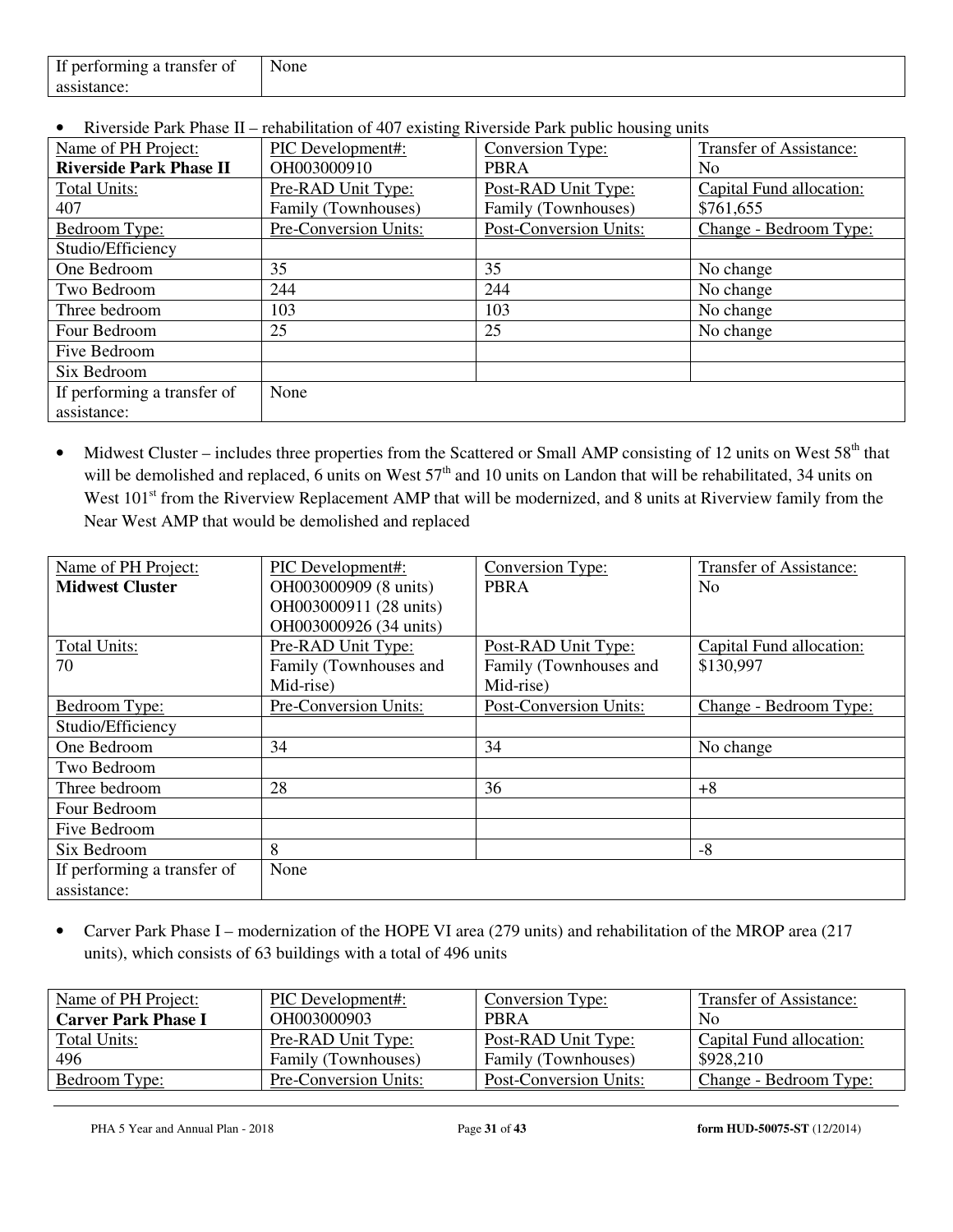| Studio/Efficiency           |      |     |           |
|-----------------------------|------|-----|-----------|
| One Bedroom                 | 40   | 40  | No change |
| Two Bedroom                 | 149  | 149 | No change |
| Three bedroom               | 196  | 196 | No change |
| Four Bedroom                | 101  | 101 | No change |
| Five Bedroom                | 10   | 10  | No change |
| Six Bedroom                 |      |     |           |
| If performing a transfer of | None |     |           |
| assistance:                 |      |     |           |

• Carver Park Phase II – demolition of the A&B Block area, which consists of 16 buildings and 251 units that will be replaced on and off site. There would be changes in the bedroom size of the units proposed for replacement, and there will be a plan for the transfer of assistance at the time of conversion.

| Name of PH Project:         | PIC Development#:                                                                           | Conversion Type:                                                     | <b>Transfer of Assistance:</b> |  |  |
|-----------------------------|---------------------------------------------------------------------------------------------|----------------------------------------------------------------------|--------------------------------|--|--|
| <b>Carver Park Phase II</b> | OH003000903                                                                                 | <b>PBRA</b>                                                          | No.                            |  |  |
| <b>Total Units:</b>         | Pre-RAD Unit Type:                                                                          | Post-RAD Unit Type:                                                  | Capital Fund allocation:       |  |  |
| 251                         | Family (Walkup/Row)                                                                         | Family (Townhouse)                                                   | \$469,720                      |  |  |
| Bedroom Type:               | Pre-Conversion Units:                                                                       | <b>Post-Conversion Units:</b>                                        | Change - Bedroom Type:         |  |  |
| Studio/Efficiency           |                                                                                             |                                                                      |                                |  |  |
| One Bedroom                 | 103                                                                                         | <b>TBD</b>                                                           |                                |  |  |
| Two Bedroom                 | 84                                                                                          | <b>TBD</b>                                                           |                                |  |  |
| Three bedroom               | 44                                                                                          | <b>TBD</b>                                                           |                                |  |  |
| Four Bedroom                | 20                                                                                          | <b>TBD</b>                                                           |                                |  |  |
| Five Bedroom                |                                                                                             |                                                                      |                                |  |  |
| Six Bedroom                 |                                                                                             |                                                                      |                                |  |  |
| If performing a transfer of | A plan will be developed for units subject to transfer of assistance that would include any |                                                                      |                                |  |  |
| assistance:                 |                                                                                             | policy changes for eligibility, admission, selection, and occupancy. |                                |  |  |

• Springbrook and Wade Apartments, which are part of the Hough AMP, are two 16-story high-rise building and 4 maisonnette buildings located in close proximity to each other in the Hough area of Cleveland consisting of a total of 457 units (20 efficiencies, 373 one-bedroom and 64 two-bedroom). There would be no change in the number or bedroom size of the units proposed for conversion, and there is no plan for the transfer of assistance at the time of conversion. The converted project would utilize a site-based waiting list with only a preference for veterans.

| Name of PH Project:         | PIC Development#:     | Conversion Type:       | <b>Transfer of Assistance:</b> |
|-----------------------------|-----------------------|------------------------|--------------------------------|
| <b>Springbrook Wade</b>     | OH003000905           | <b>PBRA</b>            | No.                            |
| <b>Total Units:</b>         | Pre-RAD Unit Type:    | Post-RAD Unit Type:    | Capital Fund allocation:       |
| 442                         | Family (High-rise)    | Family (High-rise)     | \$827,154                      |
| Bedroom Type:               | Pre-Conversion Units: | Post-Conversion Units: | Change -Bedroom Type:          |
| Studio/Efficiency           | 14                    | 14                     | No change                      |
| One Bedroom                 | 368                   | 368                    | No change                      |
| Two Bedroom                 | 60                    | 60                     | No change                      |
| Three bedroom               |                       |                        |                                |
| Four Bedroom                |                       |                        |                                |
| Five Bedroom                |                       |                        |                                |
| Six Bedroom                 |                       |                        |                                |
| If performing a transfer of | None                  |                        |                                |
| assistance:                 |                       |                        |                                |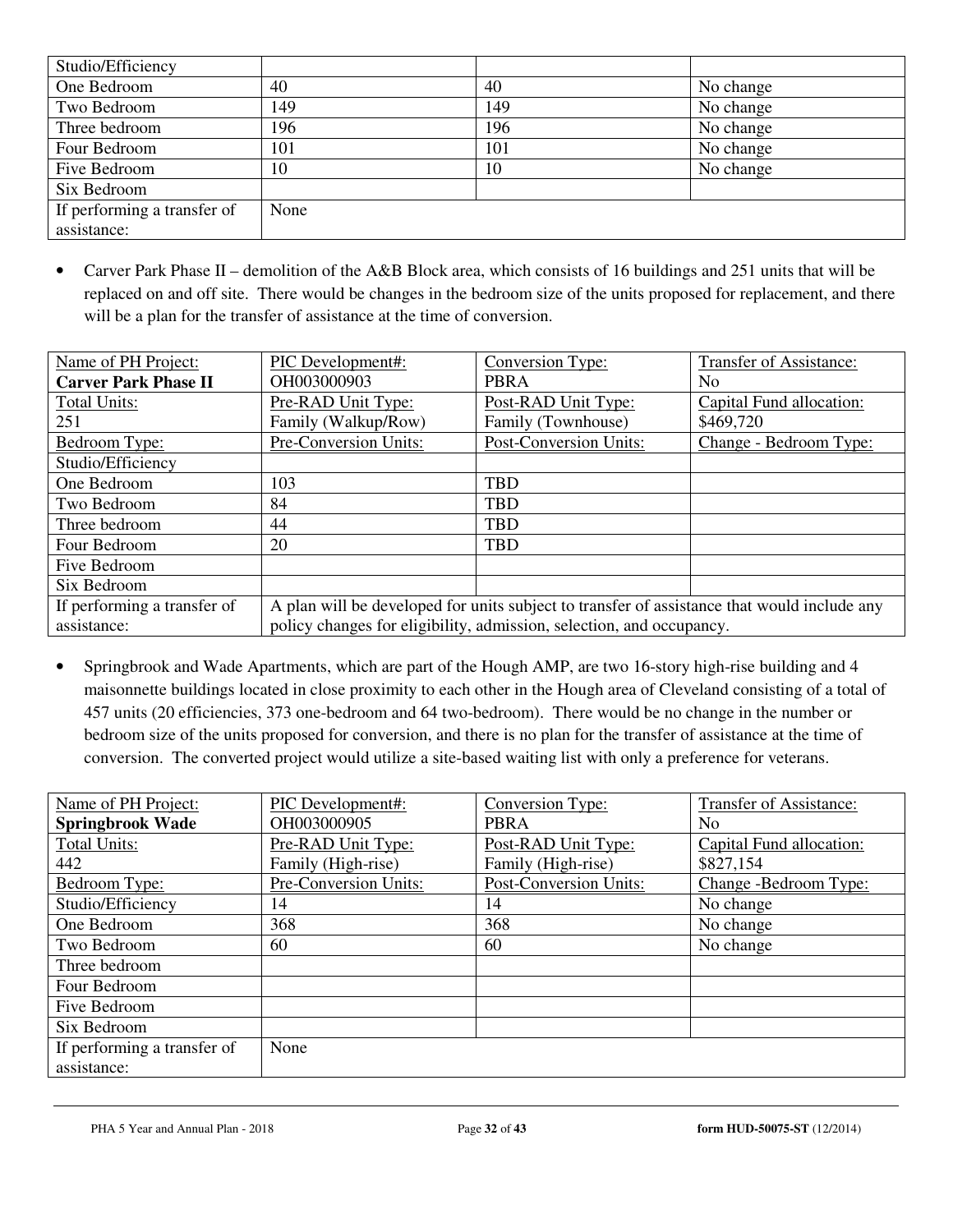#### **Planned RAD Projects:**

CMHA is considering the conversion of three additional property groupings from the Public Housing program to Project-Based Rental Assistance (PBRA):

- Scattered Site Houses, which are part of several AMP's as part of the structure for the new 2018 AMP grouping, are located mostly in neighborhoods on the west side of Cleveland. CMHA is planning to identify a cluster of 140 units composed of single family and duplex houses for conversion to RAD. Although they would be rehabilitated according to need, there would be no changes in the bedroom size of the units proposed for conversion and possible replacement, and there is no plan for the transfer of assistance at the time of conversion. The converted project would utilize a site-based waiting list with only a preference for working families (includes elderly and disabled) and veterans.
- Oakwood, which is a part of the Southeast AMP. Oakwood is a southeastern suburb of Cleveland where CMHA owns and would renovate an elderly designated development (Villas) of 10 row house buildings consisting of 92 units (91 one-bedroom and 1 two-bedroom) and an adjacent development of 25 single family three-bedroom units (Gardens). There would be no change in the number or bedroom size of the units proposed for conversion, and there is no plan for the transfer of assistance at the time of conversion. The converted Gardens project would utilize a sitebased waiting list for working families (includes elderly and disabled) and veterans and the Villas project would utilize a preference for the elderly and veterans.
- Lakeview Terrace and Tower, which are part of the Downtown AMP, are located on the near west side of Cleveland in the Ohio City neighborhood. The Terrace consists of 44 row house and walkup buildings consisting of 506 units (140 one-bedroom, 212 two-bedroom, 132 three-bedroom, 16 four-bedroom, 2 five-bedroom, and 4 six-bedroom), and the Tower is a 19-story high-rise building consisting of 213 units (211 one-bedroom and 2 two-bedroom). There would be changes in the bedroom size of the units proposed for conversion and possible replacement, and there would be a plan for the transfer of assistance at the time of conversion if needed. The converted project would utilize a sitebased waiting list with only a preference for working families (includes elderly and disabled) and veterans.

All of CMHA's RAD conversions will be to either Project Based Rental Assistance (PBRA) or Project Based Voucher (PBV) and will include the following tenant protections, as required under Section 1.7 of PIH Notice 2012-32, REV-2 and the Joint Housing PIH Notice H-2014-09/PIH-2014-17:

- Right to return and Relocation Assistance
- No re-screening of tenants upon conversion
- Under-Occupied Unit
- Phase-in of tenant rent increase
- FSS and ROSS-SC programs
- Resident Participation and Funding
- Termination notification
- Grievance process
- Earned Income Disregard
- Jobs Plus
- When Total Tenant Payment Exceeds Gross Rent
- **Establishment of Waiting List**
- Choice Mobility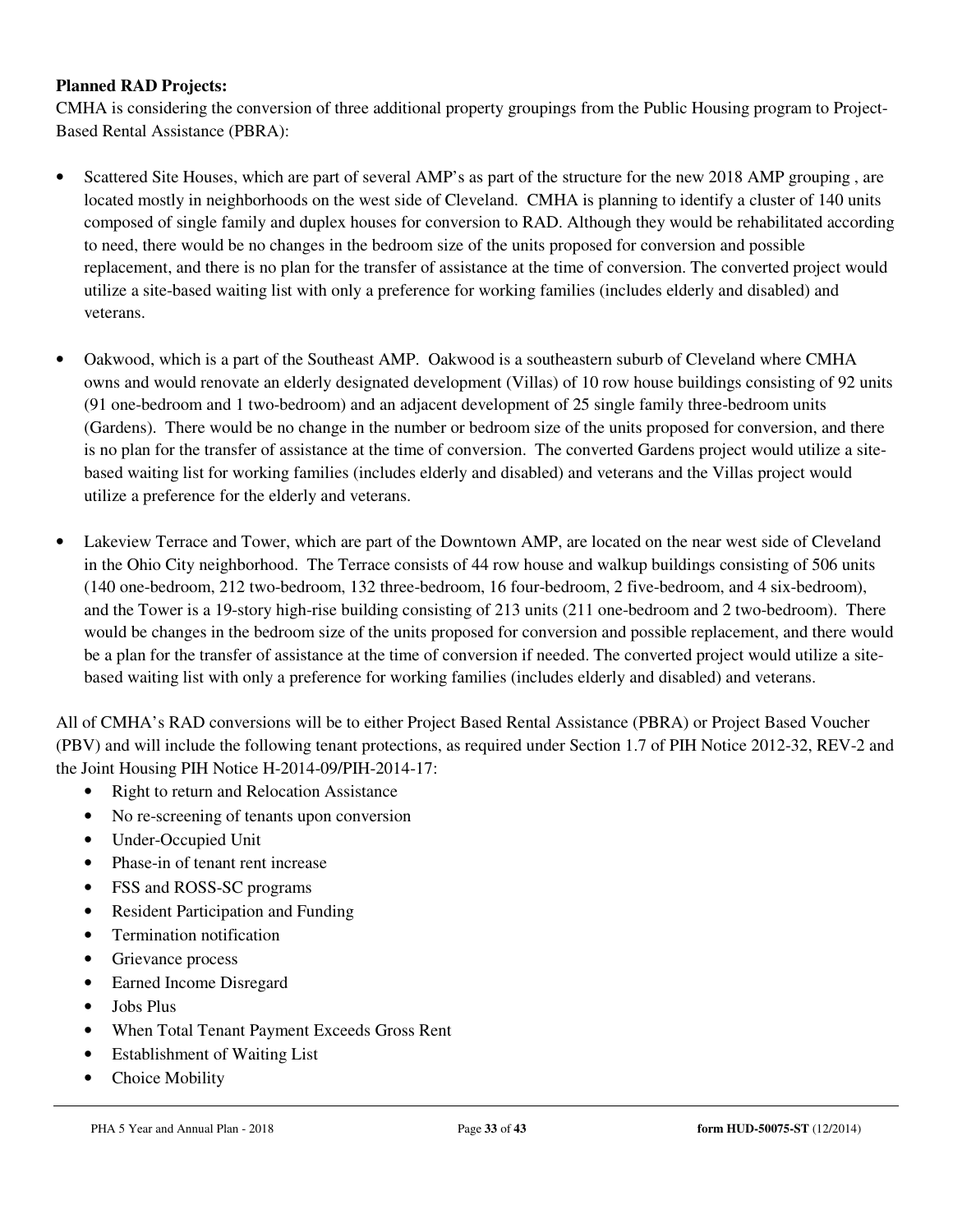#### **Occupancy by Police Officers**

CMHA has one unit that is occupied by a Police Officer, which is located at the Hough AMP (unit 341205).

#### **Non-Smoking Policies**

CMHA is developing a smoke-free policy for its housing units and common areas which will be the implemented effective as of July 2018.

#### **Project-Based Vouchers**

CMHA operates a Project-based Voucher (PBV) Program utilizing tenant-based vouchers to encourage property owners to construct new standard housing (new construction) or to upgrade substandard rental housing stock (substantial rehabilitation) and make it available to lower income families in the community. As of September 2017, a total of eleven projects, representing 374 units, were under PBV contracts.

The HCVP maintains a Project-Based Voucher waiting list from which potential tenants of PBV units at CNC II, Educator Apartments, Church Square and Historic Newton must be referred to the owners of these projects. In addition, the HCVP has opened a Permanent Supportive Housing Project-Based Site-based Waiting list with a preference for chronically homeless applicants from which potential tenants of the Northridge & South Point Commons, Greenbridge Commons, Northridge, Buckeye Square, and South Pointe projects must be referred to the owners of these projects. Other projectbased units are available at Front Steps for homeless families and at Griot Village (Fairfax Intergenerational) for adults age 55 and older with custody of minor children.

CMHA seeks to make affordable housing available to specific demographic groups through the PBV program. It is the intention of CMHA to serve segments of the low income population with unique needs that may not be met through more traditional assisted housing models.

Project-based voucher assistance provided by CMHA will be consistent with HUD regulations, which include some of the following provisions: 1) it is capped at 25% of the dwelling units in any one project except for single family properties (dwelling units specifically for elderly families, families with disabilities, or families under a supportive services agreement are not counted toward the cap); 2) project-based assistance may be provided for a term of up to 15 years, subject to the future availability of appropriated funds; and 3) administrative requirements exist for issues concerning rents, tenant selection, family choice to move, vacant units, unit inspection and housing quality standards.

#### **Units with Approved Vacancies for Modernization**

As of July 20, 2017, CMHA has 37 units approved for vacancy that are undergoing modernization in accordance with 24 CFR §990.145(a) (1) as detailed in the chart below;

| <b>AMP</b> | Development<br><b>Name</b>    | <b>PIC Unit</b><br><b>Number</b> | <b>Address</b>      | Date Unit<br>is being<br>taken off-<br>line for<br>Mod<br>Work | Approved<br><b>Expected</b><br>Date of<br><b>Mod Work</b><br>Completion | <b>Requested</b><br>Date of<br><b>Mod Work</b><br>Completion | <b>HA Request</b><br>Date | <b>HUD</b><br><b>Approval</b><br>Date |
|------------|-------------------------------|----------------------------------|---------------------|----------------------------------------------------------------|-------------------------------------------------------------------------|--------------------------------------------------------------|---------------------------|---------------------------------------|
| 902        | Outhwaite<br>(Legacy<br>Park) | 127205                           | 2452 E<br>43rd #205 | 02/28/17                                                       | 7/25/17<br>& 7/1/2017                                                   | $7/25/17$ &<br>7/1/2017                                      | 7/5/17<br>5/23/2017       | 07/17/2017<br>5/30/2017               |

PHA 5 Year and Annual Plan - 2018 Page **34** of **43 form HUD-50075-ST** (12/2014)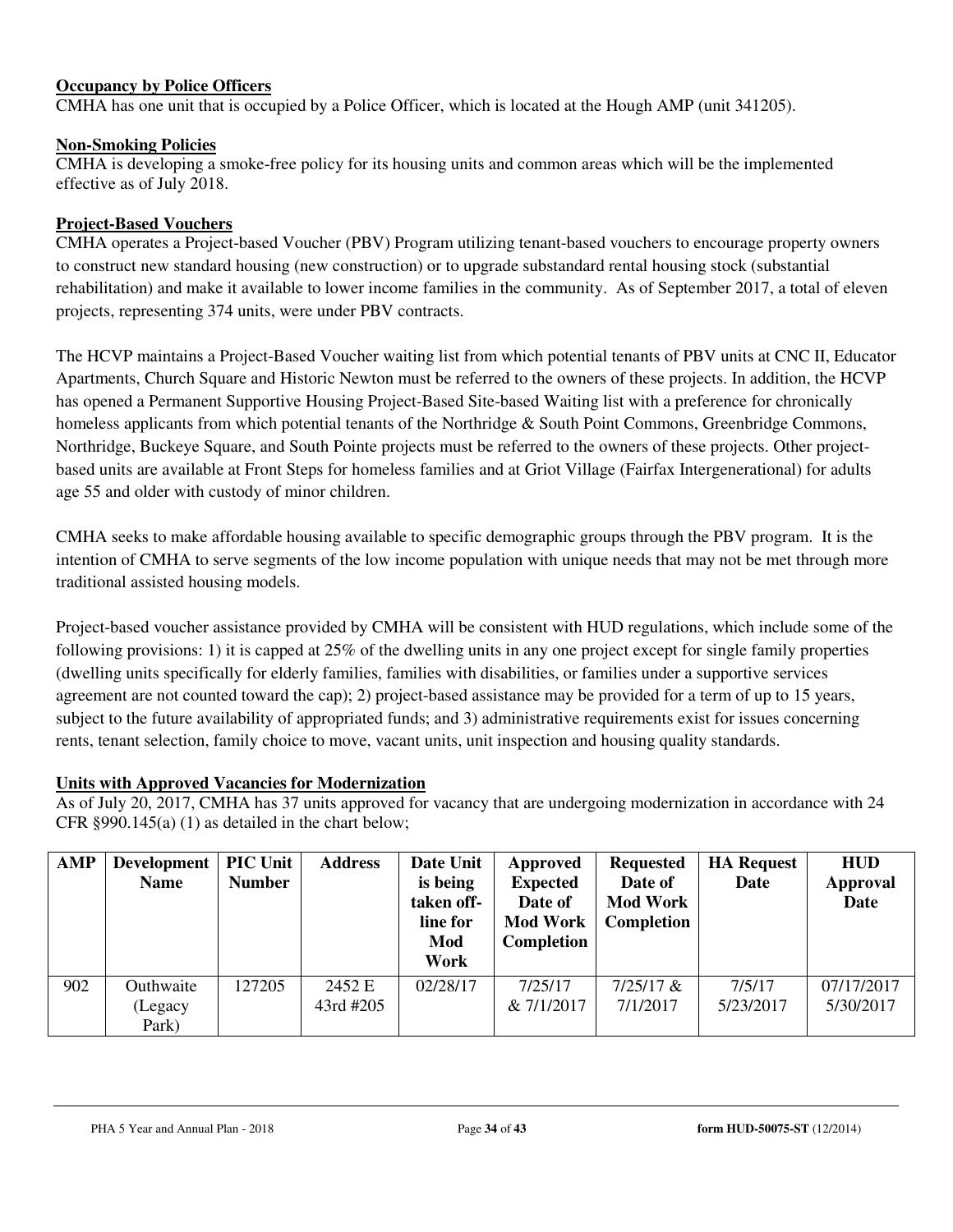| 902 | Outhwaite          | 31392  | 4740          | 04/26/17   | 10/30/17     | 10/30/17   | 5/23/2017   | 5/30/2017   |
|-----|--------------------|--------|---------------|------------|--------------|------------|-------------|-------------|
|     | Homes              |        | Scovill       |            |              |            |             |             |
|     |                    |        | #1392         |            |              |            |             |             |
| 902 | Outhwaite          | 030227 | 2565-A E      | 06/29/16   | 12/30/2016   | 7/31/17    | 7/29/2016   | 8/19/2016 & |
|     | Homes              |        | 43rd St       |            | $\&$         | &7/5/17 &  | &04/04/2017 | 5/2/2017    |
|     |                    |        |               |            | 07/05/2016   | 12/30/2016 | &7/21/17    |             |
| 903 | <b>Carver Park</b> | 72043  | 2406 E.       | 11/12/2015 | 11/11/17 &   | 11/11/17 & | $4/4/17$ ,  | 3/25/2016 & |
|     |                    |        | 55th          |            | 1/7/2017     | 1/7/2017   | 3/22/2016 & | 5/02/2017   |
|     |                    |        |               |            |              |            | 7/22/16     |             |
| 903 | <b>Carver Park</b> | 72042  | 2404 East     | 3/11/2016  | 11/11/17 &   | 11/11/17 & | $4/4/17$ &  | 8/19/2016 & |
|     |                    |        | 55            |            | 1/7/2017     | 1/7/2017   | 7/29/2016   | 05/02/2017  |
| 903 | <b>Carver Park</b> | 72045  | 2410 East     | 2/29/2016  | 11/11/17 &   | 11/11/17 & | $4/4/17$ &  | 8/19/2016 & |
|     |                    |        | 55th          |            | 1/7/2017     | 1/7/2017   | 7/29/2016   | 05/02/2017  |
| 903 | <b>Carver Park</b> | 72036  | 2424 East     | 3/21/2016  | 11/11/17 &   | 11/11/17 & | $4/4/17$ &  | 8/19/2016 & |
|     |                    |        | 55th          |            | 1/7/2017     | 1/7/2017   | 7/29/2016   | 05/02/2017  |
|     |                    |        |               |            |              |            |             |             |
| 903 | <b>Carver Park</b> | 72037  | 2426 East     | 3/30/2016  | 11/11/17 &   | 11/11/17 & | $4/4/17$ &  | 8/19/2016 & |
|     |                    |        | 55th          |            | 1/7/2017     | 1/7/2017   | 7/29/2016   | 05/02/2017  |
| 903 | <b>Carver Park</b> | 72088  | 2417          | 2/12/2016  | 11/11/17 &   | 11/11/17 & | $4/4/17$ &  | 8/19/2016 & |
|     |                    |        | Unwin         |            | 1/7/2017     | 1/7/2017   | 7/29/2016   | 05/02/2017  |
| 903 | <b>Carver Park</b> | 72096  | 2433          | 2/22/2016  | 11/11/17 &   | 11/11/17 & | $4/4/17$ &  | 8/19/2016 & |
|     |                    |        | Unwin         |            | 1/7/2017     | 1/7/2017   | 7/29/2016   | 05/02/2017  |
|     |                    |        |               |            |              |            |             |             |
| 903 | <b>Carver Park</b> | 72091  | 2423          | 3/9/2016   | 11/11/17 &   | 11/11/17 & | $4/4/17$ &  | 8/19/2016 & |
|     |                    |        | Unwin         |            | 1/7/2017     | 1/7/2017   | 7/29/2016   | 05/02/2017  |
| 903 | <b>Carver Park</b> | 72090  | 2421          | 3/17/2016  | 11/11/17 &   | 11/11/17 & | $4/4/17$ &  | 8/19/2016   |
|     |                    |        | Unwin         |            | 1/7/2017     | 1/7/2017   | 7/29/2016   | &05/02/2017 |
| 903 | <b>Carver Park</b> | 72094  | 2429          | 3/31/2016  | 11/11/17 &   | 11/11/17 & | $4/4/17$ &  | 8/19/2016 & |
|     |                    |        | Unwin         |            | 1/7/2017     | 1/7/2017   | 7/29/2016   | 05/02/2017  |
| 903 | <b>Carver Park</b> | 72059  | 5304          | 3/21/2016  | 9/20/2016    | 11/11/17 & | $4/4/17$ &  | 8/19/2016 & |
|     |                    |        | Quincy        |            | $\&$         | 12/15/2016 | 7/29/2016   | 05/02/2017  |
|     |                    |        |               |            | 11/11/2017   |            |             |             |
| 903 | <b>Carver Park</b> | 72029  | 2442 East     | 6/19/2016  | $11/11/17$ & | 11/11/17 & | $4/4/17$ &  | 8/19/2016 & |
|     |                    |        | 55th          |            | 1/7/2017     | 1/7/2017   | 7/29/2016   | 05/02/2017  |
| 903 | <b>Carver Park</b> | 72236  | 4700          | 7/14/2016  | 11/11/17 &   | 11/11/17 & | $4/4/17$ &  | 8/19/2016 & |
|     |                    |        |               |            | 10/31/2016   | 10/31/2016 | 7/29/2016   | 05/02/2017  |
|     |                    |        | Quincy<br>Ave |            |              |            |             |             |
| 903 | Carver Park        | 72102  | 2445          | 9/14/2016  | 11/11/17 &   | 11/11/17 & | $4/4/17$ &  | 05/02/2017  |
|     |                    |        | Unwin         |            | 2/1/2017     | 2/1/2017   | 3/3/2017    | $\&$        |
|     |                    |        | #2102         |            |              |            |             | 3/16/2017   |
| 903 | <b>Carver Park</b> | 72207  | 4881          | 11/4/2016  | 11/11/17 &   | 11/11/17   | $4/4/17$ &  | 05/02/2017  |
|     |                    |        | Scovill       |            | 5/15/2017    | &5/15/2017 | 3/3/2017    | $\&$        |
|     |                    |        | #2207         |            |              |            |             | 3/16/2017   |
| 903 | <b>Carver Park</b> | 72149  | 5100          | 1/8/2017   | 11/11/17 &   | 11/11/17   | $4/4/17$ &  | 05/02/2017  |
|     |                    |        | Quincy        |            | 7/4/2017     | &7/4/2017  | 3/3/2017    | $\&$        |
|     |                    |        | #2149         |            |              |            |             | 3/16/2017   |
| 903 | <b>Carver Park</b> | 72077  | 5204          | 12/5/2016  | 11/11/17 &   | 11/11/17   | $4/4/17$ &  | 05/02/2017  |
|     |                    |        | Quincy        |            | 7/4/2017     | &7/4/2017  | 3/3/2017    | $\&$        |
|     |                    |        | #2077         |            |              |            |             | 3/16/2017   |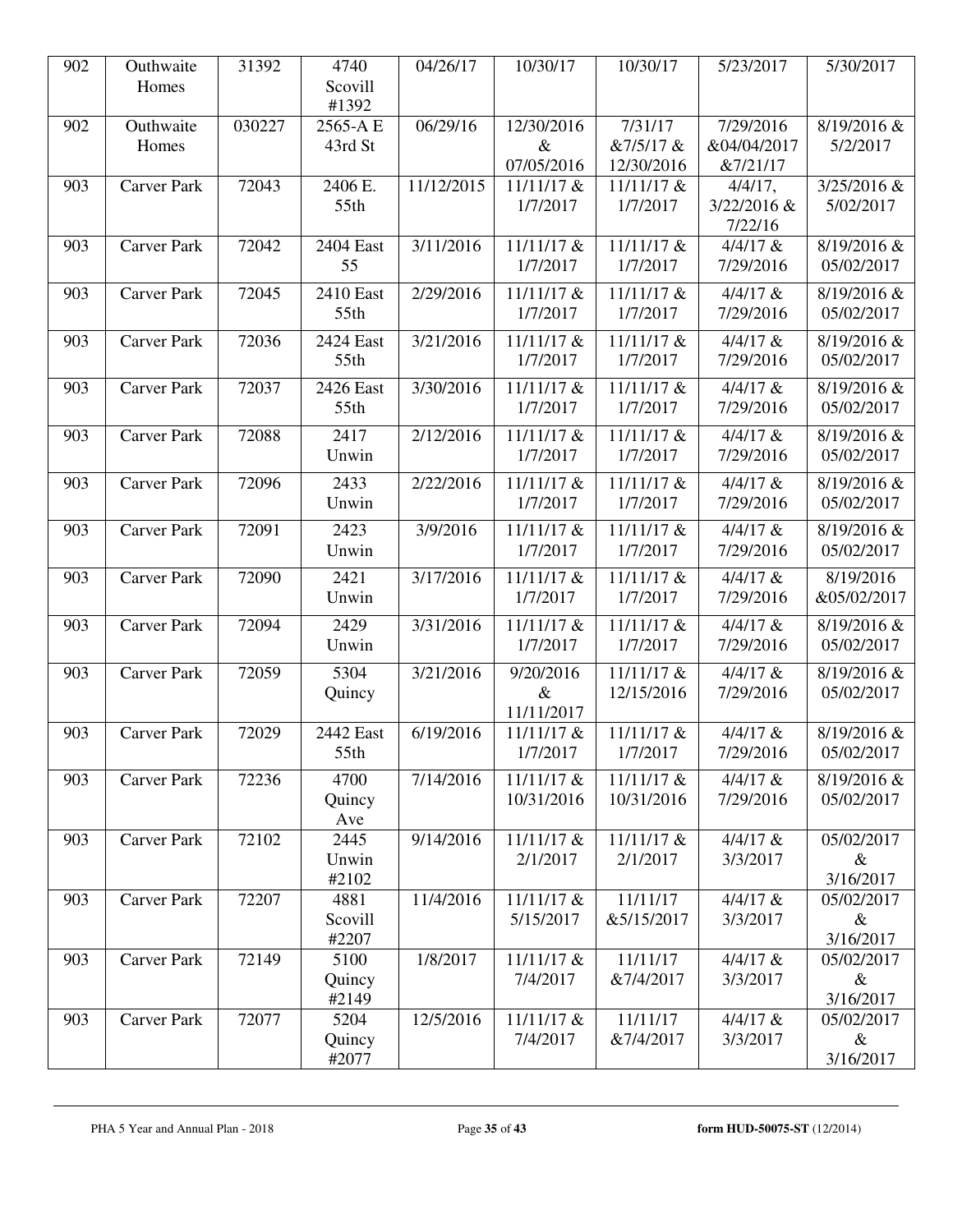| 903 | <b>Carver Park</b>                | 72110  | 5211                      | 8/11/2016 | 11/11/17 &                               | 11/11/17 &                               | $4/4/17$ &                        | 05/02/2017                              |
|-----|-----------------------------------|--------|---------------------------|-----------|------------------------------------------|------------------------------------------|-----------------------------------|-----------------------------------------|
|     |                                   |        | Scovill<br>#2110          |           | 2/1/2017                                 | 2/1/2017                                 | 3/3/2017                          | $\&$<br>3/16/2017                       |
| 903 | <b>Carver Park</b><br><b>MROP</b> | 73694  | 4908<br>Central J<br>3694 | 9/29/2016 | 11/11/17 &<br>3/31/2017                  | 11/11/17<br>&3/31/2017                   | $4/4/17$ &<br>3/3/2017            | 05/02/2017<br>$\&$<br>3/16/2017         |
| 903 | <b>Carver Park</b>                | 72050  | <b>2400 East</b><br>55    | 1/8/2017  | 11/11/2017                               | 11/11/2017                               | 4/4/2017                          | 5/2/2017                                |
| 911 | Scattered<br>Rehab                | 733001 | 9815<br>Benham<br>Up      | 3/1/2017  | 8/1/2017                                 | 8/1/2017                                 | 5/23/2017                         | 5/30/2017                               |
| 911 | Scattered<br>Rehab                | 733002 | 9815<br>Benham<br>Down    | 3/1/2017  | 8/1/2017                                 | 8/1/2017                                 | 5/23/2017                         | 5/30/2017                               |
| 901 | Olde Cedar<br><b>MROP</b>         | 880025 | 2810 Cedar<br>Ave         | 03/16/17  | 10/20/17                                 | 10/20/17                                 | 07/25/17                          | 5/02/2017                               |
| 906 | Oakwood<br>Gardens                | 740007 | 24810<br>Arbutus Rd       | 08/29/16  | 12/29/17 &<br>3/15/2017                  | 12/29/17 &<br>3/15/2017                  | 5/18/17 &<br>4/6/2017             | 05/19/2017<br>$\&$<br>5/2/2017          |
| 906 | Miles<br>Elmarge                  | 410115 | 10304<br>Miles            | 06/06/17  | 04/30/18                                 | 04/30/18                                 | 07/03/17                          | 07/17/17                                |
| 906 | Miles<br>Elmarge                  | 410215 | 10304<br>Miles            | 06/08/17  | 04/30/18                                 | 04/30/18                                 | 07/03/17                          | 07/17/17                                |
| 906 | Miles<br>Elmarge                  | 410315 | 10304<br>Miles            | 06/09/17  | $\frac{04}{30/18}$                       | 04/30/18                                 | 07/03/17                          | 07/17/17                                |
| 906 | Miles<br>Elmarge                  | 410415 | 10304<br>Miles            | 06/12/17  | 04/30/18                                 | 04/30/18                                 | 07/03/17                          | 07/17/17                                |
| 906 | Miles<br>Elmarge                  | 410515 | 10304<br>Miles            | 06/20/17  | 04/30/18                                 | $\overline{04/30/18}$                    | 07/03/17                          | 07/17/17                                |
| 906 | Miles<br>Elmarge                  | 410615 | 10304<br>Miles            | 06/04/17  | 04/30/18                                 | 04/30/18                                 | 07/03/17                          | 07/17/17                                |
| 906 | Miles<br>Elmarge                  | 410611 | 10304<br>Miles            | 06/10/17  | 04/30/18                                 | 04/30/18                                 | 07/03/17                          | 07/17/17                                |
| 911 | Woodhill<br>Scattered<br>(Shale)  | 752701 | 2701<br>E.99th            | 06/27/16  | $1/31/18$ &<br>$6/20/17$ &<br>10/15/2016 | $1/31/18$ &<br>$6/20/17$ &<br>10/15/2016 | 6/16/17<br>&4/4/17 &<br>8/23/2016 | 06/22/2017<br>8/23/2016 &<br>05/02/2017 |
| 911 | Scattered<br>Rehab                | 731044 | 13217<br>West Ave         | 03/28/17  | 12/28/17                                 | 12/28/17                                 | 04/04/17                          | 05/02/17                                |

#### **Other Capital Grant Programs**

In 2015, CMHA Police department was awarded a grant totaling \$9,461.43 from the Bulletproof Vest Partnership (BVP) program and again in 2016 was awarded \$10,000. Created by the Bulletproof Vest Partnership Grant Act of 1998 is a unique U.S. Department of Justice initiative designed to provide a critical resource to state and local law enforcement. Since 1999, the BVP program has awarded more than 13,000 jurisdictions, a total of \$412 million in federal funds for the purchase of over one million vests.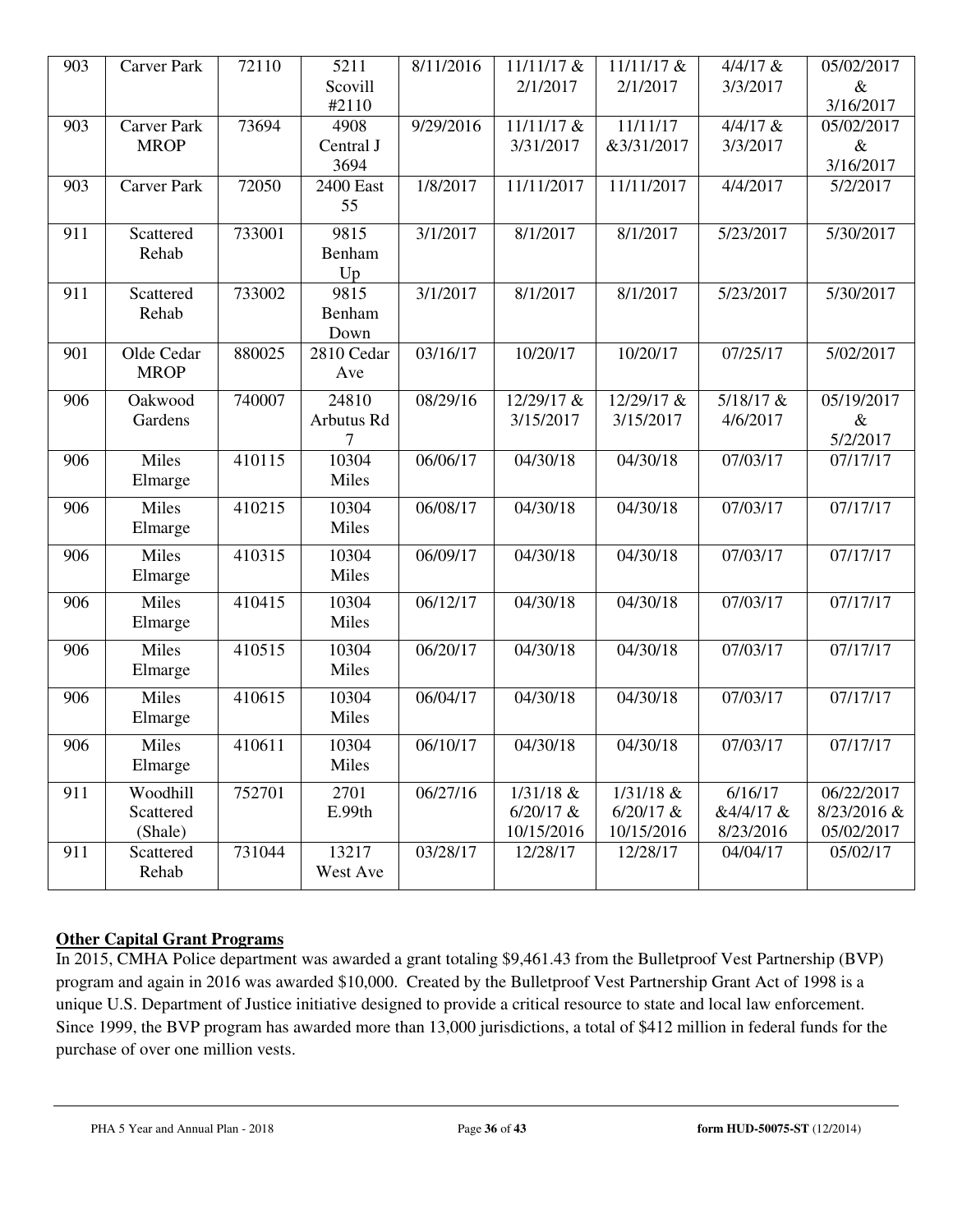The BVP is a critical resource for the CMHA Police Department that saves lives. Based on data collected and recorded by BJA staff, in FY 2012, protective vests were directly attributable to saving the lives of at least 33 law enforcement and corrections officers, in 20 different states, an increase 13.7% over FY 2011. At least 14 of those life-saving vests had been purchased, in part, with BVP funds.

The CMHA Police Department, as a requirement of the grant, must have a written "mandatory wear" policy in effect for all uniformed officers while on duty. This policy must be in place for at least all uniformed officers before any funding can be used by the agency. The CMHA Police department has applied for this grant in 2016 and 2017 and will do so again in 2018, should the funds still be available.

In 2015, the CMHA Police Department was awarded a grant totaling \$500,000 under the COPS Hiring Program (CHP) administered by the U.S. Department of Justice and again in 2016 the CMHA Police Department was awarded \$500,000. This competitive grant is open to all state, local, and tribal law enforcement agencies with primary law enforcement authority and provides funding to hire and re-hire entry level career law enforcement officers. A COPS grant is awarded for a period of three years and reviewed annually. The CMHA Police department has applied for this grant in 2016 and 2017 and will do so again in 2018, should the funds become available.

CMHA will continue to be open to grant sources for funding to meet their management and operational needs and as such may apply for Capital Fund Community Facilities Grants and or other Emergency Safety and Security Grants as they become available.

### **Civil Rights Certification**

Form HUD-50077, PHA Certifications of Compliance with the PHA Plans and Related Regulation is included as an attachment to this Plan.

### **Most Recent Fiscal Year Audit**

Fiscal Year Audit of CMHA for the period ended December 31, 2016 was completed in May 2017 and was submitted to the Auditor of State. The independent auditor gave CMHA an unqualified opinion on the 2016 financial statements with no audit findings. CMHA has received an unqualified opinion on both its balance and income statements since 2000. Audit reports are available for review as supporting documentation to the PHA Plan and are also posted on the CMHA website.

# **Progress Report**

For Five-Year Plan of 2015-2019, through July 2017:

1. Public Housing program:

- Maintained vacancy rate adjusted for modernization at 4% as of 6/30/16
- Maintained standard performer designation under PHAS with score of 79% for 2014 under new PHAS scoring system
- Submitted Choice Neighborhood Implementation application for redevelopment of Cleveland's Central Neighborhood, which includes part of the Cedar AMP.
- Of the 2,326 units that have been demolished as of July 2015, CMHA has committed to 1,888 replacement units of which 1,638 units have been completed and another 139 are in progress
- Completed commitment of 458 fully accessible units to UFAS standards to meet VCA agreement
- Performed review of ACOP policies and made changes annually for 2017
- Enhanced community image with many positive media stories, including Sankofa Village, Connect Home, Brick City Theatre, and Heritage View IV
- Strengthened partnerships with community stakeholders to house homeless families with children, families going through a reunification, and those recovering from substance abuse.
- Revised after hour emergency response protocol to respond more efficiently to resident maintenance emergencies.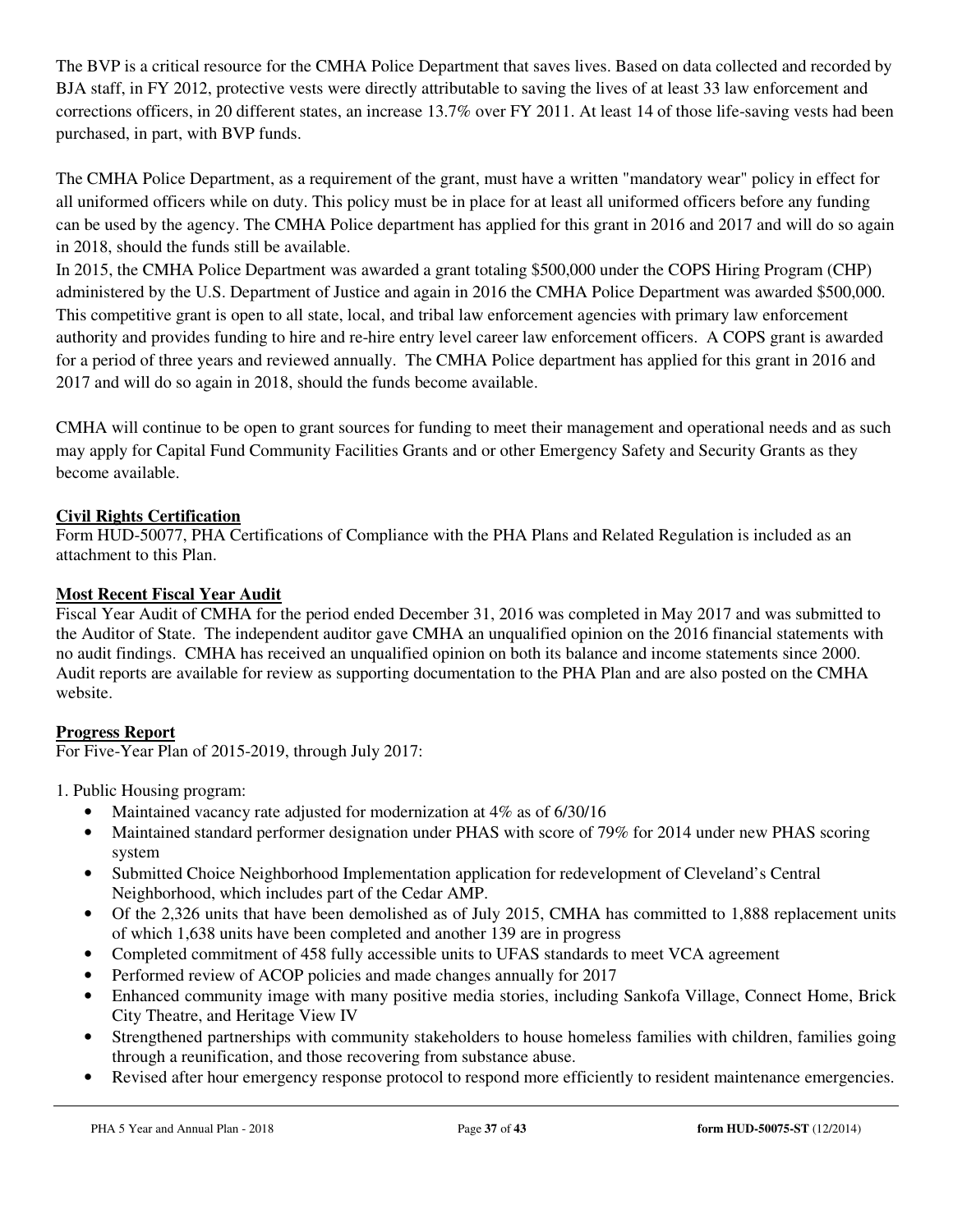• Utilized technological advances in quality control in the recertification department.

2. Housing Choice Voucher (Section 8) program:

- Maintained high-performer rating for  $12<sup>th</sup>$  straight year from HUD with SEMAP score of 100% in 2016
- Reached 99.97% utilization
- Increased VASH vouchers to 566 (from 541) in 2016
- Awarded an additional 53 Project-based Vouchers for chronically homeless projects
- Performed review of Administrative Plan policies
- Continued to build relationships with local municipalities by sharing information through quarterly and weekly reports and addressing specific issues as they arise
- Working with other local agencies to discuss mobility and how it might benefit our HCVP program participants
- Continued to expand and upgrade information technology systems to improve tracking, reporting, and analysis of HCVP functions:
	- o The Hyland project was completed and entailed scanning all of the work processed by staff in 2015 to date. Over 300,000 documents (2.3 million pages) were scanned by the vendor. Staff is now scanning all work processed and participant files are now online.
	- $\circ$  A newer version of Onbase, the electronic filing system, was implemented. Documents are individually scanned making it easier to retrieve when warranted.
	- $\circ$  An electronic quality control tracking system was implemented in August 2016 to conduct quality control reviews.
	- o An online Standard Operating Procedures (SOP) was implemented to serve as a guide on department procedures.

3. Rental Housing Demonstration (RAD)/Section 8 New Construction (S8NC) program:

- completed conversion of Bohn Tower to RAD
- implemented 4% Low Income Housing Tax Credits for RAD projects at Bohn Tower (266 units), Heritage View (Garden Valley) Phase IV (60 units), Cedar Extension Phase I (60 units), and Carver Park Phase I (279 units)
- submitted 4% Low Income Housing Tax Credits applications for RAD projects at Midwest Cluster
- Completed \$7 million dollars of renovations on Ambleside, Quarrytown and Severance

# **Resident Advisory Board (RAB) Comments**

The Executive Committee of the Progressive Action Council (PAC), which acts as the RAB was informed of the changes being proposed to the FY2018 PHA Plan, the Admissions and Continued Occupancy Policy (ACOP), and the HCVP Administrative Plan and was provided with documents for their review and comment. A meeting was held on Wednesday September 6, 2017, with the Executive Committee to review proposed changes.

CMHA did not receive any comments from the Resident Advisory Board.

# **Challenged Elements**

The following is a summary of the comments that were received verbally and/or in writing during the public review process for the FY2018 PHA Plan, including the CMHA response. In addition to the Public Hearing held on September 25, 2017, CMHA also held a meeting on Thursday September 7, 2017 with our community partners to discuss the proposed changes. Written comments were submitted by the Legal Aid Society and the Housing Research and Advocacy Center.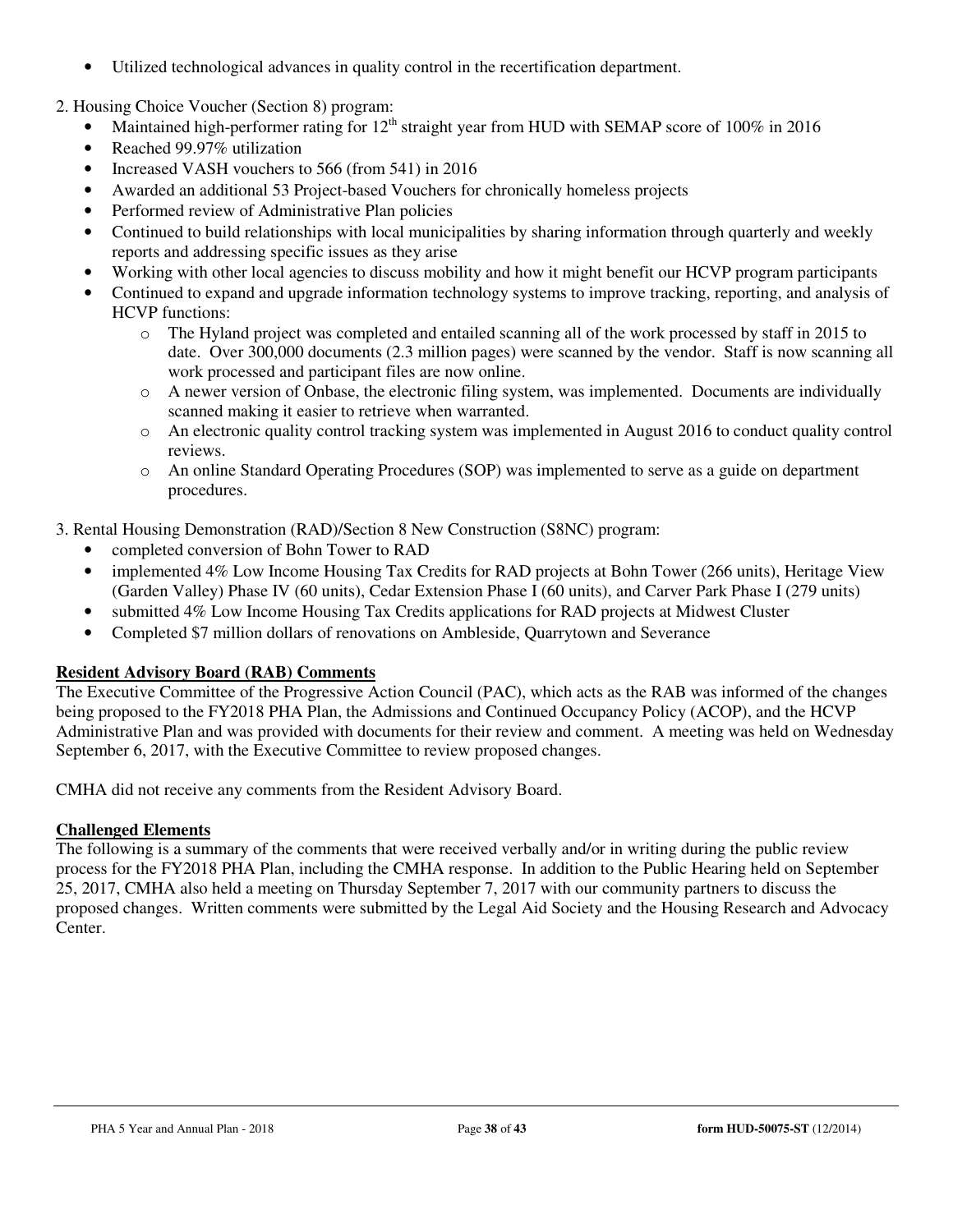#### **Public Housing Agency (PHA) Plan Comments:**

#### **General Comments**

1. **Comment:** As shown in the 2016 report, Housing Voucher Mobility in Cuyahoga County by the Housing Research & Advocacy Center, place-based subsidized housing in Cuyahoga County, across program, contributes to racial segregation. Place-based development by CMHA through programs such as the LIHTC program, RAD program, or project-based Section 8 should promote racial integration to promote residential integration of its program participants. [HRAC]

**Response:** This comment does not pertain to a proposed change in the PHA Plan. Responses will only be given for comments directly related to a proposed change for 2018.

#### **Admissions and Continues Occupancy Policy Comments:**

# **Violence Against Women Act**

- 1. *Comment:* CMHA proposes to extend the protections of VAWA throughout the plans. These proposed changes are commendable and should be adopted. [Legal Aid Society] *Response:* Agreed.
- 2. *Comment:* CMHA proposes a number of changes to the ACOP and Admin Plan in accordance with HUD's 2016 final rule regarding the implementation of housing protections authorized in the Violence Against Wo men reauthorization Act of 2013 (VAWA). These changes are commendable and should be implemented. [HRAC] *Response:* Agreed.
- 3. *Comment:* In sections where notification and victim documentation is required, CMHA should include that language that CMHA will provide victims with the notice of protections provided by VAWA and also a description of CMHA's confidentiality requirements. The following language is proposed:

CMHA will keep confidential any information that the victim submits in connection with VAWA protections, including keeping confidential the location of a new dwelling unit, if one is provided, from the person(s) that committed an act(s) of domestic violence, dating violence, sexual assault or stalking against the tenant. CMHA will maintain the confidentiality of the victim's new location in the event the victim receives an emergency transfer related to VAWA protections. CMHA will not disclose or release or enter into any shared database any personally identifying information or individual information collected in connection with VAWA protections requested or denied except to the extent that the disclosure is:

Requested or consented to in writing by the victim in a time-limited release;

Required for use in an eviction proceeding or termination of assistance or; Otherwise required by applicable law. [Legal Aid Society]

*Response:* The ACOP is merely an expression of policy and does not contain all of the measures required by law or by sound business practice. This language is better placed in the transfer procedure.

#### **Section 2.01 B5 – Statement of Policy**

4. *Comment:* CMHA's proposed change #20 to the ACOP replaces the term "alien" with the term "immigrant". This change is commendable and should be implemented. This revision should also be incorporated into Chapter 2, Section 2.01 B 5 where the same phrase occurs. [HRAC]

*Response:* Agreed. Section 2.01 B 5 will be changed to *"Certification or evidence of U.S. Citizenship or eligible immigrant status;"* 

#### **HCVP Administrative Plan comments**

#### **Violence Against Women Act**

1. *Comment:* In sections where notification and victim documentation is required, CMHA should include that language that CMHA will provide victims with the notice of protections provided by VAWA and also a description of CMHA's confidentiality requirements. The following language is proposed: CMHA will keep confidential any information that the victim submits in connection with VAWA protections, including keeping confidential the location of a new dwelling unit, if one is provided, from the person(s) that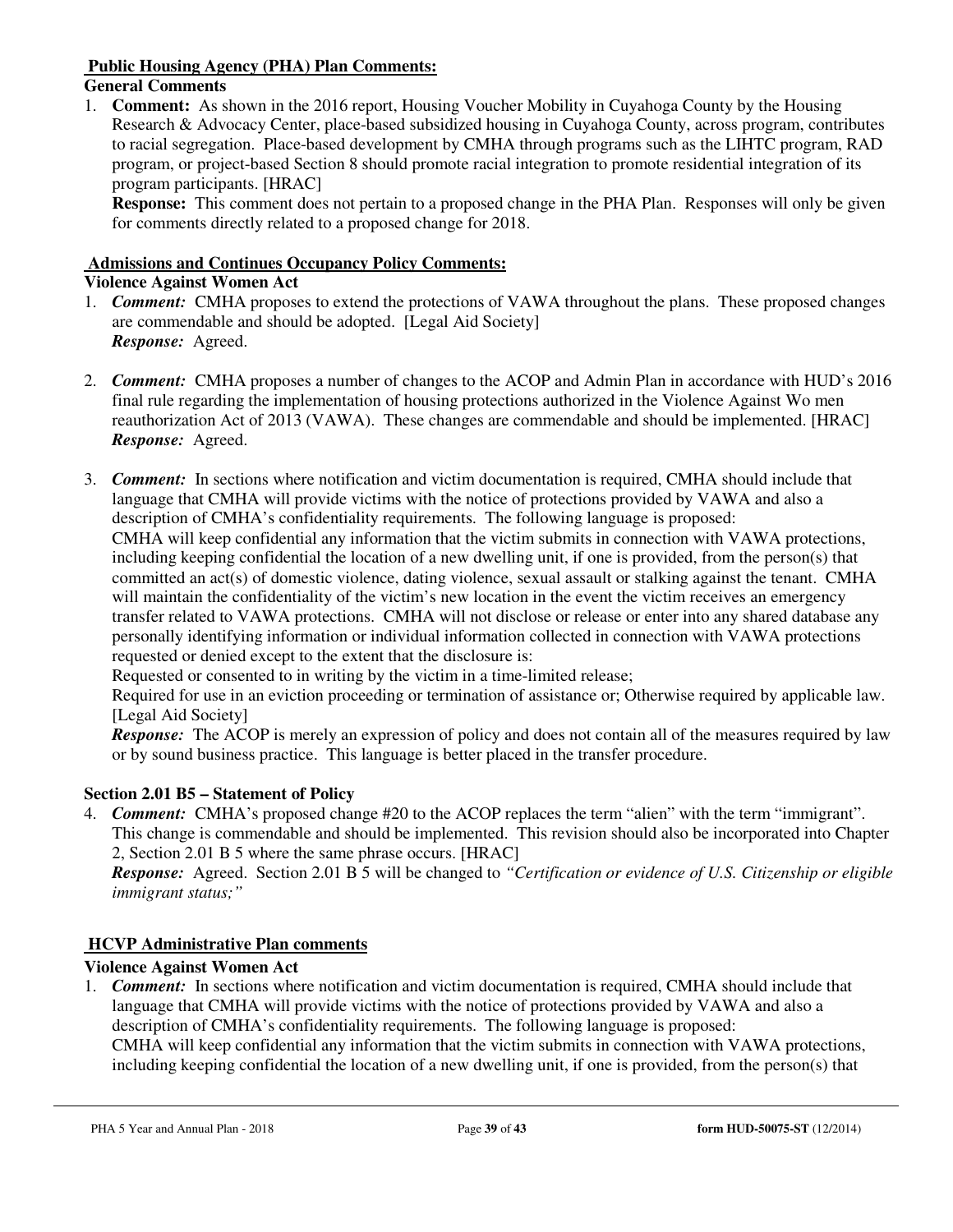committed an act(s) of domestic violence, dating violence, sexual assault or stalking against the tenant. CMHA will maintain the confidentiality of the victim's new location in the event the victim receives an emergency transfer related to VAWA protections. CMHA will not disclose or release or enter into any shared database any personally identifying information or individual information collected in connection with VAWA protections requested or denied except to the extent that the disclosure is:

- i. Requested or consented to in writing by the victim in a time-limited release;
- ii. Required for use in an eviction proceeding or termination of assistance or;
- iii. Otherwise required by applicable law.
- [Legal Aid Society]

*Response:* The HCVP Administrative Plan is merely an expression of policy and does not contain all of the measures required by law or by sound business practice. This language is better placed in the transfer procedure.

#### **Mobility and Affirmatively Furthering Fair Housing**

- 2. *Comment:* CMHA has engaged in the exploration of a mobility program. CMHA should implement a mobility program in order to affirmatively further fair housing. While CMHA's Admin Plan currently incorporates outreach to families and owners in order to advance housing opportunities outside of areas of minority and poverty concentration, these efforts should be developed into a mobility program. CMHA policies should align with efforts to support mobility and choice for families. Critical components of a mobility program implemented by CMHA should include:
	- a. Comprehensive mobility services to support families: counseling for families, financial assistance including security deposit and application fees: extension of the 120 day search time for identifying a unit;
	- b. Landlord recruitment: lifting barriers that landlords perceive, expedited inspection processes; bonuses to incentivize participation in the HCVP and a CMHA mobility liaison; and,
	- c. Adoption of the Small Area Fair Market Rent to promote residential integration,

Legal Aid welcomes the opportunity to continue to engage in the discussion and development of a mobility program. [Legal Aid Society]

*Response:* This comment does not pertain to a proposed change in the HCVP Administrative Plan. Responses will only be given for comments directly related to a proposed change for 2018.

#### **Chapter 1, Page 13 – Reasonable Accommodations Policy**

3. *Comment:* CMHA's proposed change to #4 to the Admin Plan replaces the word "or" with the word "and" in the considering reasonable accommodation request. This change is consistent with federal fair housing law and Section 504 of the Rehabilitation Act of 1973 and should be incorporated. [HRAC] *Response:* Agreed.

#### **Chapter 1, Page 16 – Reasonable Accommodations Policy**

4. *Comment:* CMHA's proposed change to #5 to the Admin Plan eliminates the requirement to provide identifying information on a specific live-in-aide (LIA) at the time permission for the LIA is applied for. This change is commendable and should be incorporated. [HRAC] *Response:* Agreed.

#### **Chapter 9, Page 91 – Lease Review**

5. *Comment:* CMHA's proposed change to #37 of the Admin Plan indicates in part "CMHA" will not approve separate agreements for modifications to the unit for persons with disabilities." Clarification as to the reason for this statement may be helpful to participants. As fair housing laws do not require housing providers not covered by Section 504 of the Rehabilitation Act of 1973 (such as most landlords participating in the HCVP) to pay for, only permit, reasonable modifications, permitting a participant to agree to repay a housing provider who modifies their unit may be the only available means by which a participant can finance a necessary modification. [HRAC] *Response:* CMHA will review its policy and its change may be made in further revisions of the Administrative Plan.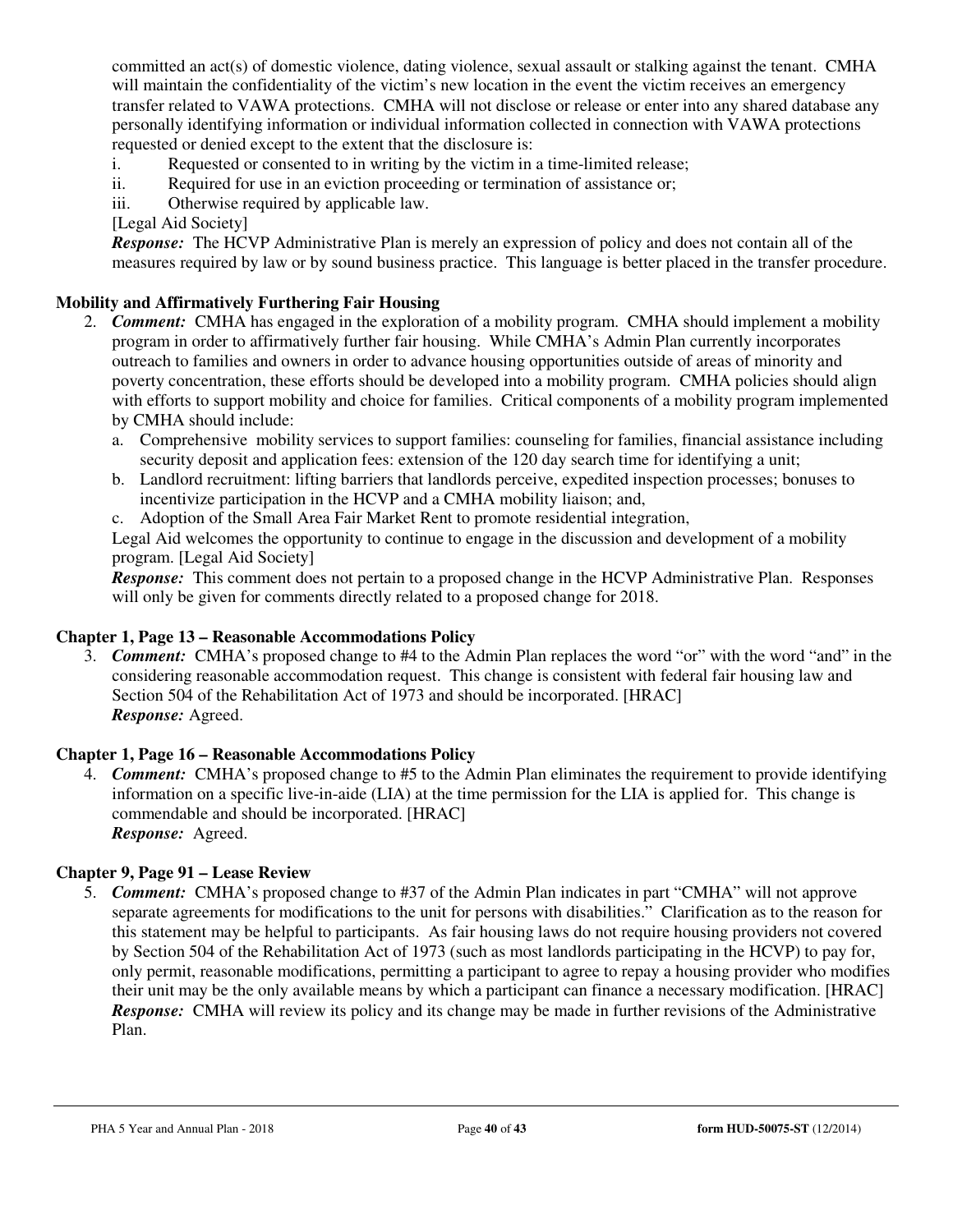#### **Chapter 19, Page 157 – Reasonable Accommodation Requests, Reviews, Appeals and Hearings**

6. *Comment:* CMHA's proposed change #55 to the Admin Plan makes explicit that the Reasonable Accommodation request process applies to both Applicants and Participants in the HCVP. This change is consistent with fair housing law and HUD regulations and should be incorporated. [HRAC[ *Response:* Agreed.

#### **General Comments**

7. *Comment:* CMHA should immediately adopt and implement Small Area Fair Market Rent to promote residential integration of its program participants. As shown in the 2016 report, *Housing Voucher Mobility in Cuyahoga County* by the Housing Research & Advocacy Center, existing CMHA payment standards (county-wide FMR calculated at the metropolitan statistical area level) contribute to racial segregation and the concentration of households using HCVs. Small Area FMR is a cost-neutral solution to making all areas in Cuyahoga County open to HCVP participants. [HRAC]

*Response:* This comment does not pertain to a proposed change in the HCVP Administrative Plan. Responses will only be given for comments directly related to a proposed change for 2018.

8. *Comment:* CMHA should pursue a mobility counseling program that will facilitate moves of HCVP participants to areas with low poverty and high-performing schools as well as incentivize landlords in areas of low poverty and high-performing schools to participate in the HCVP to promote residential integration of its program participants. [HRAC]

*Response:* This comment does not pertain to a proposed change in the HCVP Administrative Plan. Responses will only be given for comments directly related to a proposed change for 2018.

9. *Comment:* CMHA should identify opportunity target areas with low poverty and high-performing schools and implement a security deposit assistance program for movers to targeted areas to facilitate moves to higher-cost areas with low poverty and high-performing schools to promote residential integration of its program participants. [HRAC]

*Response:* This comment does not pertain to a proposed change in the HCVP Administrative Plan. Responses will only be given for comments directly related to a proposed change for 2018.

10. *Comment:* CMHA should enhance the usability of educational materials for HCV participants wishing to move into low-poverty areas and inform all participants of their fair housing rights to promote residential integration of its program participants. [HRAC]

*Response:* This comment does not pertain to a proposed change in the HCVP Administrative Plan. Responses will only be given for comments directly related to a proposed change for 2018.

- 11. *Comment:* CMHA should recruit landlords for HCVP participation in areas with low poverty and highperforming schools to promote residential integration of its program participants, in addition to such measures undertaken to affirmatively further fair housing in the FSS program. [HRAC] *Response:* This comment does not pertain to a proposed change in the HCVP Administrative Plan. Responses will only be given for comments directly related to a proposed change for 2018.
- 12. *Comment:* CMHA should ensure that housing lists on HousingCleveland.com and GoSection8.com are up to date. [HRAC]

*Response:* CMHA appreciates the comment regarding the housing listings however this was not a proposed change to the HCVP Administrative Plan. CMHA does not submit listings to HousingCleveland.com or GoSection8.com; rather this is done by the independent landlords who wish to advertise their rentals. CMHA does not control the submissions by the landlords and this is not within the control of the agency.

13. *Comment:* CMHA should grant extended search times for HCVP participants moving into low-poverty areas to promote residential integration of its program participants. [HRAC]

PHA 5 Year and Annual Plan - 2018 Page **41** of **43 form HUD-50075-ST** (12/2014)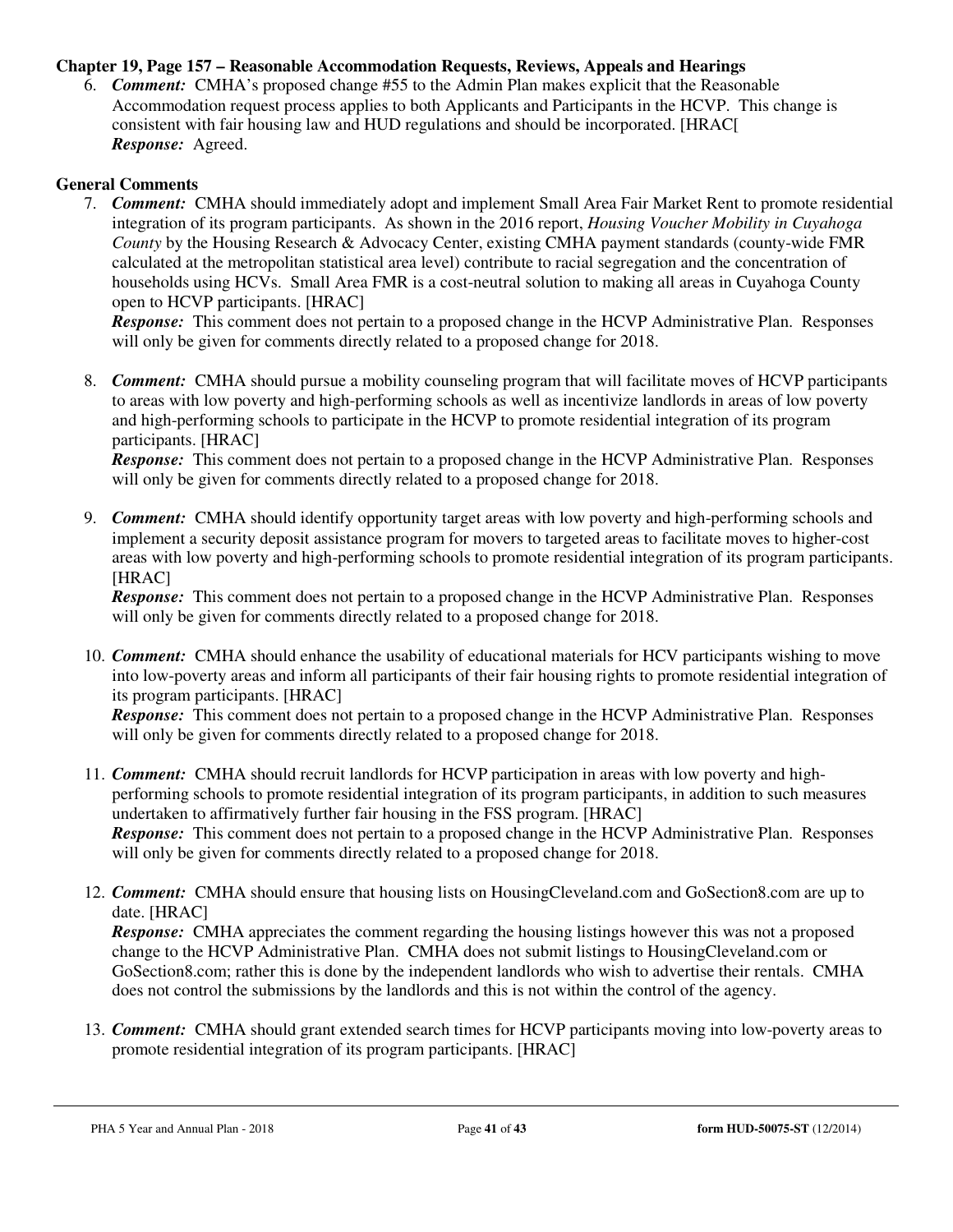*Response:* This comment does not pertain to a proposed change in the HCVP Administrative Plan. Responses will only be given for comments directly related to a proposed change for 2018.

14. *Comment:* CMHA should reject its 2006 Memorandum of Understanding with the inner ring suburbs regarding HCVP households. This MOU states that CMHA will provide municipalities with the addresses of all subsidized households residing in a given municipality, it requires municipalities to report criminal activity to CMHA, and stipulates that CMHA will take action on reporting by municipalities. Providing such a list criminalizes HCVP participants and invites municipalities to target subsidized households for harassment and use the administrative functions of CMHA as well as the threat of loss of subsidy as specific forms of harassment. Due to the racial makeup of HCVP households participating in CMHA's voucher program, any differential treatment by CMHA or any municipality of a household participating in the HCVP, as compared to any other unsubsidized rental household within that municipality, could be a violation of the federal Fair Housing Act. [HRAC] *Response:* This comment does not pertain to a proposed change in the HCVP Administrative Plan. Responses will only be given for comments directly related to a proposed change for 2018.

#### **Certification by State or Local Official**

Form HUD-50077-SL, Certification by State or Local Officials of PHA Plans Consistency with the Consolidated Plan, has been submitted as an attachment to this PHA Plan. CMHA plans to collaborate with local governments to conduct a regional Assessment of Fair Housing Pursuant to Final Rule at 24 CFR Part 5 regarding a grantee's obligation to Affirmatively Further Fair Housing (AFFH).